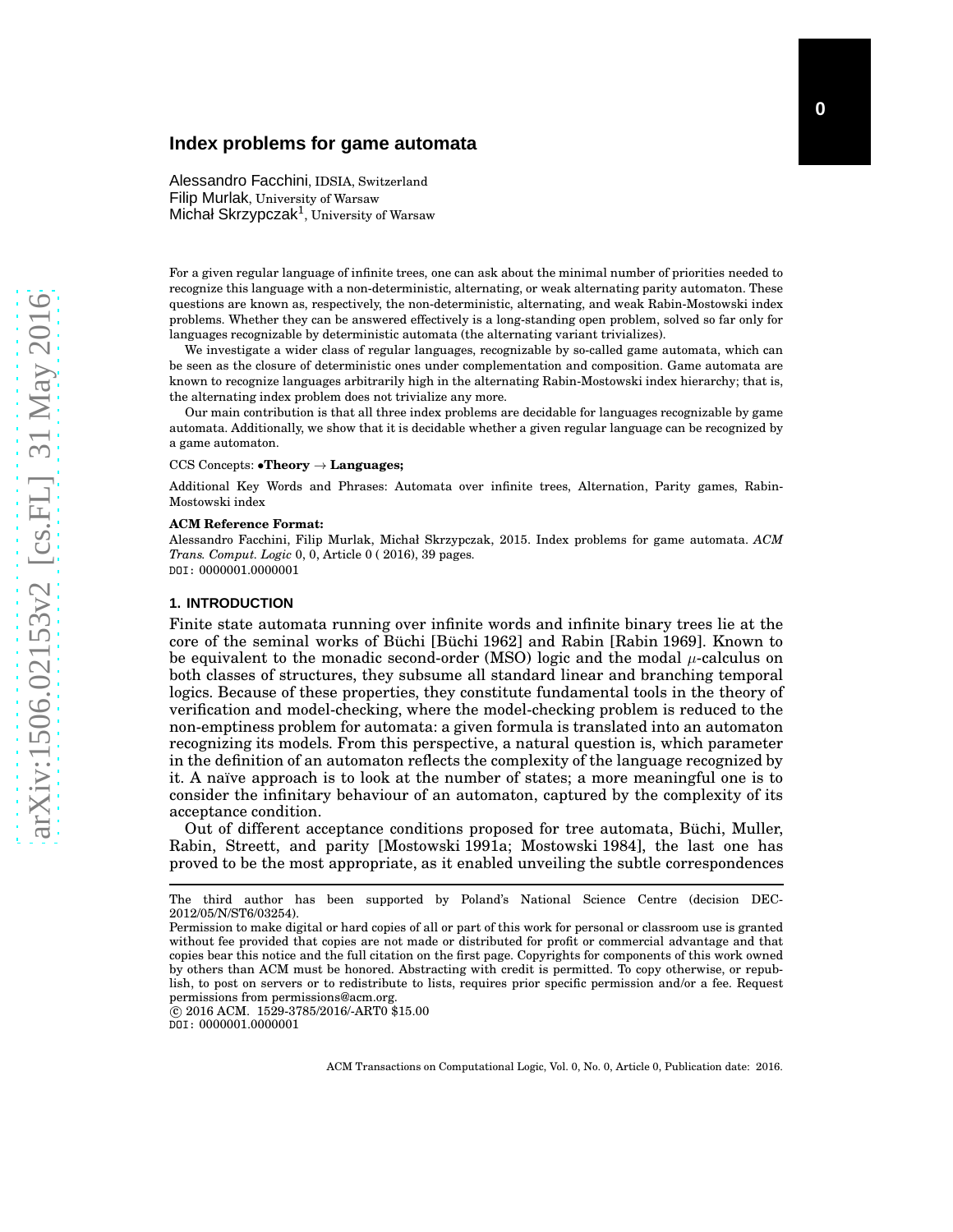between games, automata, and the modal  $\mu$ -calculus [\[Arnold and Niwinski 2001;](#page-36-0) [Emerson and Jutla 1991\]](#page-37-4). In a parity automaton, each state is assigned a natural number, called its priority. A sequence of states is said to be accepting if the lowest priority occurring infinitely often is even (min-parity condition). The pair  $(i, j)$  consisting of the minimal priority  $i$  and the maximal priority  $j$  in a given automaton is called its Rabin-Mostowski index. The index of a language is the minimal index of a recognizing automaton. Practical importance of this parameter comes from the fact that the best known algorithms deciding emptiness of (non-deterministic) automata are exponential in the number of priorities.

Given a regular tree language, what is the minimal range of priorities needed to recognize it? The answer to this question depends on which mode of computation is used, i.e, whether the automata are deterministic, non-deterministic, alternating, or weak alternating. While weak alternating and deterministic automata are weaker, non-deterministic and alternating parity automata recognize all regular tree languages. Still, alternating automata often need less priorities than non-deterministic ones. Thus, for each of these four classes there is the respective index problem.

# C **Index Problem:** *Given* i, j *and a regular language* L*, decide if* L *is recognized by an automaton in class*  $\mathfrak C$  *of Rabin-Mostowski index*  $(i, j)$ *.*

The solution of this problem for the most important cases—when  $\mathfrak C$  is the class of non-deterministic, alternating, or weak alternating automata—seems still far away. The results of [\[Otto 1999;](#page-37-5) [Küsters and Wilke 2002;](#page-37-6) [Walukiewicz 2002\]](#page-38-0), later extended in  $[Boj$ anczyk and Place 2012], show that it is decidable if a given regular tree language can be recognized by a combination of reachability and safety conditions (which corresponds to the Boolean combination of open sets). It is also known that the non-deterministic (min-parity) index problem is decidable for  $(i, j) = (1, 2)$ , and for  $(i, j) = (0, 1)$  if the input language is given by an alternating automaton of index (1, 2) [\[Vanden Boom 2012;](#page-37-7) [Kuperberg 2012;](#page-37-8) [Colcombet et al. 2013\]](#page-37-9). The nondeterministic index problem has been reduced to the uniform universality problem for so-called distance-parity automata [\[Colcombet and Löding 2008\]](#page-37-10), but decidability of the latter problem remains open.

The index problems become easier when we restrict the input to languages recognized by deterministic automata. This is mostly due to the fact that in a deterministic automaton, each sub-automaton can be substituted with any automaton recognizing a language of the same index, without influencing the index of the whole language. This observation has been essential in providing a full characterization of the combinatorial structure of a language  $L$  in terms of certain patterns in a deterministic automaton recognizing L. This so-called pattern method [\[Murlak 2008a\]](#page-37-11) has been successfully used for solving all four index problems for languages recognized by deterministic automata:

<span id="page-1-0"></span>THEOREM 1.1. *For languages recognized by deterministic automata the following problems are decidable:*

- (*1*) *the* deterministic *index problem [\[Niwi ´nski and Walukiewicz 1998\]](#page-37-12);*
- (2) the non-deterministic *index problem [Urbański 2000; [Niwi ´nski and Walukiewicz 2005\]](#page-37-14);*
- (*3*) *the* alternating *index problem [\[Niwi ´nski and Walukiewicz 2003\]](#page-37-15); and*
- (*4*) *the* weak alternating *index problem [\[Murlak 2008b\]](#page-37-16).*

The pattern method cannot be applied in general to non-deterministic or alternating automata; the reason is that both these types of automata naturally implement set-theoretic union of languages and union is not an operation that preserves the in-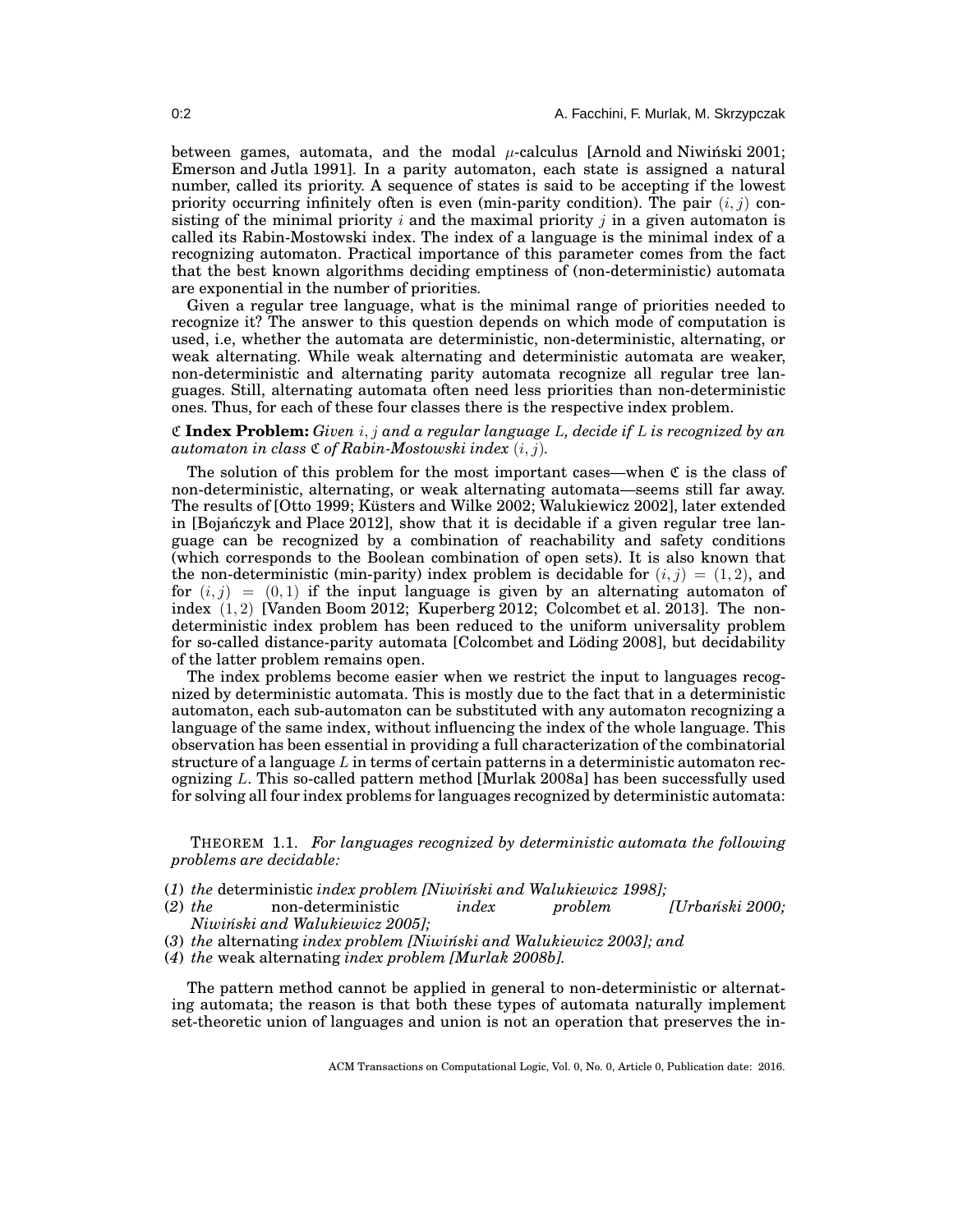dex of languages. But how far can we push the pattern method beyond deterministic automata?

In this paper we give a precise answer to this question. We present a syntactic class of automata for which substitution preserves the index of languages—we call them *game automata*—and show that it is the largest such class satisfying natural closure conditions. Relying on the first property we extend Theorem [1.1](#page-1-0) (2), (3), (4) and prove the following.

THEOREM 1.2. *For languages recognized by game automata the following problems are decidable:*

(*1*) *the* non-deterministic *index problem,*

(*2*) *the* alternating *index problem,*

(*3*) *the* weak alternating *index problem.*

Decidability of the non-deterministic index problem for languages recognized by game automata is obtained via an easy reduction to the non-deterministic index problem for deterministic automata (Section [4\)](#page-8-0).

As game automata recognize the game languages  $W_{i,j}$  [\[Arnold 1999\]](#page-36-2), the alternating index problem does not trivialize, unlike for deterministic automata, and is much more difficult than the non-deterministic index problem. We solve it by providing a recursive procedure computing the alternating index of the language recognized by a given game automaton (Section [5\)](#page-10-0).

Similar techniques are applied to solve the weak alternating index problem (Section [6\)](#page-21-0).

Finally, we give an effective characterization of languages recognized by game automata, within the class of all regular languages (Section [7\)](#page-28-0). As the characterization effectively yields an equivalent game automaton, we obtain procedures computing the alternating, weak alternating, and non-deterministic index for a given alternating automaton equivalent to some game automaton.

This paper collects results from two conference papers: [\[Facchini et al. 2013\]](#page-37-17) and [\[Facchini et al. 2015\]](#page-37-18). Additionally, it contains a discussion of the maximality of the class of game automata, which adapts a reasoning from [\[Duparc et al. 2011\]](#page-37-19) to the index problem.

## **2. PRELIMINARIES**

To simplify the presentation of inductive arguments, all our definitions allow partial objects: trees have leaves, automata have exits (where computation stops) and games have final positions (where the play stops and no player wins). The definitions become standard when restricted to *total* objects: trees without leaves, automata without exits, and games without final positions. We also do not distinguish the initial state of an automaton but treat it as an additional parameter for the recognized language.

# **2.1. Trees**

For a function f we write  $\text{dom}(f)$  for the domain of f and rg(f) for the range of f. For a finite alphabet  $A$ , we denote by  $\text{PTr}_A$  the set of partial trees over  $A$ , i.e., functions t: dom(t)  $\rightarrow$  A from a prefix-closed subset dom(t)  $\subseteq$  {L, R}<sup>\*</sup> to A. By Tr<sub>A</sub> we denote the set of *total* trees, i.e., trees t such that  $dom(t) = {\{\overline{L}, \overline{R}\}}^*$ . For a direction  $d \in {\{\text{L}, \text{R}\}}$  by  $\overline{d}$ we denote the opposite direction. For  $v \in \text{dom}(t)$ ,  $t \upharpoonright v$  denotes the subtree of t rooted at v. The sequences  $u, v \in \{L, R\}^*$  are naturally ordered by the prefix relation:  $u \preceq v$  if u is a prefix of  $v$ .

A tree that is not total contains *holes*. A *hole* of a tree t is a minimal sequence  $h \in$  ${L,R}^*$  that does not belong to  $dom(t)$ . By  $holes(t) \subseteq {L,R}^*$  we denote the set of holes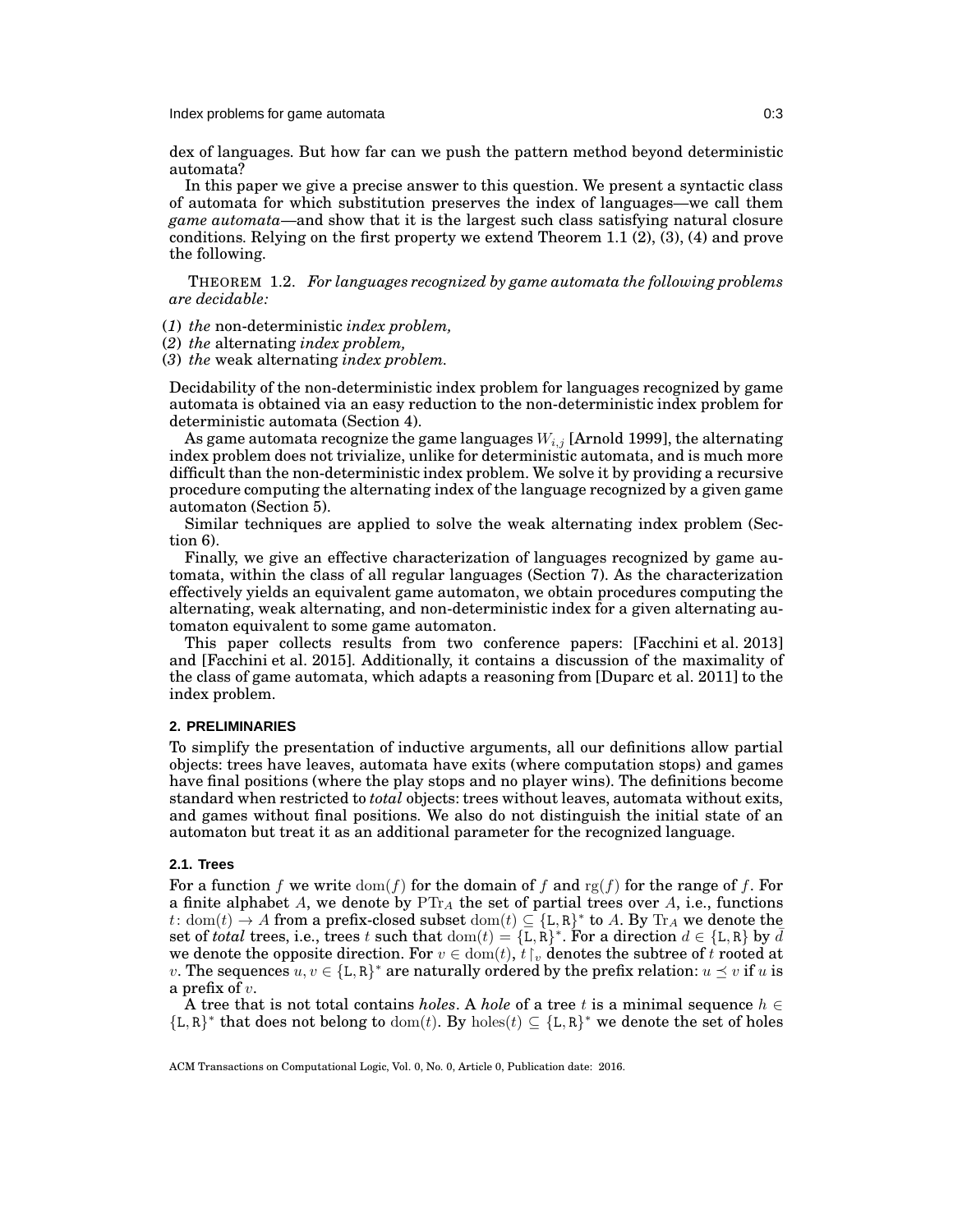of a tree t. If h is a hole of  $t \in \text{PTr}_A$ , for  $s \in \text{PTr}_A$  we define the partial tree  $t[h := s]$ obtained by putting the root of  $s$  into the hole  $h$  of  $t$ .

# **2.2. Games**

A *parity game* G is a tuple  $\langle V = V_{\exists} \cup V_{\forall}, v_I, F, E, \Omega \rangle$ , where

- V is a countable *arena*;
- $V_{\exists}$ ,  $V_{\forall} \subseteq V$  are positions of the game *belonging*, respectively, to player  $\exists$  and player  $\forall$ ,  $V$ <sup> $\exists \cap V \forall = \emptyset;$ </sup>
- $-v_I \in V$  is the initial position of the game;
- F is a countable set of *final positions*,  $F \cap V = \emptyset$ ;
- $-E \subseteq V \times (V \cup F)$  is the transition relation;
- $-\Omega: V \to \{i,\ldots,j\} \subseteq \mathbb{N}$  is a *priority function*.

We assume that all parity games are finitely branching (for each  $v \in V$  there are only finitely many  $u \in V \cup F$  such that  $(v, u) \in E$ ), and that there are no dead-ends (for each  $v \in V$  there is at least one  $u \in V \cup F$  such that  $(v, u) \in E$ ).

A *play* in a parity game G is a finite or infinite sequence  $\pi$  of positions starting from  $v_I$ . If  $\pi$  is finite then  $\pi = v_I v_1 \dots v_n$  and  $v_n$  is required to be a final position (that is  $v_n \in F$ ). In that case  $v_n$  is called the *final position of*  $\pi$ . An infinite play  $\pi$  is *winning* for  $\exists$  if lim inf $_{n\to\infty}$   $\Omega(\pi(n))$  is even. Otherwise  $\pi$  is winning for  $\forall$ .

A (positional) *strategy*  $\sigma$  for a player  $P \in \{\exists, \forall\}$  in a game G is defined as usual, as a function assigning to every P's position  $v \in V_P$  the chosen successor  $\sigma(v) \in V \cup F$  such that  $(v, \sigma(v)) \in E$ . Strategies can be also seen as trees labelled with positions and final positions: we label the root with the initial position  $v_I$ , and then for each node labelled with a (non-final) position of the player  $P$  we add one child, corresponding to the move determined by the strategy, and for each node labelled with a (non-final) position of the opponent we add a child for each possible move. A play  $\pi$  *conforms to*  $\sigma$  if whenever  $\pi$ visits a vertex  $v \in V_P$ , the next position of  $\pi$  is  $\sigma(v)$ ; that is, if  $\pi$  is a prefix of a branch of the strategy  $\sigma$  viewed as a tree. We say that a strategy  $\sigma$  is *winning* for P if every infinite play conforming to  $\sigma$  is winning for P. For a winning strategy  $\sigma$  we define the *guarantee of*  $\sigma$  as the set of all final positions that can be reached in plays conforming to σ (the labels of the leaves of σ viewed as a tree). Due to final positions, both players can have a winning strategy; in such case the intersection of their guarantees is nonempty, as two winning strategies used against each other must lead the play to a final position. Like for parity games without final positions, at least one player has a (positional) winning strategy [\[Emerson and Jutla 1991;](#page-37-4) [Mostowski 1991a\]](#page-37-2).

#### <span id="page-3-0"></span>**2.3. Automata**

For the purpose of the inductive argument we incorporate into the definition of automata a finite set of *exits*. Therefore, an alternating automaton A is defined as a tuple  $\langle A, Q, F, \delta, \Omega \rangle$ , where A is a finite alphabet, Q is a finite set of states, F is a finite set of exits disjoint from  $Q, \Omega: Q \to \mathbb{N}$  is a function assigning to each state of A its priority, and  $\delta$  assigns to each pair  $(q, a) \in Q \times A$  the transition  $b = \delta(q, a)$  built using the grammar

$$
b \ ::= \top \ | \perp \ | \ (q, d) \ | \ (f, d) \ | \ b \vee b \ | \ b \wedge b
$$

for states  $q \in Q$ ,  $f \in F$ , and directions  $d \in \{L, R\}$ .

For an alternating automaton A, a state  $q_I \in Q$ , and a partial tree  $t \in \text{PT}_{I}$  we define the game  $\mathbf{G}(\mathcal{A}, t, q_I)$  as follows: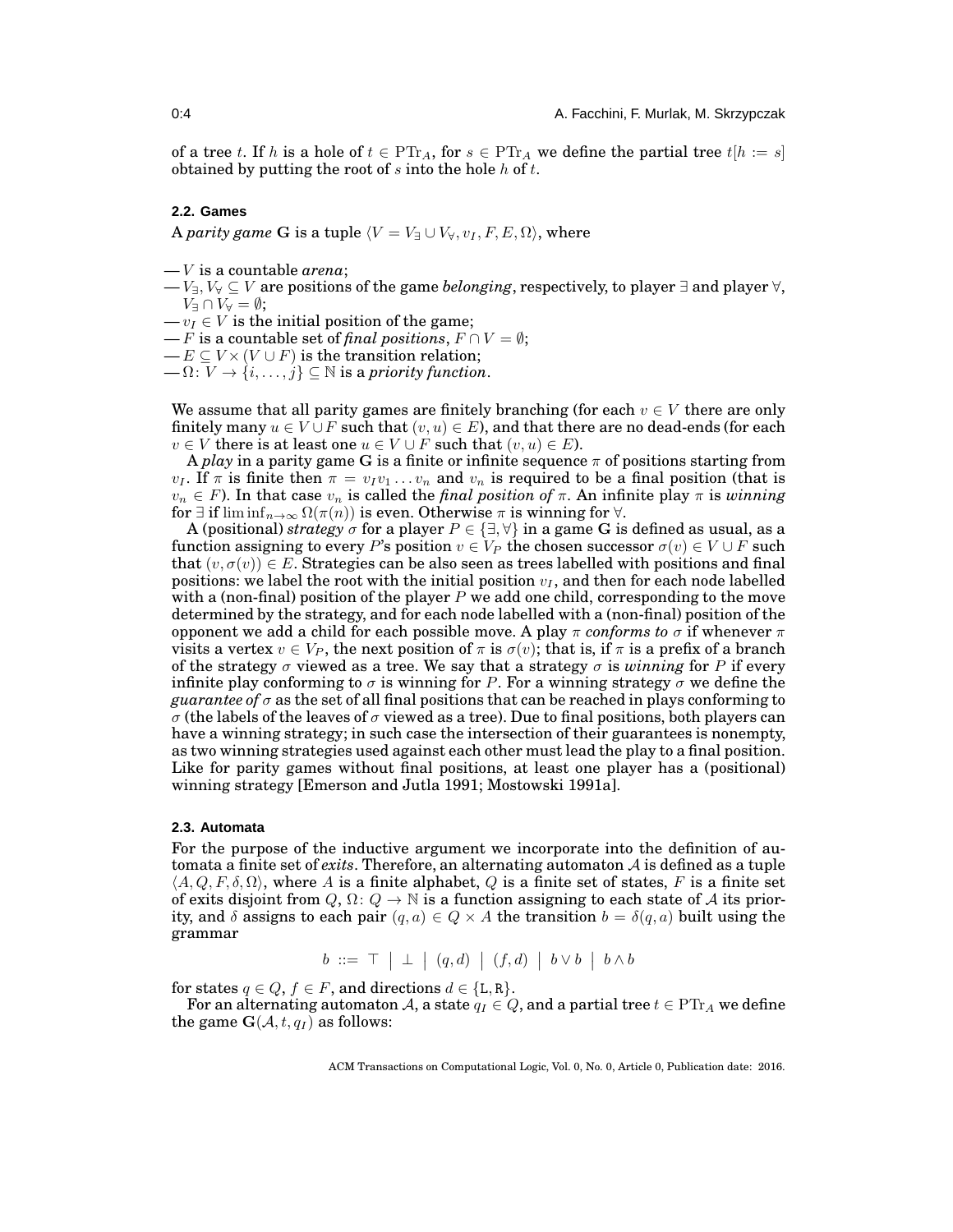- $-V = \text{dom}(t) \times (S_{\delta} \cup Q)$ , where  $S_{\delta}$  is the set of all subformulae of formulae in  $\text{rg}(\delta)$ ; all positions of the form  $(v,b_1 \vee b_2)$  $(v,b_1 \vee b_2)$  $(v,b_1 \vee b_2)$  belong to  $\exists$  and the remaining ones to  $\forall$ ;
- $-F = (holes(t) \times (Q \cup F)) \cup dom(t) \times F;$
- $-v_I = (\epsilon, q_I);$
- E contains the following pairs (for all  $v \in \text{dom}(t)$ ):
	- $-((v, b), (v, b))$  for  $b \in {\{\top, \bot\}}$ ,
	- $-((v, b), (v, b<sub>i</sub>))$  for  $b = b_1 \wedge b_2$  or  $b = b_1 \vee b_2$ ,
	- $-((v, (q, d)), (vd, q))$  for  $d \in \{\text{L}, \text{R}\}, q \in Q \cup F$ ,
- $\big( (v, q), (v, \delta(q, t(v))) \big)$  for  $q \in Q$ ;
- $-\Omega(v, \top) = 0$ ,  $\Omega(v, \bot) = 1$ ,  $\Omega(v, q) = \Omega_{\mathcal{A}}(q)$  for  $q \in Q$ ,  $v \in \text{dom}(t)$ , and for other positions  $\Omega$  is  $\max(\text{rg}(\Omega_{\mathcal{A}}))$ , where  $\Omega_{\mathcal{A}}$  is the priority function of  $\mathcal{A}$ .

An automaton A is *total* if  $F = \emptyset$ . A total automaton A *accepts* a total tree  $t \in {\rm Tr}_A$ from  $q_I \in Q$  if  $\exists$  has a winning strategy in  $\mathbf{G}(\mathcal{A}, t, q_I)$ . By  $L(\mathcal{A}, q_I)$  we denote the set of total trees accepted by a total automaton A from a state  $q_I$ . A total automaton A *recognizes* a language  $L \subseteq {\text{Tr}}_A$  if  $L(\mathcal{A}, q_I) = L$  for some  $q_I \in Q$ . A state  $q \in Q$  is *non-trivial* if  $\emptyset\subsetneq L(\mathcal{A},q)\subsetneq\mathrm{Tr}_A.$  Without loss of generality, when a total automaton  $\mathcal{A}$ recognizes a non-trivial language, i.e.  $L(A, q_I) \notin \{ \emptyset, \text{Tr}_A \}$  for some  $q_I \in Q$ , we implicitly assume that A has only non-trivial states.

The *(Rabin-Mostowski) index* of an automaton  $A$  is the pair  $(i, j)$  where i is the minimal and j is the maximal priority of the states of  $A$  ( $\perp$  and  $\perp$  are counted as additional looping states with odd and even priority, respectively). In that case  $A$  is called an  $(i, j)$ -automaton.

An automaton A is *deterministic* if all its transitions are deterministic, i.e., of the form  $\top$ ,  $\bot$ ,  $(q_d, d)$ , or  $(q_L, L) \wedge (q_R, R)$ , for  $d \in \{L, R\}$ . Similarly, A is *non-deterministic* if its transitions are (multifold) disjunctions of deterministic transitions.

An automaton  ${\cal A}$  is *weak* if whenever  $\delta(q,a)$  contains a state  $q'$  then  $\Omega(q)\leq \Omega(q').$  For weak automata, allowing *trivial* transitions ⊤ or ⊥, interferes with the index much more than for strong automata: essentially, it adds one more change of priority. To reflect this, when defining the index of the automaton, we count  $\perp$  and  $\top$  as additional looping states with priorities assigned so that the weakness condition above is satisfied: ⊥ gets the lowest *odd* priority ℓ such that ⊥ is accessible only from states of priority at most  $\ell$ , and dually for  $\top$ . That is, if the automaton uses priorities  $i, i+1, \ldots, 2k-1$ , we can use  $\perp$  for free (with priority  $2k - 1$ ), but for  $\top$  we may need to pay with an additional priority  $2k$ , yielding index  $(i, 2k)$ . To emphasize the fact that an automaton in question is weak, we often call its index the *weak index*.

#### **2.4. Compositionality**

Let  $\mathcal{A} = \langle A, Q, F, \delta, \Omega \rangle$  be an alternating automaton and  $Q' \subseteq Q$  be a set of states. By  $A \mid_{Q'}$  we denote the *restriction of* A *to* Q' obtained by replacing the set of states by Q', the set of exits by  $F \cup (Q - Q')$ , the priority function by  $\Omega \restriction_{Q'}$ , and the transition function by  $\delta \upharpoonright_{Q' \times A}$ . Let us stress that in the restricted automaton exits are either original exits or original states not in  $Q'$  (see Fig. [1\)](#page-5-0). We say that  $\beta$  is a sub-automaton *of*  $\overline{\mathcal{A}}$  (denoted  $\mathcal{B} \subseteq \mathcal{A}$ ) if  $\mathcal{B} = \mathcal{A}\vert_{Q^{\mathcal{B}}}$ .

For automata A, B over an alphabet A with  $Q^\mathcal{A} \cap Q^\mathcal{B} = \emptyset,$  we define the composition A B as the automaton over A, with states  $Q = Q^{\mathcal{A}} \cup Q^{\mathcal{B}}$ , exits  $(F^{\mathcal{A}} \cup F^{\mathcal{B}}) - Q$ , transitions  $\delta^{\cal A}\cup\delta^{\cal B},$  and priorities  $\Omega^{\cal A}\cup\Omega^{\cal B}.$  Note here that some exits of  $\cal A$  may be states of  $\cal B$  and *vice versa*.

<span id="page-4-0"></span><sup>&</sup>lt;sup>2</sup>Positions  $(v, (q, d)), (v, q), (v, \perp), (v, \top)$  offer no choice, so their owner is irrelevant.

ACM Transactions on Computational Logic, Vol. 0, No. 0, Article 0, Publication date: 2016.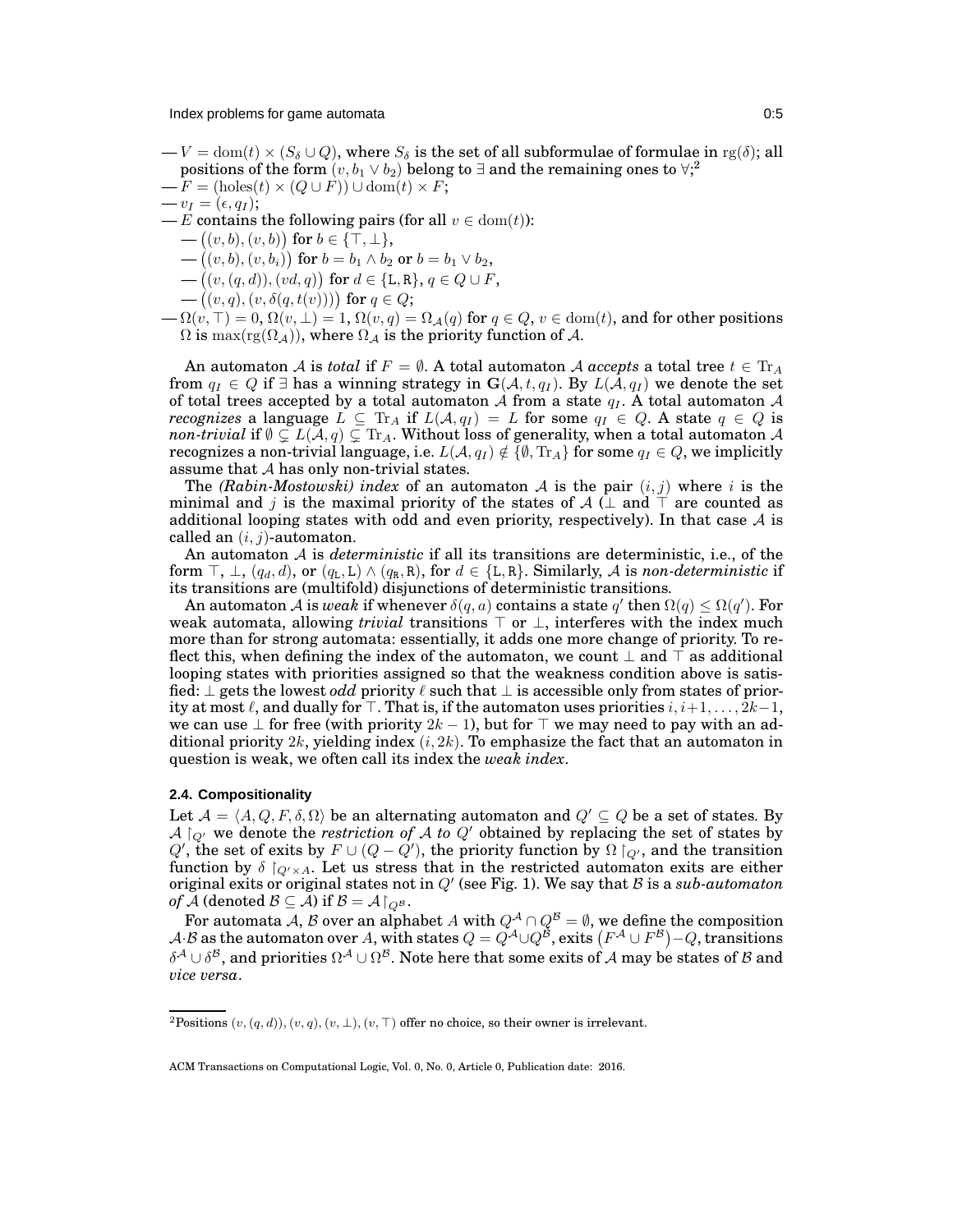

<span id="page-5-0"></span>Fig. 1. An alternating automaton A with states Q and exits F; and the restriction  $A\upharpoonright_{Q'}$  for  $Q' \subseteq Q$ . The edges illustrate the transitions of A.

FACT 1. If A is an alternating automaton and  $Q = Q_1 \cup Q_2$  is a partition of the *states of A then*  $A \nvert_{Q_1} \cdot A \nvert_{Q_2} = A$ *.* 

### **3. GAME AUTOMATA**

Let  $A$  and  $B$  be automata over the same alphabet. For an occurrence of a state (or an exit) q in a transition  $\delta(p, a)$  of A, and a state  $q_0^{\mathcal{B}}$  of B, the substitution  $\mathcal{A}_{\mathcal{B}}$  is obtained by taking the disjoint union of  $\mathcal A$  and  $\mathcal B$  (the state space is the disjoint union of  $Q^{\mathcal A}$  and  $Q^{\mathcal{B}}$ , etc.), and replacing the occurrence of q in  $\delta(p,a)$  with  $q_0^{\mathcal{B}}$ . The mapping  $\mathcal{B} \mapsto \mathcal{A}_{\mathcal{B}}$ induces an operation on recognized languages, but it need not preserve coarser equivalence relations, like having the same index. For a class of automata  $\mathfrak C$  over a common alphabet, we say that *substitution preserves (alternating, nondeterministic, etc.) index in*  $\mathfrak C$  if for all  $\mathcal A, \mathcal B_1, \mathcal B_2, \in \mathfrak C$ , if  $L(\mathcal B_1, q_0^{\mathcal B_1})$  and  $L(\mathcal B_2, q_0^{\mathcal B_2})$  have the same (alternating, nondeterministic, etc.) index, then so do  $L(A_{\mathcal{B}_1}, q_0^{\mathcal{A}})$  and  $L(\mathcal{A}_{\mathcal{B}_2}, q_0^{\mathcal{A}})$  for any  $q_0^{\mathcal{A}}$ .

<span id="page-5-1"></span>As pointed out in the introduction, the operation of union does not preserve index. The same is true for intersection.

*Example* 3.1. Take  $A = \{0, 1, 2\}$  and consider  $\omega$ -word languages  $(A^*(1+2))^{\omega}$  and  $(A^*2)^\omega$ . Both these languages can be recognized by deterministic automata of index  $(1, 2)$ , and not lower than this. Taking union with  $A^*0^\omega$ , we obtain  $(A^*(1+2))^\omega \cup A^*0^\omega =$  $A^{\omega}$ , and  $(A^*2)^{\omega} \cup A^*0^{\omega}$ . To recognize the language  $(A^*2)^{\omega} \cup A^*0^{\omega}$ , a deterministic automaton requires three priorities and an alternating one needs two. This makes it much more complex than the whole space  $A^{\omega}$ , which can be recognized by a deterministic automaton with a single state, whose priority is 0. Similarly, intersecting  $(A^*(1+2))^{\omega}$  and  $(A^*2)^{\omega}$  with  $(A^*(0+1))^{\omega}$  we obtain respectively  $A^*(0^*1)^{\omega}$ , and the empty set, which have very different complexity. This example can be transferred to trees by encoding  $\omega$ -words as sequences of labels on the left-most branches.

Example [3.1](#page-5-1) illustrates a more general phenomenon. The following notion is designed to capture how an automaton can simulate union or intersection: we call a transition  $\delta(q, a)$  *ambiguous* if it contains two occurrences of some direction  $d \in \{L, R\}$ . Recall that a transition is trivial if it is of the form  $\perp$  or  $\perp$ ; as discussed in Section [2.3,](#page-3-0) trivial transitions are just a convenient notation for immediate acceptance and rejection, and can be easily replaced with looping states of appropriate priority.

<span id="page-5-2"></span>FACT 2. *Let* C *be a class of (alternating) automata without trivial transitions, over a fixed alphabet* A *containing at least two letters, that*

*— is closed under substitution, and*

 $−$  *contains automata recognizing* ∅, Tr<sub>A</sub>*, and some language X of non-trivial index.*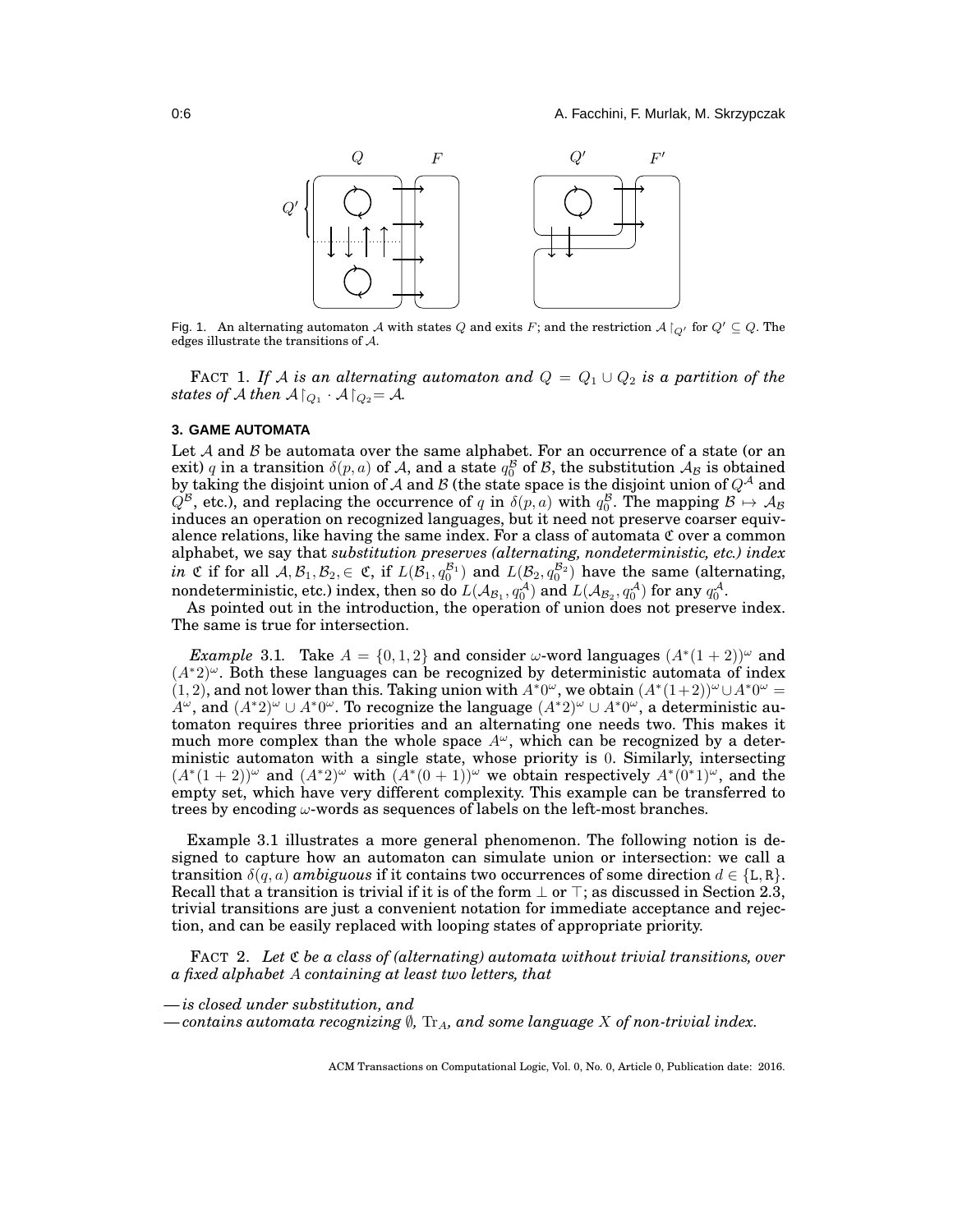*It is only possible that substitution preserves index in*  $\mathfrak{C}$ *, if no automaton in*  $\mathfrak{C}$  *contains an ambiguous transition.*

PROOF. Let us take an arbitrary automaton  $A \in \mathfrak{C}$  and a state p of A. Assume that  $\delta(p, a)$  contains  $(L, p_a)$  and  $\delta(p, b)$  contains  $(L, p_b)$  for some distinct letters  $a, b \in A$ and some states  $p_a, p_b$  (the remaining three cases are symmetric). Starting from the automaton  ${\mathcal A}$  and the automata recognizing  $\emptyset,$   ${\rm Tr}_A,$  and  $X,$  we obtain by substitution  $\text{automata}~\mathcal{A}_a, \mathcal{A}_b, \mathcal{A}'_a, \mathcal{A}'_b \in \mathfrak{C}~\text{such that}$ 

$$
L(\mathcal{A}_a, p) = a(X, \text{Tr}_A) \cup b(\text{Tr}_A, \text{Tr}_A),
$$
  
\n
$$
L(\mathcal{A}'_a, p) = a(X, \text{Tr}_A),
$$
  
\n
$$
L(\mathcal{A}'_b, p) = a(\text{Tr}_A, \text{Tr}_A) \cup b(X, \text{Tr}_A),
$$
  
\n
$$
L(\mathcal{A}'_b, p) = b(X, \text{Tr}_A),
$$

where for  $c \in A$  and  $Y, Z \subseteq \text{Tr}_A$ ,

$$
c(Y,Z) = \left\{ t \in \text{Tr}_A \bigm| t(\epsilon) = c, \ t \!\!\upharpoonright_{\mathbb{L}} \in Y, t \!\!\upharpoonright_{\mathbb{R}} \in Z \right\}.
$$

Note that  $L(A_a, p) \cup L(A_b, p) = \text{Tr}_A$  and  $L(A'_a, p) \cap L(A'_b, p) = \emptyset$ .

Let  $\mathcal{B} \in \mathfrak{C}$  and let  $q_0$  be a state of  $\mathcal{B}$  such that for some  $c, \delta(q_0, c)$  is an ambiguous transition. By substituting appropriately the automata recognizing  $\emptyset$  and Tr<sub>A</sub> we can assume that  $\delta(q_0, c) = (d, q_1) \vee (d, q_2)$  or  $\delta(q_0, c) = (d, q_1) \wedge (d, q_2)$  for some states  $q_1, q_2$ , and no tree with a label  $c' \neq c$  in the root is accepted from  $q_0$ . Assume  $\delta(q_0, c)$  =  $(d, q_1) \vee (d, q_2)$ , and let  $\mathcal{B}'$  be the result of replacing the occurrence of  $q_1$  with the state p of  $A_a$ . Now,  $L(A_a, p)$  and  $L(A_b, p)$  have the same index, but by substituting in  $\mathcal{B}'$  at  $(d, q_2)$  the automaton  $\mathcal{A}_a$  or  $\mathcal{A}_b$  (with initial state p), we get two languages of different index. For  $\delta(q_0, c) = (d, q_1) \wedge (d, q_2)$  the argument is analogous but uses the other two automata.

In the light of this result we propose the following definition.

*Definition* 3.2*.* A *game automaton* is an alternating automaton without ambiguous transitions; that is, it has only transitions of the following forms:

$$
\top
$$
,  $\bot$ ,  $(q_L, L)$ ,  $(q_R, R)$ ,  $(q_L, L) \vee (q_R, R)$ ,  $(q_L, L) \wedge (q_R, R)$ 

for  $q_L, q_R \in Q \cup F$ .

In the course of the paper we shall see that for game automata substitution preserves the non-deterministic index (Proposition [4.2\)](#page-9-0), the alternating index (Proposition [5.18\)](#page-20-0), and the weak alternating index (Proposition [6.9\)](#page-28-1). Together with Fact [2](#page-5-2) this will imply that game automata are the largest non-trivial subclass of alternating automata closed under substitution for which substitution preserves the index.

The class of languages recognized by game automata is closed under complementation: the usual complementation procedure of increasing the priorities by one and swapping existential and universal transitions works. However they are neither closed under union nor intersection. For instance, let  $L_c = \{t \in T_{\{a,b\}} : t(L) = t(R) = c\}$  for  $c = a, b$ . Obviously,  $L_a$  and  $L_b$  are recognizable by game automata, but  $L_a \cup L_b$  is not. Note that the last example also shows that game automata do not recognize all regular languages. On the other hand they extend across the whole alternating index hierarchy, as they recognize so-called game languages  $W_{i,j}$ . We discuss this in more detail in Section [5.3.](#page-14-0)

The main similarity between game automata and deterministic automata is that their acceptance can be expressed in terms of *runs*, which are relabelings of input trees induced uniquely by transitions. For a total game automaton  $A$  and an initial state  $q_I$ , with each partial tree t one can associate the  $run$ 

$$
\rho(\mathcal{A}, t, q_I): \text{dom}(t) \cup \text{holes}(t) \to Q^{\mathcal{A}} \cup \{\top, \bot, *\}
$$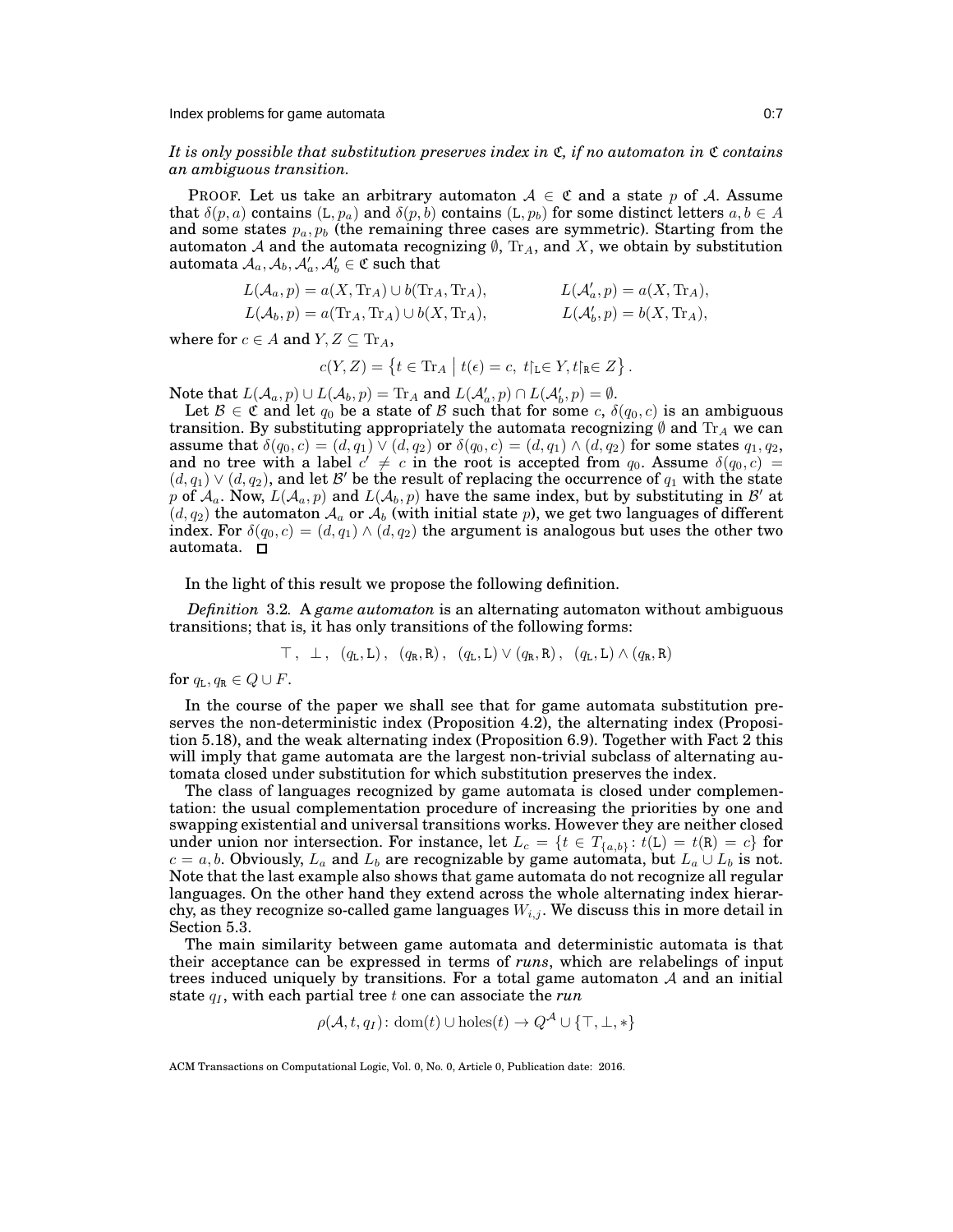such that  $\rho(\varepsilon) = q_I$  and for all  $v \in \text{dom}(t)$ , if  $\rho(v) = q$ ,  $\delta(q, t(v)) = b_v$ , then

— if  $b_v$  is  $(q_L, L) \vee (q_R, R)$  or  $(q_L, L) \wedge (q_R, R)$ , then  $\rho(vL) = q_L$  and  $\rho(vR) = q_R$ ; — if  $b_v = (q_d, d)$  for some  $d \in \{L, R\}$ , then  $\rho(vd) = q_d$  and  $\rho(vd) = *$ ; — if  $b_v = \perp$  then  $\rho(vL) = \rho(vR) = \perp$ , and dually for  $\top$ ;

and if  $\rho(v) \in {\{\top, \bot, *\}}$ , then  $\rho(v) = \rho(v) = *$ . Observe that  $\rho(v)$  is uniquely determined by the labels of t on the path leading to  $v$ .

The run  $\rho = \rho(\mathcal{A}, t, q_I)$  is naturally interpreted as a game  $\mathbf{G}_{\rho}(\mathcal{A}, t, q_I)$  with positions  ${\rm dom}(t)-\rho^{-1}(*)$ , final positions  ${\rm holes}(t),$  where edges follow the child relation and loop on  $\rho^{-1}(\{\top, \bot\}),$  priority of  $v$  is  $\Omega^\mathcal{A}(\rho(v))$  with  $\Omega^\mathcal{A}(\bot)=1,$   $\Omega^\mathcal{A}(\top)=0,$  and the owner of  $v$  is  $\exists$  iff  $\delta(\rho(v), t(v)) = (q_L, L) \vee (q_R, R)$  for some  $q_L, q_R \in Q^{\mathcal{A}}$ . Clearly  $\mathbf{G}_{\rho}(\mathcal{A}, t, q_I)$  is equivalent to  $\mathbf{G}(\mathcal{A},t,q_I)$ . Note that the arena of  $\mathbf{G}_{\rho}(\mathcal{A},t,q_I)$  is a subtree of t (with additional edges looping over positions labelled with  $\top$  or  $\bot$  in the run of A on t). Consequently, a strategy in  $\mathbf{G}_{\rho}(\mathcal{A}, t, q_I)$  can be also viewed as a subtree of t (we can ignore the looping edges, as there is no choice there anyway. If t is total, we say that  $\rho$  is *accepting*, if  $\exists$ has a winning strategy in  $\mathbf{G}_{\rho}(\mathcal{A}, t, q_I)$ .

A direct consequence of the acceptance being definable in terms of runs is that each part of the automaton matters: for each state q reachable from the given initial state, one can find a family of trees that spans all possible behaviours of the automaton from the state  $q$ , and the outcome of the computation depends exclusively on this behaviour. As we show below, it can be done by taking all full trees extending an appropriately chosen partial tree with a single hole, corresponding to the state q. Let  $t \in \text{PT}_{A}$  be a partial tree and  $\rho = \rho(A, t, q_I)$  be the run of an automaton A on t. We say that t *resolves*  $\bar{\mathcal{A}}$  *from*  $q_I \in Q^{\mathcal{A}}$  if  $\rho(h) \neq *$  for each hole h of t and whenever  $t \restriction_{vd}$  is the only total tree in  $\{t \upharpoonright_{vL} , t \upharpoonright_{vR}$ , either  $\rho(vd) = *$  or  $vd$  is losing for the owner of v in  $\mathbf{G}_{\rho}(\mathcal{A}, t, q_I)$ . The following establishes the property we discussed above and its analogue for transitions.

<span id="page-7-0"></span>**FACT** 3. Assume that t resolves A from  $q_I$  and  $\rho = \rho(A, t, q_I)$ . If t has a single hole *h then*  $t[h := s] \in L(\mathcal{A}, q_I)$  *iff*  $s \in L(\mathcal{A}, \rho(h))$  *for all*  $s \in \text{Tr}_A$ *.* 

*If* t has two holes h, h' whose closest common ancestor u satisfies  $\delta_A(\rho(u), t(u)) =$  $(q_L, L) \wedge (q_R, R)$  *for some*  $q_L, q_R$ *, then*  $t[h := s, h' := s'] \in L(\mathcal{A}, q_I)$  *iff*  $s \in L(\mathcal{A}, \rho(h))$  and  $s' \in L(\mathcal{A}, \rho(h'))$  for all s, s'; dually for  $(q_L, L) \vee (q_R, R)$ .

PROOF. Let us prove the first claim. There are two cases.

- One of the players  $P \in \{\exists, \forall\}$  has a winning strategy  $\sigma$  in the game associated to  $\rho$ such that node h does not belong to  $\sigma$  viewed as a subtree of t. In that case, there exists an ancestor u of h such that the player P owns u and  $\sigma$  moves to from u to ud such that ud is not ancestor of h. In that case  $\sigma$  is a winning strategy for P in the subtree under ud, which contradicts the definition of a resolving tree.
- Whenever  $\sigma$  is a winning strategy for a player  $P \in \{\exists, \forall\}$  in the game associated to  $\rho$ , then the node corresponding to h belongs to  $\sigma$  viewed as a subtree of t. Take any total tree s. If  $t[h := s] \in L(\mathcal{A}, q_I)$  then  $\exists$  has a winning strategy in the game associated with  $\rho(A, t[h := s], q_I)$ . In particular, she can win from the position h in this game. Therefore, by the definition,  $s \in L(\mathcal{A}, \rho(h))$ . If  $t[h := s] \notin L(\mathcal{A}, q_I)$  then the property is symmetrical:  $\forall$  has a winning strategy and  $s \notin L(A, \rho(h))$ .

For the second claim, it follows easily that in this case the trees  $t \upharpoonright_{u} t \upharpoonright_{u} t$  and the tree obtained by putting a hole in t instead of u, resolve A from  $q_L$ ,  $q_R$ , and  $q_I$ , respectively. We obtain the second claim by applying the first claim three times.  $\Box$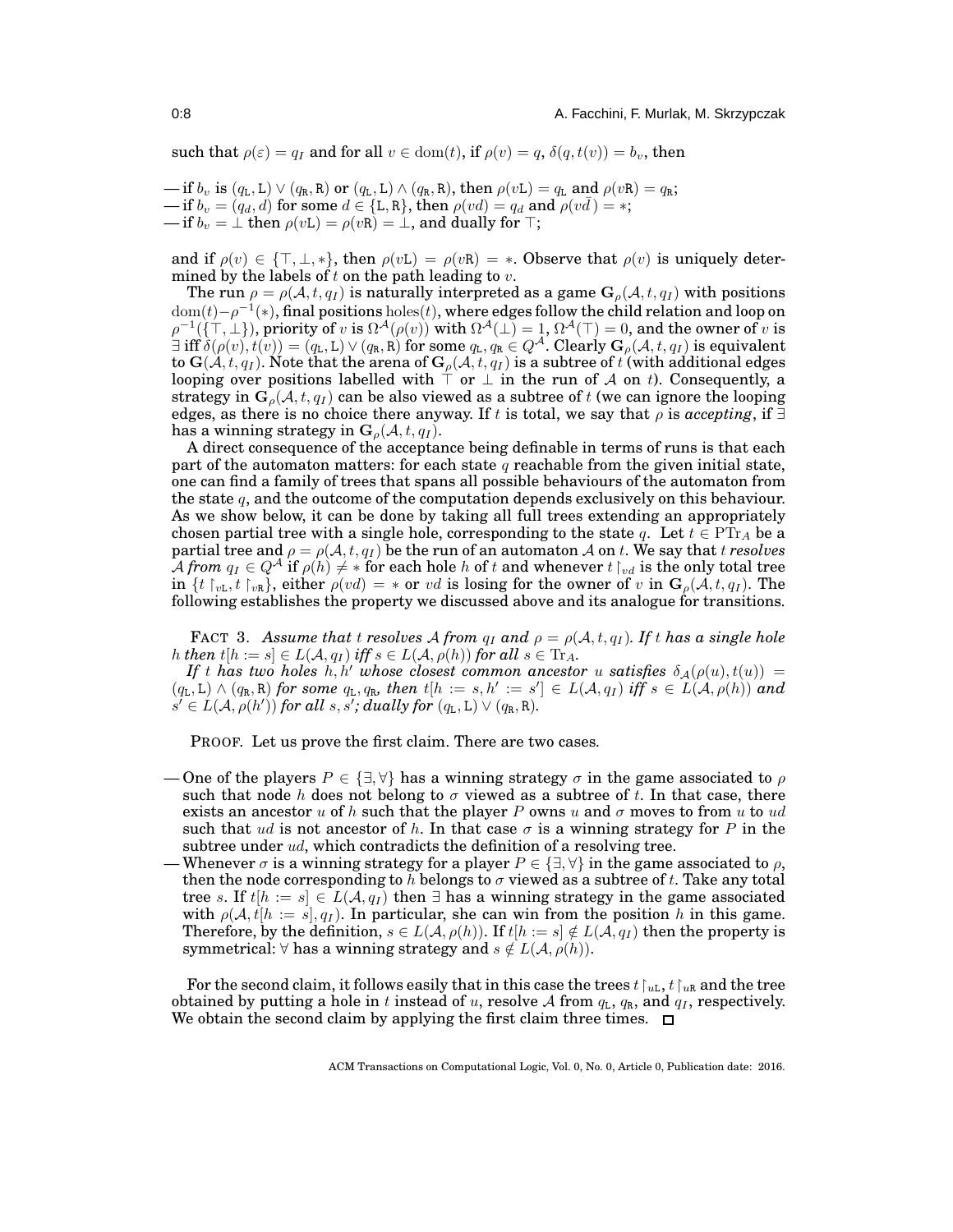#### <span id="page-8-0"></span>**4. NON-DETERMINISTIC INDEX PROBLEM**

<span id="page-8-1"></span>The decidability of the non-deterministic index problem for languages recognized by game automata is an immediate consequence of the decidability of the non-deterministic index problem for deterministic tree languages [\[Niwinski and Walukiewicz 2005\]](#page-37-14) and the following observation. ´

PROPOSITION 4.1. *For each game automaton* A and a state  $q_I^{\mathcal{A}} \in Q^{\mathcal{A}}$  one can effectively construct a deterministic automaton  ${\cal D}$  with an initial state  $q_I^{\cal D}$ , such that  $L(\mathcal{A}, q_I^{\mathcal{A}})$  is recognized by a non-deterministic automaton of index  $(i, j)$  if and only if so is  $L(D, q_I^{\mathcal{D}})$ .

PROOF. Essentially,  $D$  recognizes the set of winning strategies for  $\exists$  in games induced by the runs of A. For two total trees  $t \in Tr_A$ ,  $s \in Tr_B$  let  $t \otimes s \in Tr_{A \times B}$  be given by  $(t\otimes s)(v)=(t(v),s(v)).$  Let  $W_{\mathcal{A},q_I}^\exists$  be the set of all total trees  $t\otimes s$  over the alphabet  $A^{\mathcal{A}} \times \{L, R, \star\}$  such that s encodes a winning strategy for  $\exists$  in the game  $G_{\rho}(\mathcal{A}, t, q_1)$  in the following sense: if  $s(v) \in \{L, R\}$ ,  $\exists$  should choose  $v \cdot s(v)$ , and  $s(v) = \star$  means that  $\exists$  has no choice in  $v.$  It is easy to see that  $W^\exists_{\mathcal{A},q_I}$  can be recognized by a deterministic automaton  $D$ . It inherits the state-space and the priority function from  $A$  and its transitions are modified as follows: for all  $q \in Q$ ,  $a \in A$ ,  $d \in \{L, R\}$ , if  $\delta_{\mathcal{A}}(q, a) = (q_L, L) \vee (q_R, R)$ for some  $q_L, q_R$ , then

$$
\delta(q,(a,d))=(q_d,d)\,,\quad \delta(q,(a,\star))=\bot\,,
$$

otherwise,

$$
\delta(q,(a,d)) = \bot , \quad \delta(q,(a,\star)) = \delta_{\mathcal{A}}(q,a) .
$$

It is easy to check that  $L(\mathcal{D}, q_I) = W_{\mathcal{A}, q_I}^{\exists}.$ 

Note that

$$
L(\mathcal{A}, q_I^{\mathcal{A}}) = \big\{ t \in \text{Tr}_{A^{\mathcal{A}}} \mid \exists s. \ t \otimes s \in W_{\mathcal{A}, q_I^{\mathcal{A}}}^{\exists} \big\}.
$$

Hence, if  $W_{\cal A, qf}^{\exists} = L(\mathcal B, qI^{\mathcal B})$  for some non-deterministic automaton  ${\cal B}$  then  $L(\cal A, qI^{\mathcal A})=0$  $L(\mathcal{B}', q_I^{\mathcal{B}})$ , where  $\mathcal{B}'$  is the standard projection of  $\mathcal B$  on the alphabet  $A^{\mathcal{A}}$ : for all  $q \in Q^{\mathcal{A}}$ and  $a \in A^{\mathcal{A}}, \ \delta^{\mathcal{B}'}(q, a) = \delta^{\mathcal{B}}(q, (a, L)) \vee \delta^{\mathcal{B}}(q, (a, R)) \vee \delta^{\mathcal{B}}(q, (a, \star))$ . The projection does not influence the index.

For the other direction, the proof is based on the following observation. For  $t \in Tr_{A}A$ and  $s \in \text{Tr}_{\{L,R,\star\}}$  let  $t \odot s \in \text{Tr}_{AA}$  be the tree obtained from t by the following operation: for each  $v$ , if  $\rho_{t,qI}(v) = q$ ,  $\delta(q,t(v)) = (q_L, L) \vee (q_R, R)$ , and  $s(v) = L$ , then replace the subtree of t rooted at vR by some fixed regular tree in the complement of  $L(A, q_R)$ ; dually for  $s(v) = R$ . (Recall that A has only non-trivial states, so  $L(\mathcal{A}, q_R) \subsetneq \mathrm{Tr}_{A^{\mathcal{A}}}$ ; by the Rabin's theorem the complement of  $L(\mathcal{A}, q_\text{R})$  contains a regular tree.) If  $s$  encodes a  ${\rm strategy} \ \sigma_s \ {\rm for} \ \exists \ {\rm in} \ {\bf G}_\rho({\cal A},t,q_I^{\cal A}), \ {\rm then} \ \sigma_s \ {\rm is} \ {\rm winning} \ {\rm if} \ {\rm and} \ {\rm only} \ {\rm if} \ t \odot s \in L({\cal A},q_I^{\cal A}). \ {\rm Hence},$  $t\otimes s\in W_{\mathcal{A},qf}^{\exists} \ \text{ if and only if } s \text{ encodes a strategy for } \exists \text{ in } \mathbf{G}_{\rho}(\mathcal{A},t,qf^{\mathcal{A}}) \text{ and } t\odot s \in L(\mathcal{A},qf^{\mathcal{A}}).$ These conditions can be checked by a non-deterministic automaton of index  $(i, j)$  as soon as  $L(\mathcal{A}, q_I^{\mathcal{A}})$  can be recognized by such an automaton.

Indeed, assume that  $L(A, q_I) = L(\mathcal{B}, q_I^{\mathcal{B}})$  for some non-deterministic automaton  $\mathcal{B}$ of index  $(i, j)$ . To construct a non-deterministic automaton C of index at most  $(i, j)$ recognizing  $W_{\mathcal{A},q_I}^\exists$ , we first define a sequence of auxiliary languages and argue that

ACM Transactions on Computational Logic, Vol. 0, No. 0, Article 0, Publication date: 2016.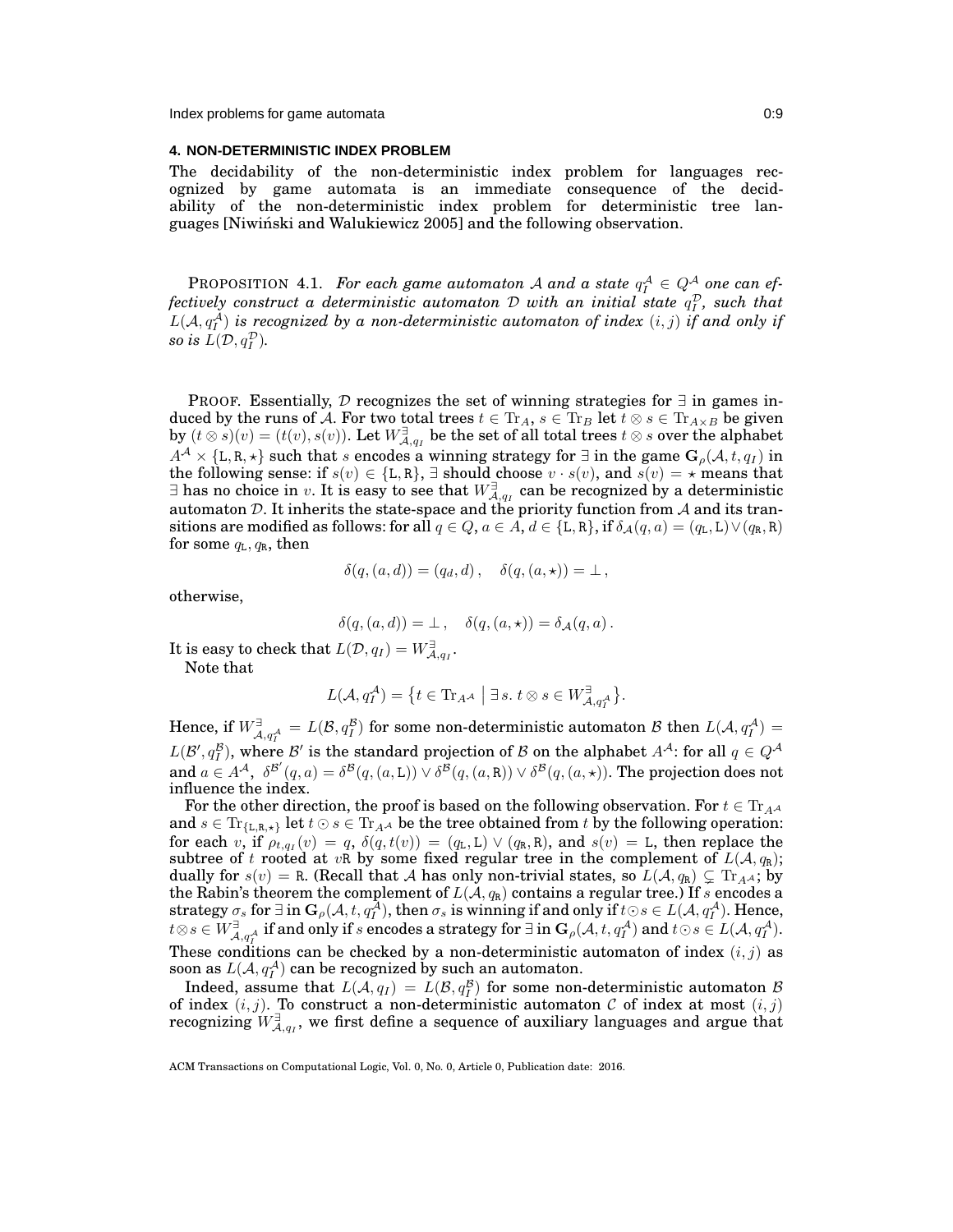each of them can be recognized by such an automaton. Let

$$
\mathrm{St} = \{t \otimes s : s \text{ is a strategy for } \exists \text{ in } \mathbf{G}_\rho(\mathcal{A}, t, q_I)\},\
$$

$$
\mathrm{StE} = \{t \otimes s \otimes t' : t \otimes s \in \mathrm{St} \wedge t \odot s = t'\},\
$$

$$
\mathrm{StEW} = \{t \otimes s \otimes t' \in \mathrm{StE} : t' \in L(\mathcal{B}, q_I^B) = L(\mathcal{A}, q_I)\},\
$$

$$
\mathrm{StW} = \{t \otimes s \in \mathrm{St} : t \odot s \in L(\mathcal{A}, q_I)\}.
$$

Then,

— St corresponds to a safety condition that can be verified both by a deterministic automaton of index  $(0, 1)$  and by a deterministic automaton of index  $(1, 2)$ ,

- StE additionally enforces that the respective subtrees equal  $t_q$ , as above it can be checked both by a deterministic automaton of index  $(0, 1)$  and by a deterministic automaton of index  $(1, 2)$ ,
- $-$  StEW can be recognized by a product of automata recognizing StE and  $\beta$ —the resulting non-deterministic automaton can be constructed in such a way that its index is  $(i, j),$
- StW is obtained as the projection of StEW onto the first two coordinates, as such can also be recognized by a non-deterministic  $(i, j)$ -automaton.

It remains to show that

$$
W^\exists_{\mathcal{A},q_I} = \text{StW}
$$

First assume that  $t\otimes s\in W_{\mathcal{A},q_I}^{\exists}.$  In that case  $s$  encodes a winning strategy  $\sigma$  for  $\exists$  in  $\mathbf{G}_{\rho}(\mathcal{A}, t, q_I)$ . Let  $t' = t \odot s$  and  $\overline{D} = \text{dom}(\sigma)$  be the set of vertices belonging to  $\sigma$ . Note that if  $v \in D$  then  $t(v) = t'(v)$ , so also  $\rho_{t,qI}(v) = \rho_{t',qI}(v)$ . Therefore, the strategy  $\sigma$  is also winning in  $G_{\rho}(\mathcal{A},t',q_I)$ . So  $t' \in L(\mathcal{A},q_I)$ , which implies that  $t \otimes s \otimes t' \in \text{StEW}$  and  $t \otimes s \in \text{StW}.$ 

Now assume that  $t \otimes s \in \operatorname{StW}$ . Let  $t' = t \odot s$  and  $\sigma$  be the strategy for  $\exists$  in  $\mathbf{G}_{\rho}(\mathcal{A},t,q_I)$ encoded by s. By the definition of StEW we obtain that  $t' \in L(A, q_I)$  so there exists a winning strategy  $\sigma'$  for  $\exists$  in  $\mathbf{G}_{\rho}(\mathcal{A},t',q_I)$ . Similarly as above, let  $D$  (resp.  $D'$ ) be the set of vertices in  $\sigma$  (resp.  $\sigma'$ ). If  $D'\nsubseteq D$  then there exists a minimal (w.r.t. the prefix order) vertex  $v\in D'-D.$  By the definition of  $t\odot s$  we obtain that  $t'\restriction_v$  is  $t_q$  for  $q=\rho(\mathcal{A},t,q_I)(v).$ Therefore, since  $t_q \notin L(\mathcal{A}, q)$ , so there is no winning strategy for  $\exists$  in  $\mathbf{G}_\rho(\mathcal{A}, t_q, q)$  and we obtain a contradiction. Therefore  $D' \subseteq D$  and for every  $v \in D'$  we have  $\rho(\mathcal{A}, t, q_1)(v) =$  $\rho(\mathcal{A},t',q_I)(v)$ , so  $\sigma'$  is also a strategy in  $\mathbf{G}_{\rho}(\mathcal{A},t',q_I)$ . Since strategies form an anti-chain with respect to inclusion, so  $\sigma = \sigma', t' \in L(\mathcal{A}, q_I)$ , and  $t \otimes s \in W_{\mathcal{A}, q_I}^{\exists}$ .

As a direct corollary from the proof of Proposition [4.1](#page-8-1) and the criteria for the nondeterministic index of deterministic languages [\[Niwinski and Walukiewicz 2005\]](#page-37-14), we ´ obtain the converse of Fact [2](#page-5-2) for the non-deterministic index.

<span id="page-9-0"></span>PROPOSITION 4.2. *For game automata, substitution preserves the nondeterministic index.*

PROOF. For a given game automaton A, let  $A'$  be the deterministic automaton con-structed in the proof of Proposition [4.1.](#page-8-1) Recall that  $A'$  is obtained from  $A$  by adding some transitions of the form  $\perp$ , and uncoupling each disjunctive transition over letter a into two non-branching transitions over letters  $(a, L)$  and  $(a, R)$ ; the state-space remains the same. It follows that the construction commutes with substitution:  $(\bar{\cal A}_\mathcal{B})'$ coincides with  $(A')_{\mathcal{B}'}$  for all game automata  $\mathcal A$  and  $\mathcal B$ .

The construction was designed to preserve the non-deterministic index of the recognized language. Consequently, assuming that substitution preserves the index for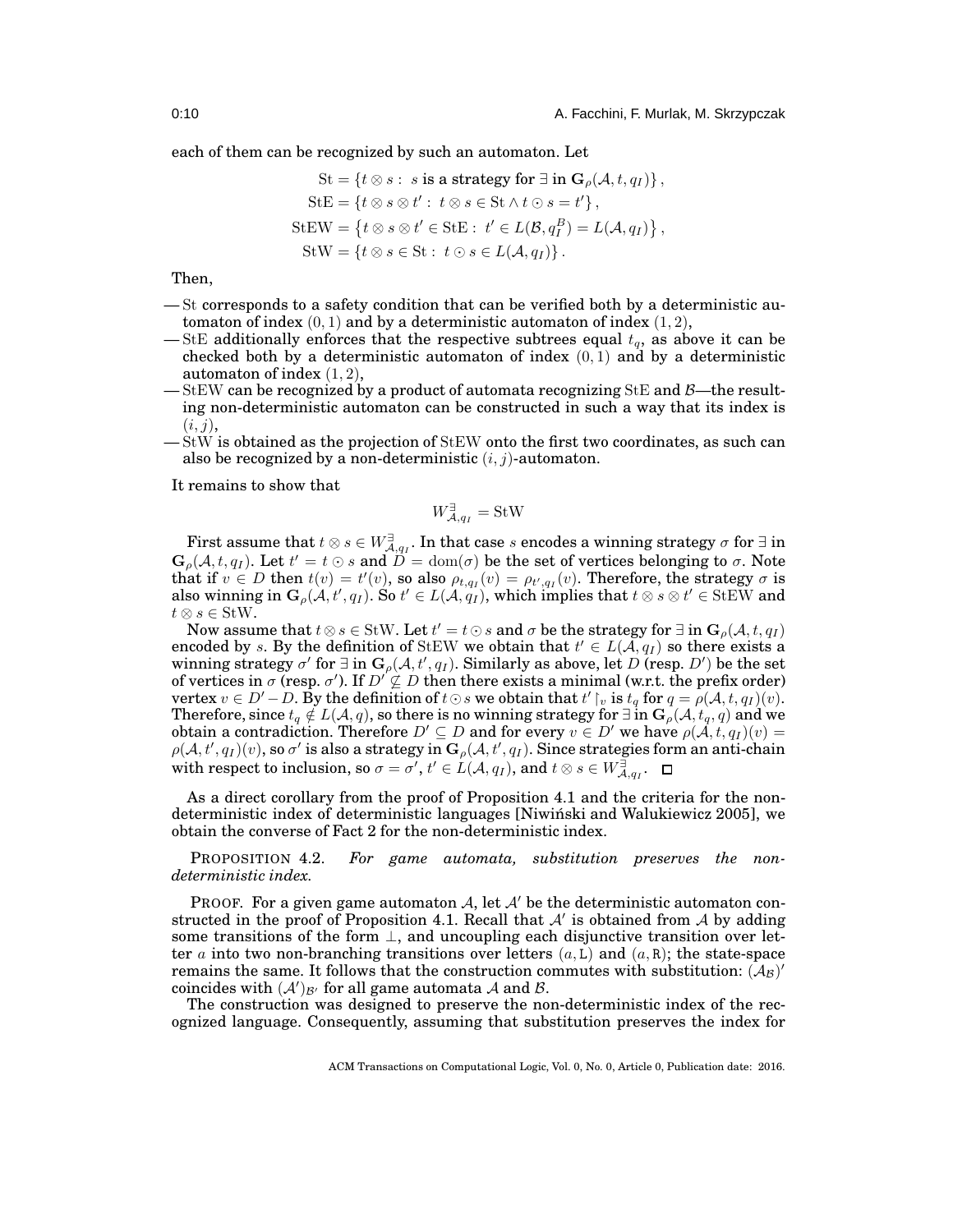Index problems for game automata 0:11

deterministic automata, we can show that the same holds for game automata. Indeed, if  $L(\mathcal{B},q^{\mathcal{B}}_{I})$  and  $L(\mathcal{C},q^{\mathcal{C}}_{I})$  have the same index, then  $L(\mathcal{B}',q^{\mathcal{B}}_{I})$  and  $L(\mathcal{C}',q^{\mathcal{C}}_{I})$  have the same index. If substitution preserves the index for deterministic automata, we can conclude that  $L((\mathcal{A}_{\mathcal{B}})' , q_I^{\mathcal{A}}) = L(\mathcal{A}'_{\mathcal{B}'}, q_I^{\mathcal{A}})$  and  $L((\mathcal{A}_{\mathcal{C}})' , q_I^{\mathcal{A}}) = L(\mathcal{A}'_{\mathcal{C}'}, q_I^{\mathcal{A}})$  have the same index. Hence,  $L(A_\mathcal{B}, q_I^{\mathcal{A}})$  and  $L(A_\mathcal{C}, q_I^{\mathcal{A}})$  have the same index.

Preservation of the index for deterministic automata follows immediately from the characterization of the levels of the index hierarchy among deterministic languages [Niwiński and Walukiewicz 2005]: it asserts that for every  $(i,j)$ , a language  $L(\mathcal{B}, q_I^{\mathcal{B}})$  is recognized by a non-deterministic automaton of index  $(i, j)$  if and only if the automaton  $\beta$  does not contain a certain characteristic, strongly connected subgraph reachable from  $q_I^{\mathcal{B}}$ . Consequently, if  $L(\mathcal{B}, q_I^{\mathcal{B}})$  and  $L(\mathcal{C}, q_I^{\mathcal{C}})$  have the same index,  $\mathcal B$  and  $\mathcal C$  contain the same characteristic subgraphs reachable from the respective initial states. By the definition of substitution, no strongly connected subgraph in  $A_B$  can use states from A and from B. Consequently,  $A_B$  and  $A_C$  contain the same characteristic subgraphs reachable from  $q_I^{\mathcal{A}},$  and so  $L(\mathcal{A}_{\mathcal{B}}, q_I^{\mathcal{A}})$  and  $L(\mathcal{A}_{\mathcal{C}}, q_I^{\mathcal{A}})$  have the same index.

# <span id="page-10-0"></span>**5. ALTERNATING INDEX PROBLEM**

In this section we show that the alternating index problem is decidable for game automata. Let us start with some notation.

*Definition* 5.1. For  $i < j \in \mathbb{N}$ , let  $RM(i, j)$  denote the class of languages recognized by alternating tree automata of index  $(i, j)$ . Let

$$
\Pi_j^{RM} = \text{RM}(0, j),
$$
  
\n
$$
\Sigma_j^{RM} = \text{RM}(1, j + 1),
$$
  
\n
$$
\Delta_j^{RM} = \text{RM}(0, j) \cap \text{RM}(1, j + 1).
$$

The above classes are naturally ordered by inclusion.

The result we prove not only gives decidability of the alternating index problem but also shows that languages recognizable by game automata collapse inside the  $\Delta_i^{RM}$  classes. To express it precisely we recall the so-called *comp* classes [\[Arnold and Santocanale 2005\]](#page-36-3) that can be defined in terms of strongly connected components (SCCs) of a graph naturally associated with each alternating automaton.

*Definition* 5.2. Let  $A$  be an alternating automaton. Let  $Gph(A)$  be the directed edge-labelled graph over the set of vertices  $Q$  such that there is an edge  $p \stackrel{(a,d)}{\longrightarrow} q$ whenever  $(q, d)$  occurs in  $\delta(p, a)$ . Additionally, vertices of  $Gph(A)$  are labelled by values of Ω. We write  $p \stackrel{w}{\rightarrow} q$  if there is a path in  $Gph(\mathcal{A})$  whose edge-labels yield the word w.

*Definition* 5.3. An alternating automaton A is in  $Comp(i, j)$  if (ignoring edgelabels) each SCC in  $Gph(\mathcal{A})$  has priorities between i and j or between  $i + 1$  and  $j + 1$ .

It follows from the definition that each  $Comp(i, j)$  automaton is a  $(i, j + 1)$  automaton, and can be transformed into an equivalent  $\text{Comp}(i+1, j+2)$  automaton by scaling the priorities. We write  $\mathrm{Comp}_j$  for the class of languages recognized by  $\mathrm{Comp}(0,j)$  automata. We then have

$$
\Pi_j^{RM} \cup \Sigma_j^{RM} \subseteq \text{Comp}_j \subseteq \Delta_{j+1}^{RM}.
$$

The class  $\text{Comp}_0$  corresponds to the class of weak alternating automata. An impor-tant result obtained in [\[Rabin 1970\]](#page-37-20) states that  $\Delta_1^{RM}$  coincides with the class of languages definable in weak monadic second order logic (WMSO). Since WMSO defin-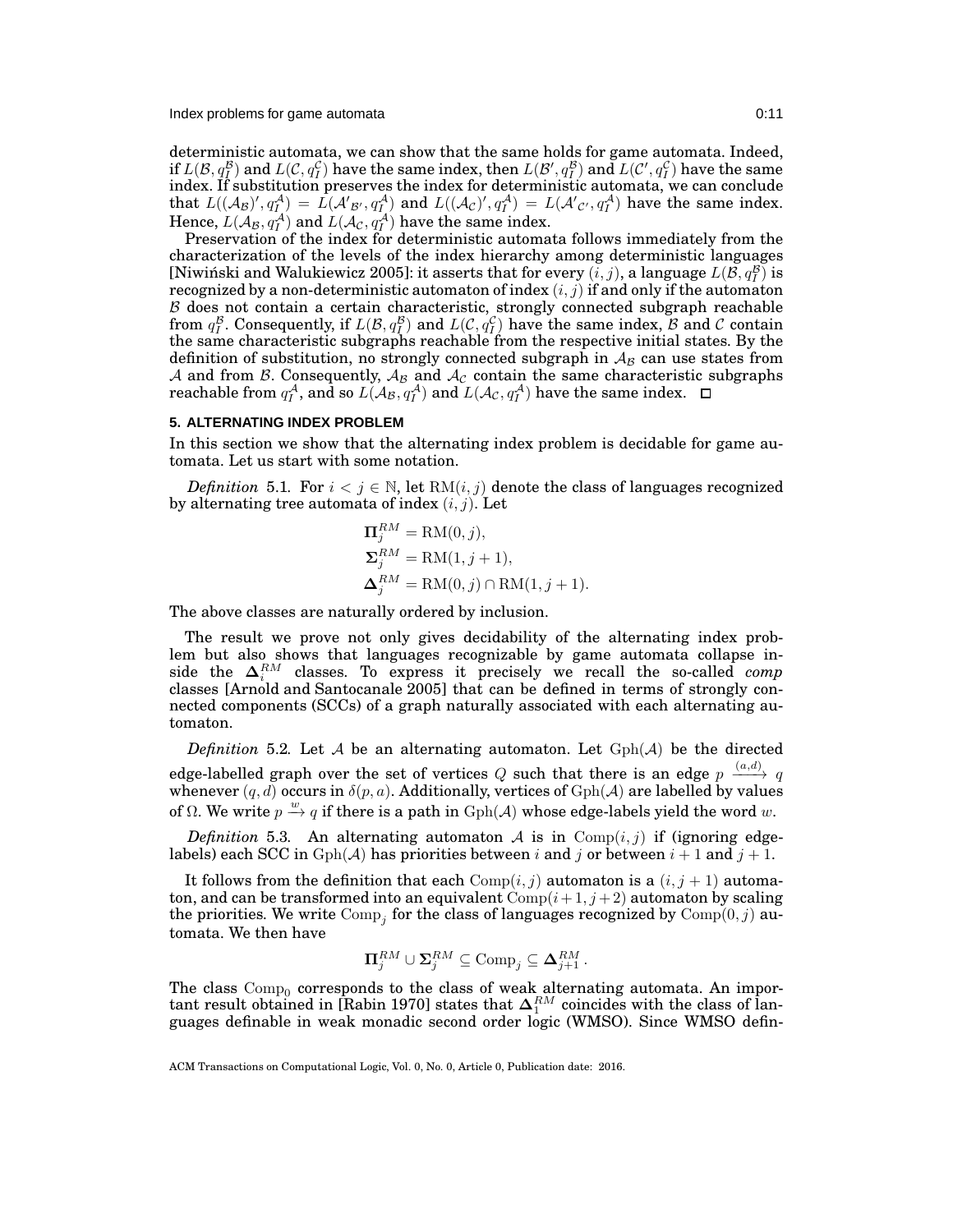ability and weak recognizability are coextensive concepts [\[Muller et al. 1986\]](#page-37-21), Rabin's result proves that classes  $\mathrm{Comp}_0$  and  $\mathbf{\Delta}^{RM}_1$  coincide. However, as shown by Arnold and Santocanale [\[Arnold and Santocanale 2005\]](#page-36-3), for higher levels the inclusion is strict

$$
Comp_j \subsetneq \mathbf{\Delta}_{j+1}^{RM} \text{ for } j > 0,
$$

i.e., there are examples of regular languages in  $\mathbf{\Delta}_{j+1}^{RM}$  but not in  $\mathrm{Comp}_j.$  It turns out that, as a consequence of our characterization, in the case of languages recognizable by game automata the respective classes  $\mathrm{Comp}_j$  and  $\mathbf{\Delta}_{j+1}^{RM}$  coincide for all levels.

<span id="page-11-2"></span>THEOREM 5.4. *For each game automaton A and an initial state*  $q_I$ *, the language*  $L(\mathcal{A}, q_I)$  belongs to exactly one of the classes: Comp<sub>0</sub>,  $\mathbf{\Pi}_i^{RM} - \mathbf{\Sigma}_i^{RM}$ ,  $\mathbf{\Sigma}_i^{RM} - \mathbf{\Pi}_i^{RM}$ , or  $\text{Comp}_i - (\Pi_i^{RM} \cup \Sigma_i^{RM}),$  for  $i > 0$ . Moreover, it can be effectively decided which class it *is and an automaton from this class can be constructed.*

The rest of this section is devoted to showing this result. Section [5.1](#page-11-0) describes a re- $\text{cursive procedure to compute the class of the given language } L(\mathcal{A}, q_I), \text{i.e., } \Pi_i^{RM}, \Sigma_i^{RM},$ or  $\mathrm{Comp}_i,$  depending on which of the possibilities holds. Sections [5.2,](#page-12-0) [5.3](#page-14-0) show that the procedure is correct. The estimation of Section [5.2](#page-12-0) is in fact an effective construction of an automaton from the respective class.

# <span id="page-11-0"></span>**5.1. The algorithm**

Let A be an alternating automaton of index  $(i, j)$ . For  $n \in \mathbb{N}$  we denote by  $\mathcal{A}^{\geq n}$  the sub-automaton obtained from  $\mathcal A$  by restricting to states of priority at least n. Observe that the index of  $\mathcal{A}^{\geq n}$  is at most  $(n, j)$ . A sub-automaton  $\mathcal{B} \subseteq \mathcal{A}$  is an *n*-component of A if  $Gph(\mathcal{B})$  is a strongly connected component of  $Gph(\mathcal{A}^{\geq n})$ . We say that  $\mathcal B$  is *nontrivial* if  $Gph(B)$  contains at least one edge. Our algorithm computes the class of each *n*-component B of A, based on the classes of  $(n + 1)$ -components of B and transitions between them. (We shall see that for  $n$ -components the class does not depend on the initial state.)

<span id="page-11-1"></span>We begin with a simple preprocessing. An automaton A is *priority-reduced* if for all  $n > 0$ , each *n*-component of A is non-trivial and contains a state of priority *n*.

LEMMA 5.5. *Each game automaton can be effectively transformed into an equivalent priority-reduced game automaton.*

PROOF. We iteratively decrease priorities in the *n*-components of  $A$ , for  $n \geq 1$ . As long as there is an *n*-component that is not priority-reduced, pick any such  $n$ component, if it is trivial, set all its priorities to  $n-1$ , if it is non-trivial but does not contain a state of priority  $n$ , decrease all its priorities by 2 (this does not influence the recognized language). After finitely many steps the automaton is priority-reduced. Note that no trivial states are introduced.  $\square$ 

The main algorithm uses three simple notions. An  $(n + 1)$ -component  $\mathcal{B}_0$  of  $\mathcal{B}$  is  $\exists$ *branching* if B contains a transition

$$
\delta(p, a) = (q_{\tt L}, \tt L) \vee (q_{\tt R}, \tt R)
$$

with  $p,q_\text{\tiny L}\in Q^{\mathcal{B}_0}$  or  $p,q_\text{\tiny R}\in Q^{\mathcal{B}_0}.$  For  $\forall$  replace  $\vee$  with  $\wedge.$ For a class  $K,$  operations  $K^{\exists}$  and  $K^{\forall}$  are defined as

$$
\begin{aligned} \left(\boldsymbol{\Pi}_{m}^{RM}\right)^{\exists} &= \left(\boldsymbol{\Sigma}_{m-1}^{RM}\right)^{\exists} = \left(\mathrm{Comp}_{m-1}\right)^{\exists} = \boldsymbol{\Pi}_{m}^{RM},\\ \left(\boldsymbol{\Sigma}_{m}^{RM}\right)^{\forall} &= \left(\boldsymbol{\Pi}_{m-1}^{RM}\right)^{\forall} = \left(\mathrm{Comp}_{m-1}\right)^{\forall} = \boldsymbol{\Sigma}_{m}^{RM}. \end{aligned}
$$

We write  $\bigvee_{\ell=1}^k K_{\ell}$  for the largest class among  $K_1, K_2, \ldots, K_{\ell}$  if it exists, or  $\mathrm{Comp}_m$  if among these classes there are two maximal ones,  $\Pi_m^{RM}$  and  $\Sigma_m^{RM}.$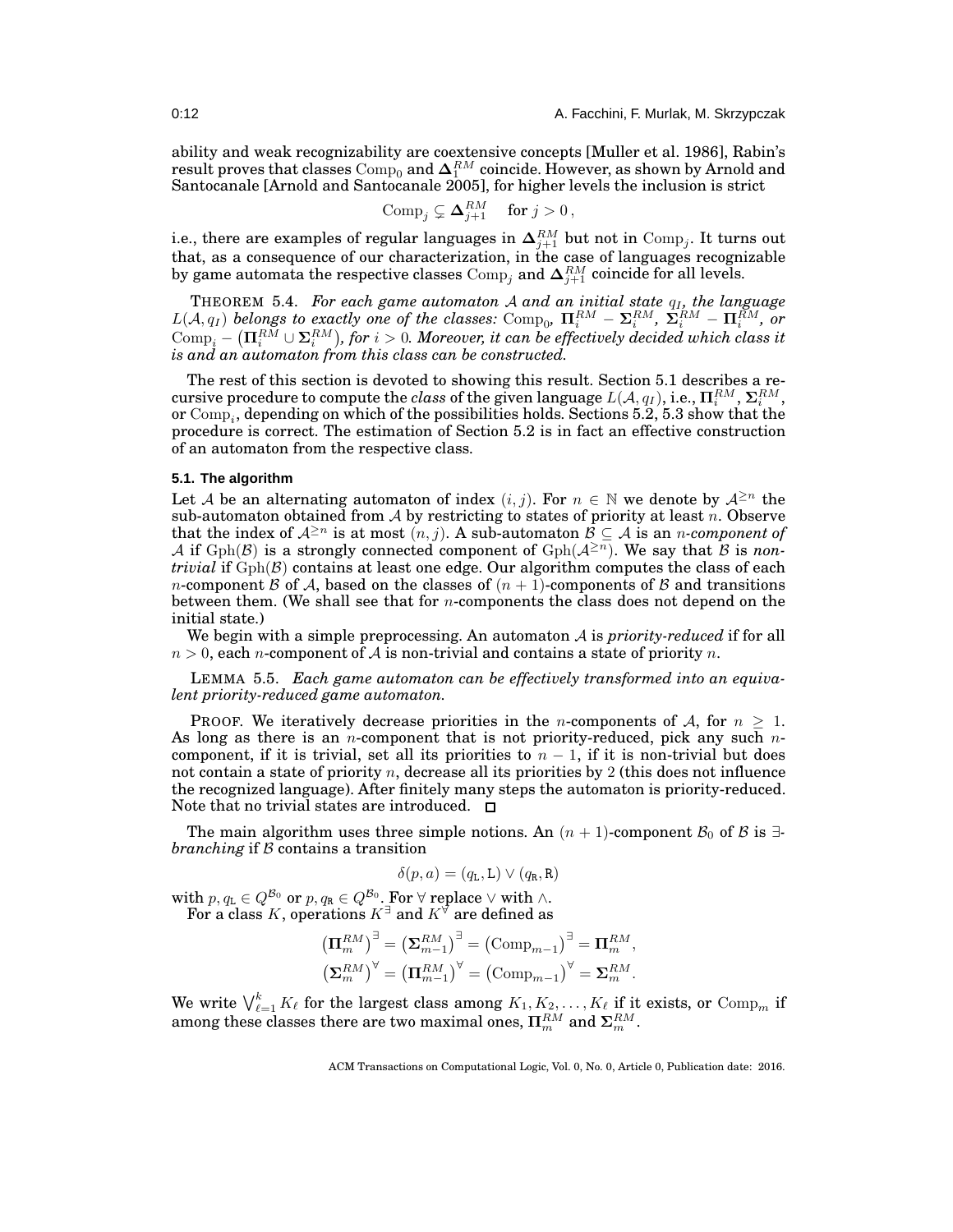Let A be a priority-reduced game automaton of index  $(i, j)$ . The algorithm starts from  $n = j$  and proceeds downward. Let  $\beta$  be an *n*-component.

- $\text{If } \mathcal{B} \text{ has only states of priority } n \text{, set } \text{class}(\mathcal{B}) = \text{Comp}_0.$
- If B has no states of priority n, it coincides with a single 1-component  $B_1$ . Set  $class(\mathcal{B}) = class(\mathcal{B}_1).$
- Otherwise, assume that n is even (for odd n replace  $\exists$  with  $\forall$ ). Let  $\mathcal{B}_1, \mathcal{B}_2, \ldots, \mathcal{B}_k$ , be the  $(n + 1)$ -components of B that are  $\exists$ -branching, and let  $C_1, C_2, \ldots, C_{k'}$  be the ones that are not ∃-branching. We set

$$
\text{class}(\mathcal{B}) = \bigvee_{\ell=1}^k \text{class}(\mathcal{B}_{\ell})^{\exists} \vee \bigvee_{\ell=1}^{k'} \text{class}(\mathcal{C}_{\ell}),
$$

Let  $\text{class}(\mathcal{A}, q_I) = \bigvee_{\ell=1}^k \text{class}(\mathcal{A}_\ell)$  where  $\mathcal{A}_1, \mathcal{A}_2, \ldots, \mathcal{A}_k$  are the  $i\text{-components}$  of  $\mathcal A$  reachable from  $q_I$  in  $Gph(\overline{\mathcal{A}})$ .

### <span id="page-12-0"></span>**5.2. Upper bounds**

In this subsection we show that  $L(A, q_I)$  can be recognized by a class( $A, q_I$ )-automaton. The argument will closely follow the recursive algorithm, pushing through an invariant guaranteeing that each *n*-component  $\beta$  of  $\mathcal A$  can be replaced with an "equivalent"  $class(\mathcal{B})$ -automaton. The notion of equivalence for non-total automata is formalized by simulations.

<span id="page-12-1"></span>*Definition 5.6.* An alternating automaton  $\mathcal S$  *simulates* a game automaton  $\mathcal A$  if  $F^\mathcal S$   $\subseteq$  $F^{\mathcal{A}}$  and there exists an embedding  $\iota: Q^{\mathcal{A}} \to Q^{\mathcal{S}}$  (usually  $Q^{\mathcal{A}} \subseteq Q^{\mathcal{S}}$ ) such that for all  $t\in \text{Tr}_A, q_I^{\mathcal{A}}\in Q^{\mathcal{A}},$  and for each winning strategy  $\sigma$  for player  $P$  in  $\mathbf{G}(\mathcal{A},t,q_I^{\mathcal{A}})$  there is a winning strategy  $\sigma^S$  for P in  $\mathbf{G}(\mathcal{S},t,\iota(q_I^{\mathcal{A}}))$  such that the guarantee of  $\sigma^S$  is contained in the guarantee of  $\sigma,$  and if there is an infinite play conforming to  $\sigma^S$  then there is an infinite play conforming to  $\sigma$ .

Note that if  $A$  and  $S$  are total and  $S$  simulates  $A$  then  $L(A, q_I^A) = L(S, \iota(q_I^A)).$ 

LEMMA 5.7. *For each* n*-component* B *of a game automaton* A*,* B *can be simulated by a* class(B)*-automaton.*

PROOF. Assume that the index of A is  $(i, j)$ . We proceed by induction on  $n = j, j - j$  $1, \ldots, i$ . If all states of B have priority n or all have priority strictly greater than n, the claim is immediate. Let us assume that neither is the case. By symmetry it is enough to give the construction for even  $n$ .

 $\bigvee_{\ell} \text{class}(\mathcal{B}_{\ell})^{\exists} = \prod_{m=1}^{RM}$  for some  $m \geq 1$ . By the inductive hypothesis we get a class( $\mathcal{B}_{\ell}$ )-Suppose B has only ∃-branching  $n + 1$  components,  $\mathcal{B}_1, \mathcal{B}_2, \ldots, \mathcal{B}_k$ . Then class( $\mathcal{B}$ ) = automaton  $\mathcal{B}_{\ell}^S$ , simulating  $\mathcal{B}_{\ell}$ . Since  $\Pi_m^{RM} \geq \text{class}(\mathcal{B}_{\ell})^{\exists}$ ,  $\mathcal{B}_{\ell}^S$  can be assumed to be an  $(n, n + m)$ -automaton. Hence, we can put

$$
\mathcal{B}^S = \mathcal{B} \!\upharpoonright_{\Omega^{-1}(n)} \cdot \mathcal{B}_1^S \cdot \mathcal{B}_2^S \cdot \ldots \cdot \mathcal{B}_k^S
$$

to get an  $(n, n + m)$ -automaton simulating  $\beta$ .

Now, assume that B contains also  $n + 1$  components  $C_1, C_2, \ldots, C_{k'}$  that are not  $\exists$ branching. Repeating the construction above would now result in an automaton of index  $\bigvee_{\ell} \text{class}(\mathcal{B}_{\ell})^{\exists} \vee \bigvee_{\ell} \text{class}(\mathcal{C}_{\ell})^{\exists}$ , potentially higher than  $\text{class}(\mathcal{B}) = \bigvee_{\ell} \text{class}(\mathcal{B}_{\ell})^{\exists} \vee$  $\bigvee_{\ell}$  class( $C_{\ell}$ ). Hence, instead of  $C_{\ell}^{S}$  we shall use  $C_{\ell}^{R} \cdot C_{\ell}^{T}$ , where

 $-\mathcal{C}^T_\ell$  is a copy of  $\mathcal{C}^S_\ell$  with each transition leading to an exit of  $\mathcal{C}^S_\ell$  that is not an exit of  $\mathcal{B},$  replaced with a transition to  $\top$  (losing for ∀);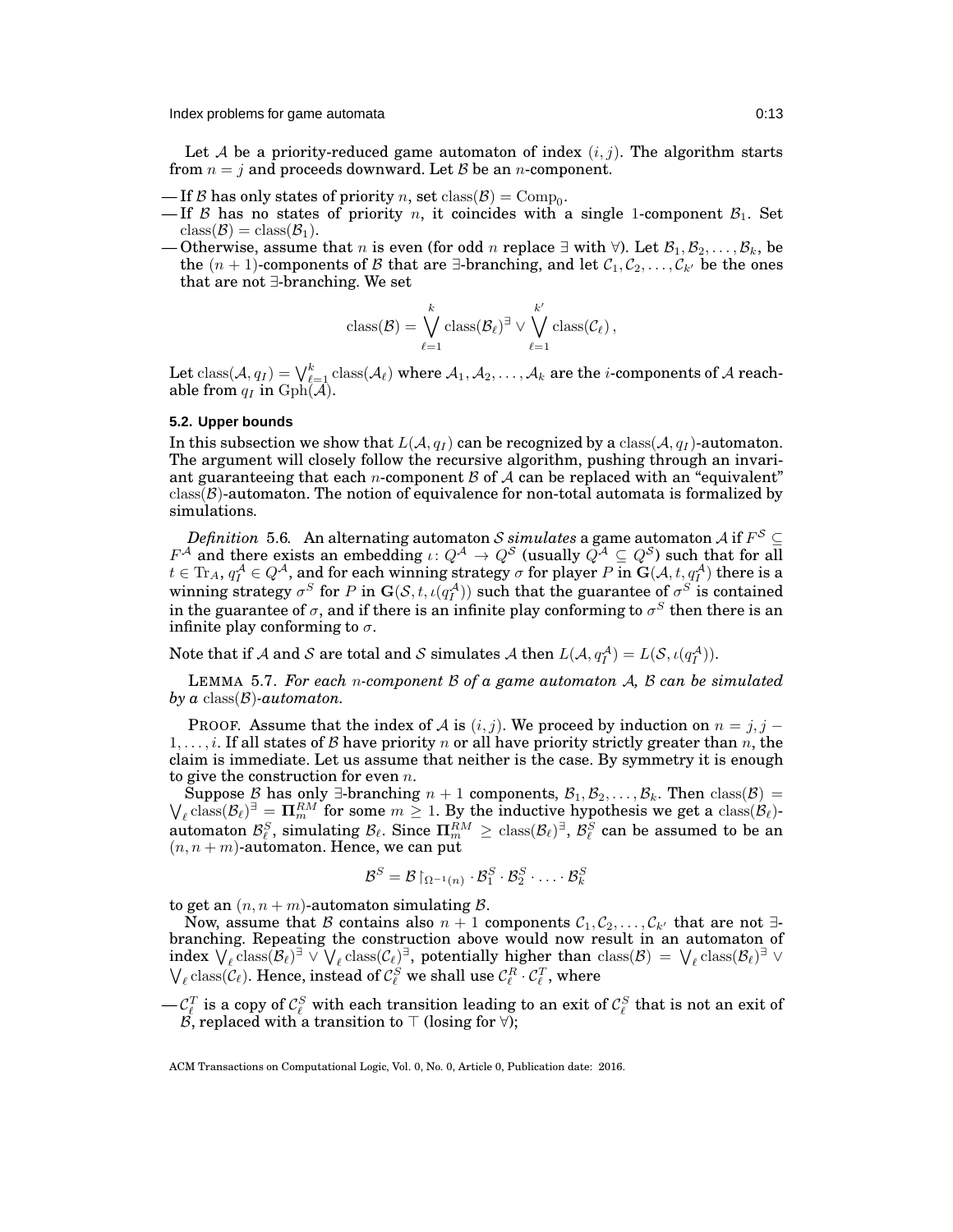$-\mathcal{C}_{\ell}^R$  is  $\mathcal{C}_{\ell}^S$  with all priorities set to n and additional  $\varepsilon$ -transitions (which can be eliminated in the usual way): for each state  $q$  of  $\mathcal{C}_{\ell}^R$  allow  $\forall$  to decide to stay in  $q$  or move to the copy of  $q$  in  $\mathcal{C}_{\ell}^T$  (treated as an exit in  $\mathcal{C}_{\ell}^R$ ).

Thus,

$$
\mathcal{B}^S = \mathcal{B} \upharpoonright_{\Omega^{-1}(n)} \cdot \mathcal{B}_1^S \cdot \ldots \cdot \mathcal{B}_k^S \cdot \mathcal{C}_1^R \cdot \mathcal{C}_1^T \cdot \ldots \cdot \mathcal{C}_{k'}^R \cdot \mathcal{C}_{k'}^T.
$$

The composition of automata  $\mathcal{B} \restriction_{\Omega^{-1}(n)} \mathcal{B}_{\ell}^S$ ,  $\mathcal{C}_{\ell}^R$  gives a class( $\mathcal{B}$ )-automaton (each  $\mathcal{C}_{\ell}^S$ ) was replaced with an  $(n, n)$ -automaton  $\mathcal{C}_{\ell}^R$ ). This is further composed with  $\text{class}(\mathcal$ automata  $\mathcal{C}_{\ell}^T$  in a loop-less way. Hence,  $\mathcal{B}^S$  is a  $\mathrm{class}(\mathcal{B})$ -automaton.

Let us see that  $\mathcal{B}^S$  simulates  $\mathcal{B}.$  Let  $\iota$  be defined as identity on  $\mathcal{B} \restriction_{\Omega^{-1}(n)},$  on  $Q^{\mathcal{B}_\ell}$  as the embedding  $Q^{{\cal B}_\ell}\to Q^{{\cal B}_\ell^S},$  and on  $Q^{{\cal C}_\ell}$  as the embedding  $Q^{{\cal C}_\ell}\to Q^{{\cal C}_\ell^R}.$  Consider a tree  $t \in \text{Tr}_A$ , a state  $q_I^B$  of B, and games  $\mathbf{G}(\mathcal{B}, t, q_I^B)$  and  $\mathbf{G}(\mathcal{B}^S, t, \iota(q_I^B))$ .

First, consider a strategy  $\sigma$  for  $\exists$  in  $\mathbf{G}(\mathcal{B},t,q^{\mathcal{B}}_{I}).$  We decompose this strategy into parts corresponding to the sub-automata  ${\cal B}_\ell$  and  ${\cal C}_\ell$ , for each part we use the fact that  ${\cal B}_\ell^S$  simulates  $\mathcal{B}_\ell$  and  $\mathcal{C}_\ell^S$  simulates  $\mathcal{C}_\ell$ . This gives us a strategy for ∃ on parts of  $\mathbf{G}(\mathcal{B}^S,t,\iota(q_I^{\mathcal{B}}))$ corresponding to sub-automata  $\mathcal{B}_\ell^S$ ,  $\mathcal{C}_\ell^R$ ,  $\mathcal{C}_\ell^T$ . Outside of  $\mathcal{B}_\ell^S$ ,  $\mathcal{C}_\ell^R$ , and  $\mathcal{C}_\ell^T$ ,  $\exists$  has the same choices in  $\mathcal{B}^S$  as in  $\mathcal{B}$ . Therefore, she can make her choices according to  $\sigma$ . This gives a complete strategy  $\sigma^S$ . Now consider any play conforming to  $\sigma^S$ . Such a play either visits infinitely many times a state of priority n in  $\mathcal{B}^S$ , and so is winning for  $\exists$ , or from some point on it stays in some sub-automaton  $\mathcal{B}^S_\ell, \mathcal{C}^R_\ell$  or  $\mathcal{C}^T_\ell$  . In this case the play is also winning for ∃, by the assumption on  $\sigma$  and by the fact that all the changes of priorities in  $\mathcal{C}_{\ell}^R$ 's and transitions in  $\mathcal{C}_{\ell}^T$ 's are favourable to  $\exists.$  By the definition of  $\sigma^S,$  the guarantee of  $\sigma^S$  is contained in the guarantee of  $\sigma,$  and if there is an infinite play conforming to  $\sigma^S$  then there is an infinite play conforming to  $\sigma$ .

For a winning strategy  $\sigma$  for  $\forall$  in  $\mathbf{G}(\mathcal{B},t,q^{\mathcal{B}}_I)$ , we construct a winning strategy  $\sigma^S$  for  $\forall \text{ in } \mathbf{G}(\mathcal{B}^S, t, \iota(q^{\overline{B}}_I)) \text{ as follows: }$ 

- in positions corresponding to states of priority n in B the strategy  $\sigma^S$  follows the decisions of  $\sigma$ ;
- $-\ln \text{ components } \mathcal{B}_{\ell}^S, \mathcal{C}_{\ell}^R, \mathcal{C}_{\ell}^T$  the strategy  $\sigma^S$  simulates  $\sigma$  (using the fact that  $\mathcal{C}_{\ell}^R$  and  $\mathcal{C}_{\ell}^T$  have the same states and exits as the automaton  $\mathcal{C}_{\ell}^S$  that simulates  $\mathcal{C}_{\ell}$ ) with the following exception:  $\forall$  immediately moves from  $\mathcal{C}_{\ell}^R$  to  $\mathcal{C}_{\ell}^T$  whenever each extension of the current play, conforming to the simulating strategy, stays forever in  $\mathcal{C}_{\ell}^R$  (possibly reaching an exit that is also an exit of  $\mathcal{B}^S$ ).

An easy inductive argument shows that

- (1) each position  $(v, p)$  with  $p \in \mathcal{B} \mathord{\restriction}_{\Omega^{-1}(n)}$  that is reached in some play conforming to  $\sigma^S$ is also reached in some play in  $\mathbf{G}(\mathcal{B},t,q^{\mathcal{B}}_{I})$  conforming to  $\sigma;$
- (2) whenever a play conforming to  $\sigma^S$  enters  $\mathcal{B}_{\ell}^S$  (resp.  $\mathcal{C}_{\ell}^R$ ) in a position  $(v, p)$ , then  $p=\iota(q) \text{ for some } q\in \mathcal{B}_\ell$  (resp.  $q\in \mathcal{C}_\ell$ ) and  $(v,q)$  is reached in some play in  $\mathbf{G}(\mathcal{B},t,q^{\mathcal{B}}_I)$ conforming to  $\sigma$ .

Consider any play  $b^S$  conforming to  $\sigma^S$ .

Assume that  $b^S$  is a finite play leading to a final position  $(v, f)$ . Unless  $(v, f)$  is entered directly from some  $\mathcal{C}_{\ell}^T$ , by the two observations above (and by the definition of  $\sigma^{S}$ ) it follows that  $(v, f)$  can also be reached in some play conforming to  $\sigma$ . Assume that  $(v, f)$  is entered directly from some  $\mathcal{C}_{\ell}^T$ . Let  $(w, \iota(q))$  be the last moment when  $b^S$ entered  $\mathcal{C}^R_\ell$  (recall that  $\mathcal{C}^T_\ell$  is only entered from  $\mathcal{C}^R_\ell$ ). Since  $\sigma^S$  in  $\mathcal{C}^R_\ell$  and  $\mathcal{C}^T_\ell$  mimics the simulating strategy in  $\mathcal{C}_{\ell}^S$ , the final position  $(v, f)$  can be reached in some play in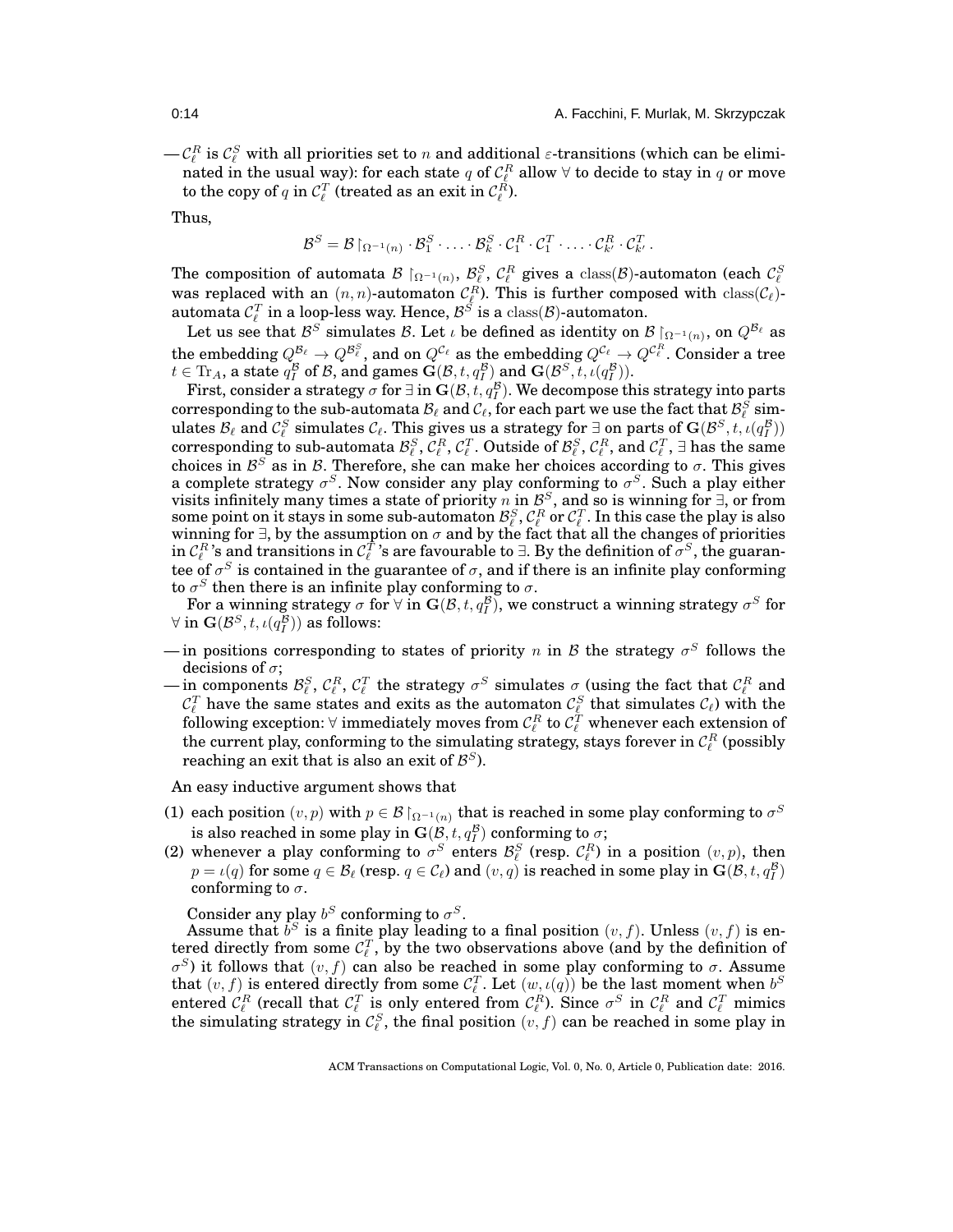Index problems for game automata **0:15** and 0:15

 $\mathbf{G}(\mathcal{B}, t, q_I^{\mathcal{B}})$  starting in  $(w, q)$ , conforming to  $\sigma$ . By observation 2 it follows that  $(v, f)$  is reached in a play conforming to  $\sigma$  and starting in  $(\varepsilon, q_I^B)$ .

The remaining case is when  $b^S$  is an infinite play. Should  $b^S$  visit infinitely often positions of priority  $n,$  by the observation  $2$  and by the definition of  $\sigma^S$  we would define a play in  $\tilde{\mathbf{G}}(\mathcal{B},t,q^{\mathcal{B}}_{I})$  conforming to  $\sigma$  that visits infinitely often positions of priority n. This is impossible since  $\sigma$  is winning for  $\forall$ . It follows that from some point on  $b^S$  stays in some sub-component. If the sub-component is  $\mathcal{B}_{\ell}^S$ ,  $\forall$  wins as he is playing with a winning strategy in  $\mathcal{B}_{\ell}^S$ . The other possibility is that  $b^S$  stays forever in  $\mathcal{C}_{\ell}^R$   $\cdot \mathcal{C}_{\ell}^T$  for some *ℓ*. Since  $C_\ell$  is not ∃-branching, in each transition of the form  $\delta(p, a) = (q_L, L) \vee (q_R, R)$ with  $p \in Q^{\mathcal{B}_{\ell}}$ , at least one of the states  $q_{\text{L}}, q_{\text{R}}$  is an exit state in  $\mathcal{B}$ , or both are outside of  $\mathcal{C}_{\ell}$ . Hence, after entering  $\mathcal{C}_{\ell}$ ,  $\sigma$  becomes a single path in  $\mathcal{C}_{\ell}$ , with all the branchings (choices of  $∃$ ) going directly to exits of  $\beta$ . In general, this path may end in a position belonging to  $\exists$ , such that both choices lead outside of  $\mathcal{C}_{\ell}$  (not necessarily to exits of  $\mathcal{B}$ .) In our case the path must stay in  $\mathcal{C}_{\ell}$  forever: since  $b^S$  is infinite and stays forever in  $\mathcal{C}^R_\ell\cdot\mathcal{C}^T_\ell$ , there is an infinite play conforming to the strategy simulating  $\sigma$  in  $\mathcal{C}^S_\ell$  and, by Definition [5.6,](#page-12-1) an infinite play conforming to  $\sigma$  in  $\mathcal{C}_\ell.$  Consequently, all exits reachable with  $\sigma$  in  $\mathcal{C}_\ell$  are also exits of  $\mathcal{B}.$  Hence, as soon as  $b^S$  enters  $\mathcal{C}_\ell^R$  for the last time,  $\sigma^S$  tells  $\forall$  to move to  $\mathcal{C}_{\ell}^T$  where  $\forall$  wins all infinite plays.

It follows easily that  $L(A, q_I)$  can be recognized by a class( $A, q_I$ )-automaton: the automaton can be obtained as a loop-less composition of the  $\text{class}(\mathcal{A}_{\ell})$ -automata simulating the *i*-components  $A_{\ell}$  of A reachable from  $q_I$ . In other words, the alternating index bounds as computed by the algorithm in Section [5.1](#page-11-0) are correct.

### <span id="page-14-0"></span>**5.3. Lower bounds**

It remains to see that  $L(\mathcal{A}, q_I)$  cannot be recognized by an alternating automaton of index lower than  $\text{class}(\mathcal{A}, q_I)$ . Our proof uses the concept of topological hardness. A classical notion of topological hardness relies on the Borel hierarchy and the projective hierarchy [\[Kechris 1995\]](#page-37-22), but these notions are not suitable for us, since most regular tree languages live on the same level of these hierarchies:  $\mathbf{\Delta}^1_2$ . We use a more refined notion based on continuous reductions [\[Wadge 1983\]](#page-37-23) and so-called game languages [\[Arnold 1999;](#page-36-2) [Bradfield 1998;](#page-37-24) [Arnold and Niwinski 2007\]](#page-36-4). ´

*Definition* 5.8*.* For  $i < j$  consider the following alphabet

$$
A_{i,j} = \{\exists, \forall\} \times \{i, i+1, \ldots, j\}.
$$

With each  $t \in \mathrm{PTr}_{A_{i,j}}$  we associate a parity game  $\mathbf{G}_t$  where

 $-V = \text{dom}(t)$ ,  $F = \text{holes}(t)$ ,  $-E = \{(v, vd) | v \in \text{dom}(t), d \in \{\text{L}, \text{R}\}\},\$ — if  $t(v) = (P, n)$  then  $\Omega(v) = n$  and  $v \in V_P$  for  $P \in \{\exists, \forall\}.$ 

Let  $W_{i,j}$  be the set of *total trees* over  $A_{i,j}$  such that ∃ has a winning strategy in  $G_t$ .

Let us assume the usual Cantor-like topology on the space of trees, with the open sets defined as arbitrary unions of finite intersections of sets of the form  $\{t \in \text{Tr}_A \mid t(v) = a\}$ for  $v \in \{L, R\}^*$  and  $a \in A$ . Topological hardness of languages can be compared using  $\text{continuous reductions. A continuous reduction of } L_1 \subseteq X \text{ to } L_2 \subseteq Y \text{ is a continuous}$ function  $f: X \to Y$  such that  $f^{-1}(L_2) = L_1$ . The fact that  $L_1$  can be continuously reduced to  $L_2$  is denoted by  $L_1 \leq_W L_2$ . On Borel sets, the pre-order  $\leq_W$  induces the socalled Wadge hierarchy (see [\[Wadge 1983\]](#page-37-23)) which greatly refines the Borel hierarchy and has the familiar ladder shape with pairs of mutually dual classes alternating with

ACM Transactions on Computational Logic, Vol. 0, No. 0, Article 0, Publication date: 2016.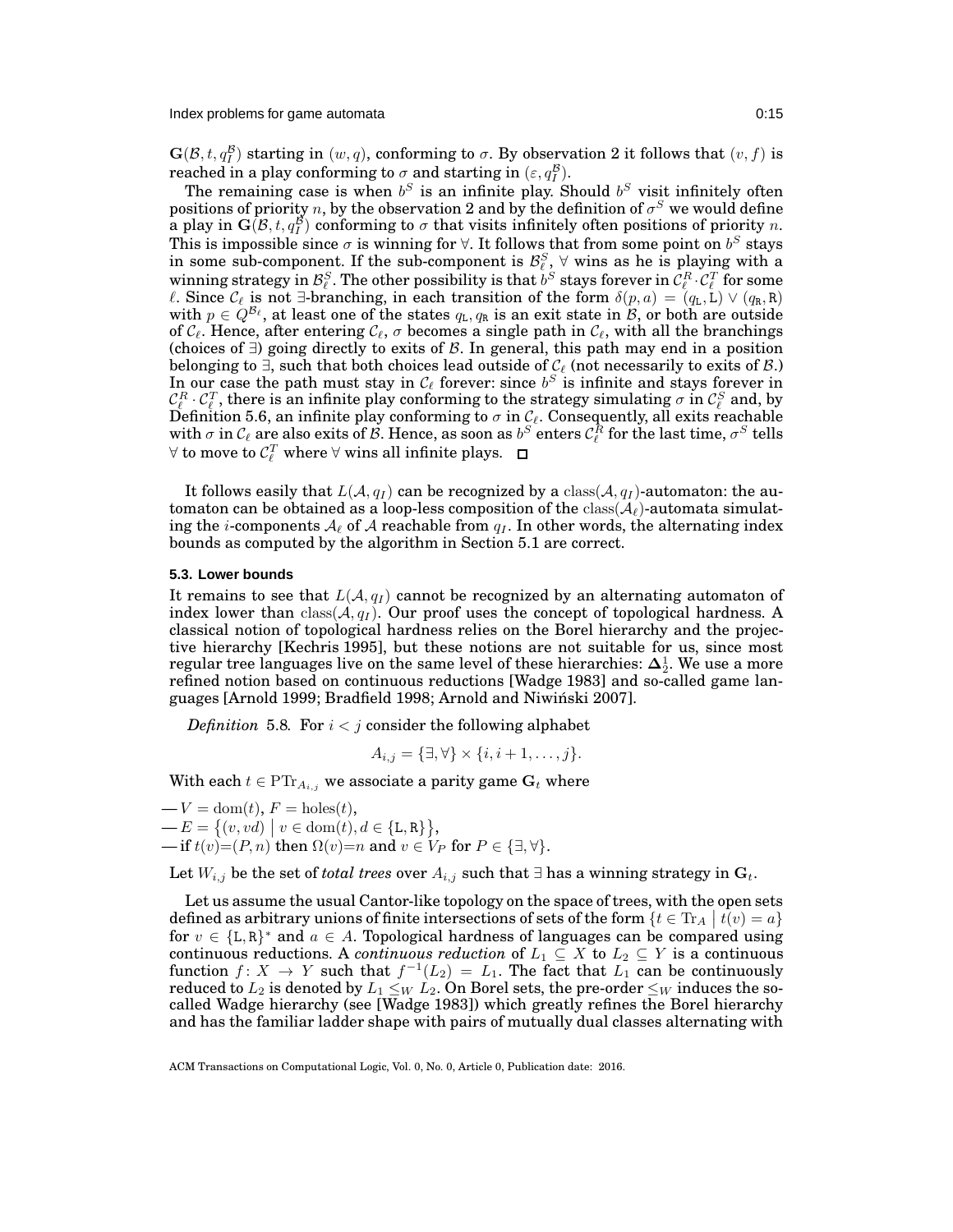

<span id="page-15-0"></span>Fig. 2. A 3-loop rooted in p and a  $(1, 4)$ -loop rooted in p'.

single self-dual classes. Here, we are interested in the following connection between continuous reductions, languages  $W_{i,j}$ , and the alternating index hierarchy.

FACT 4 ([A[RNOLD](#page-36-2) 1999; B[RADFIELD](#page-37-24) 1998; A[RNOLD AND](#page-36-4) NIWINSKI 2007]). For *all*  $i < j$ *,* 

- (*1*)  $W_{i,j}$  is regular and  $W_{i,j} \in \text{RM}(i,j)$ ,
- (2)  $L \leq_W W_{i,j}$  for each  $L \in \text{RM}(i,j)$ ,

(3) 
$$
W_{i,j} \nleq_W W_{i+1,j+1}
$$
,

 $(4)$   $W_{i,j} \in \Delta_2^1$ ,  $W_{0,1}$  is  $\Sigma_1^1$ -complete,  $W_{1,2}$  is  $\Pi_1^1$ -complete.

<span id="page-15-2"></span>This gives a criterion for proving index lower bounds.

COROLLARY 5.9. *If*  $W_{i,j} \leq_W L$  *then*  $L \notin \text{RM}(i+1, j+1)$ *.* 

In consequence, in order to show that the index bound computed by the algorithm from Section [5.1](#page-11-0) is tight, it suffices to show that if  $RM(i, j) \leq class(\mathcal{A}, q_I)$ , then  $W_{i,j} \leq_W$  $L(A, q_I)$ . We construct the reduction is three steps:

- (1) we show that if the class computed by the algorithm (i.e. class( $A, q<sub>I</sub>$ )) is at least  $RM(i, j)$ , then this is witnessed with a certain subgraph in  $Gph(\mathcal{A})$ , called  $(i, j)$ edelweiss;
- (2) we introduce intermediate languages  $\hat{W}_{i,j}$ , whose internal structure corresponds precisely to  $(i, j)$ -edelweisses, and in consequence  $\widehat{W}_{i,j} \leq_W L(\mathcal{A}, q_I)$  if only A contains an  $(i, j)$ -edelweiss reachable from  $q_I$ ;
- (3) we prove that  $W_{i,j} \leq_W W_{i,j}$ .

<span id="page-15-1"></span>The combinatorial core of the argument is the last step.

*Definition* 5.10. We say that in a game automaton B there is an *i-loop rooted in*  $p$ if there exists a word w such that on the path  $p \stackrel{w}{\rightarrow} p$  in  $Gph(\mathcal{B})$  the minimal priority is  $i$  (see the left-hand side of Fig. [2\)](#page-15-0).

A game automaton B contains an  $(i, j)$ *-loop for*  $\exists$  *rooted in* p (see the right-hand side of Fig. [2\)](#page-15-0), if there exist states  $q, q<sub>L</sub>, q<sub>R</sub>$  of B, a letter a, and words  $w, w<sub>L</sub>, w<sub>R</sub>$  such that:

$$
\begin{array}{c}\n-\delta(q,a) = (q_{\text{L}}, \text{L}) \vee (q_{\text{R}}, \text{R}); \\
-p \xrightarrow{w} q; q_{\text{L}} \xrightarrow{w_{\text{L}}} p; q_{\text{R}} \xrightarrow{w_{\text{R}}} p; \n\end{array}
$$

→ on one of the paths  $p \xrightarrow{w (a, L) w_L} p$  or  $p \xrightarrow{w (a, R) w_R} p$  the minimal priority is i and on the other it is  $i$ .

For  $\forall$  dually, with  $\lor$  replaced with  $\land$ .

For an *even*  $j > i$ , B contains an  $(i, j)$ -edelweiss rooted in p (see Fig. [3](#page-16-0) and Fig. [4\)](#page-17-0) if for some even  $n$  it contains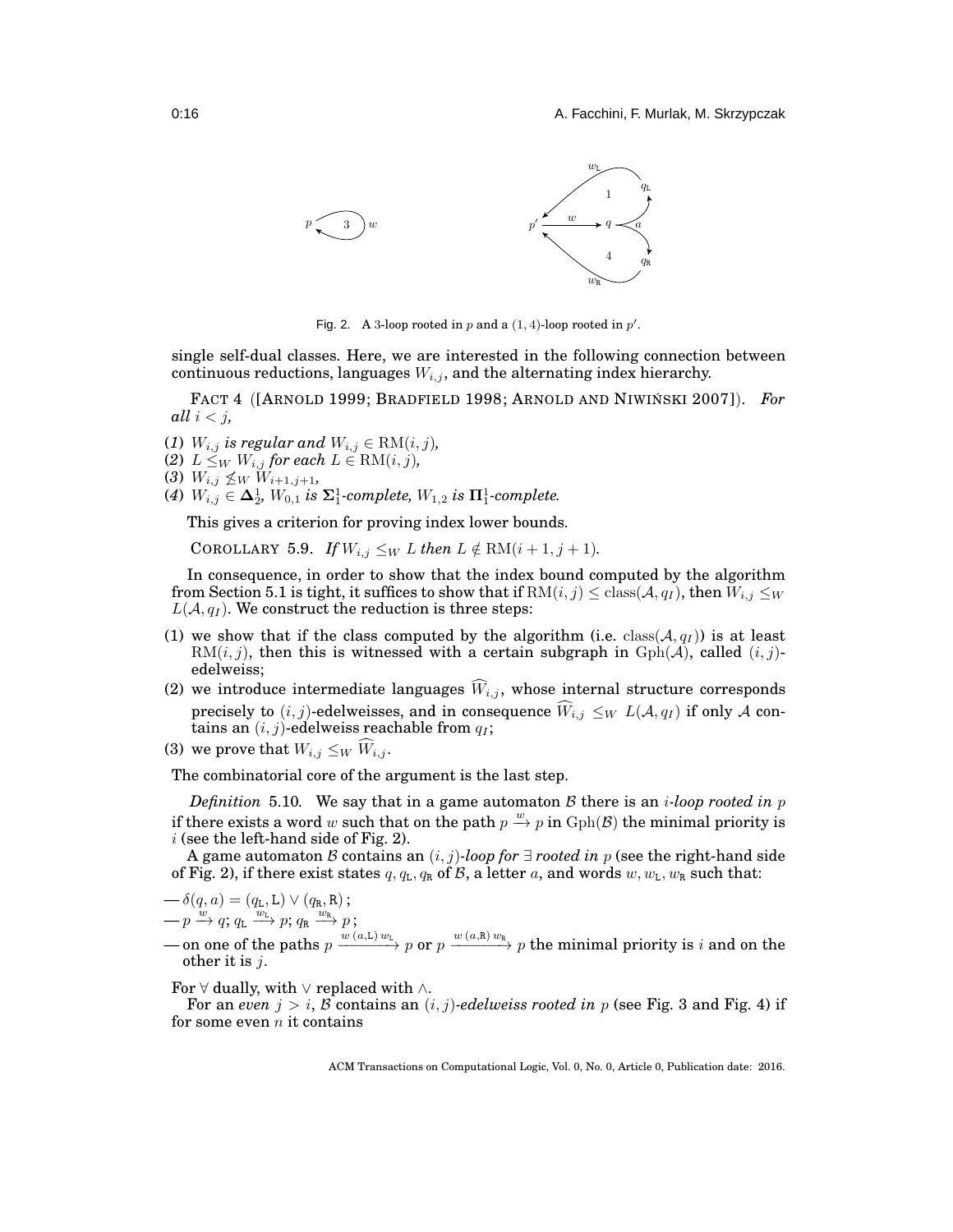

<span id="page-16-0"></span>Fig. 3.  $(0, 1)$ -edelweiss and  $(1, 2)$ -edelweiss.

—  $(n + k)$ -loops for  $k = i, i + 1, ..., j - 3$ , —  $(n+j-2,n+j-1)$ -loop for  $\exists$  , if  $i\leq j-2;$  and  $-(n+j-1,n+j)$ -loop for  $\forall$ ;

<span id="page-16-1"></span>all rooted in p. For odd j swap  $\forall$  and ∃ but keep n even.

**LEMMA** 5.11. Let A be a game automaton and  $q_I$  a state of A. If class( $A, q_I$ )  $\geq$  $RM(i, j)$  *then* A *contains an*  $(i, j)$ *-edelweiss rooted in a state reachable from*  $q<sub>I</sub>$ *.* 

PROOF. Let us first assume that  $(i, j) = (0, 1)$ . Analyzing the algorithm we see that the only case when  $\text{class}(\mathcal{A}, q_I)$  jumps to  $\text{RM}(0, 1)$  is when for some even n there is an *n*-component B in A, reachable from  $q_1$ , and containing states of priority n, such that some  $n + 1$  component  $\mathcal{B}_{\ell}$  of  $\beta$  is  $\exists$ -branching in  $\beta$ , i.e.,  $\beta$  contains a transition of the form

$$
\delta(p, a) = (q_{\tt L}, \tt L) \vee (q_{\tt R}, \tt R)
$$

with  $p, q$ <sub>L</sub>  $\in Q^{\mathcal{B}_{\ell}}, q$ <sub>R</sub>  $\in Q^{\mathcal{B}}$  (or symmetrically,  $p, q$ <sub>R</sub>  $\in Q^{\mathcal{B}_{\ell}}, q$ <sub>L</sub>  $\in Q^{\mathcal{B}}$ ). Since A is priorityreduced,  $p$  is reachable from  $q_\texttt{L}$  within  $\mathcal{B}_\ell$  via a state of priority  $n+1,$  and from  $q_\texttt{R}$  within B via a state of priority n. This gives an  $(n, n + 1)$ -loop for  $\exists$  (a  $(0, 1)$ -edelweiss) rooted in a state reachable from  $q_I$ . The argument for  $(1, 2)$  is entirely dual.

Next, assume that  $(i, j) = (0, 2)$ . It follows immediately from the algorithm that A contains an *n*-component  $\beta$  (reachable from  $q_I$ , containing states of priority *n*) such that *n* is even and there exists an  $\exists$ -branching  $(n + 1)$ -component  $\mathcal{B}_{\ell}$  in  $\mathcal{B}$  such that  $\text{class}(\mathcal{B}_\ell) = \mathbf{\Sigma}_1^{RM}$  or  $\text{class}(\mathcal{B}_\ell) = \text{Comp}_1$ . In either case,  $\text{class}(\mathcal{B}_\ell) \ge \text{RM}(1,2)$  and by the previous case  $\mathcal{B}_{\ell}$  contains an  $(n', n' + 1)$ -loop for  $\forall$ , for some odd  $n' \geq n$ . Since A is priority-reduced, for each state q in  $\mathcal{B}_{\ell}$  and each r between n and  $\Omega(q)$ , there is a loop from q to q with the lowest priority r. Hence, the  $(n', n' + 1)$ -loop can be turned into an  $(n + 1, n + 2)$ -loop. Thus,  $\mathcal{B}_{\ell}$  contains an  $(n + 1, n + 2)$ -loop for  $\forall$ , rooted in a state p. We claim that B contains an  $(n, n + 1)$ -loop for  $\exists$ , also rooted in p (giving a  $(0, 2)$ edelweiss rooted in p). Indeed, since  $\mathcal{B}_{\ell}$  is  $\exists$ -branching, arguing like for  $(0, 1)$ , we obtain an  $(n, n + 1)$ -loop for  $\exists$  rooted in a state  $p'$  in  $\mathcal{B}_\ell$ . Since  $\mathcal{B}_\ell$  is an  $n + 1$ -component, there are paths in  $\mathcal{B}_{\ell}$  from p to p' and back; the lowest priority on these paths is at least  $n+1$ . Using these paths one easily transforms the  $(n, n + 1)$ -loop rooted in  $p'$  into an  $(n, n + 1)$ -loop rooted in p.

The inductive step is easy. Suppose that  $j - i > 2$ . Then, for some even n, A contains an  $(n+i)$ -component B (reachable from  $q<sub>I</sub>$ , containing states of priority  $n+i$ ), which has an  $(n+i+1)$ -component  $\mathcal{B}_{\ell}$  such that  $\text{class}(\mathcal{B}_{\ell}) = \text{RM}(i+1, j)$  or  $\text{class}(\mathcal{B}_{\ell}) = \text{Comp}(i+1, j)$ . Since for each state p in  $\mathcal{B}_{\ell}$ , B contains an  $(n + i)$ -loop rooted in p, we can conclude by the inductive hypothesis.  $\square$ 

ACM Transactions on Computational Logic, Vol. 0, No. 0, Article 0, Publication date: 2016.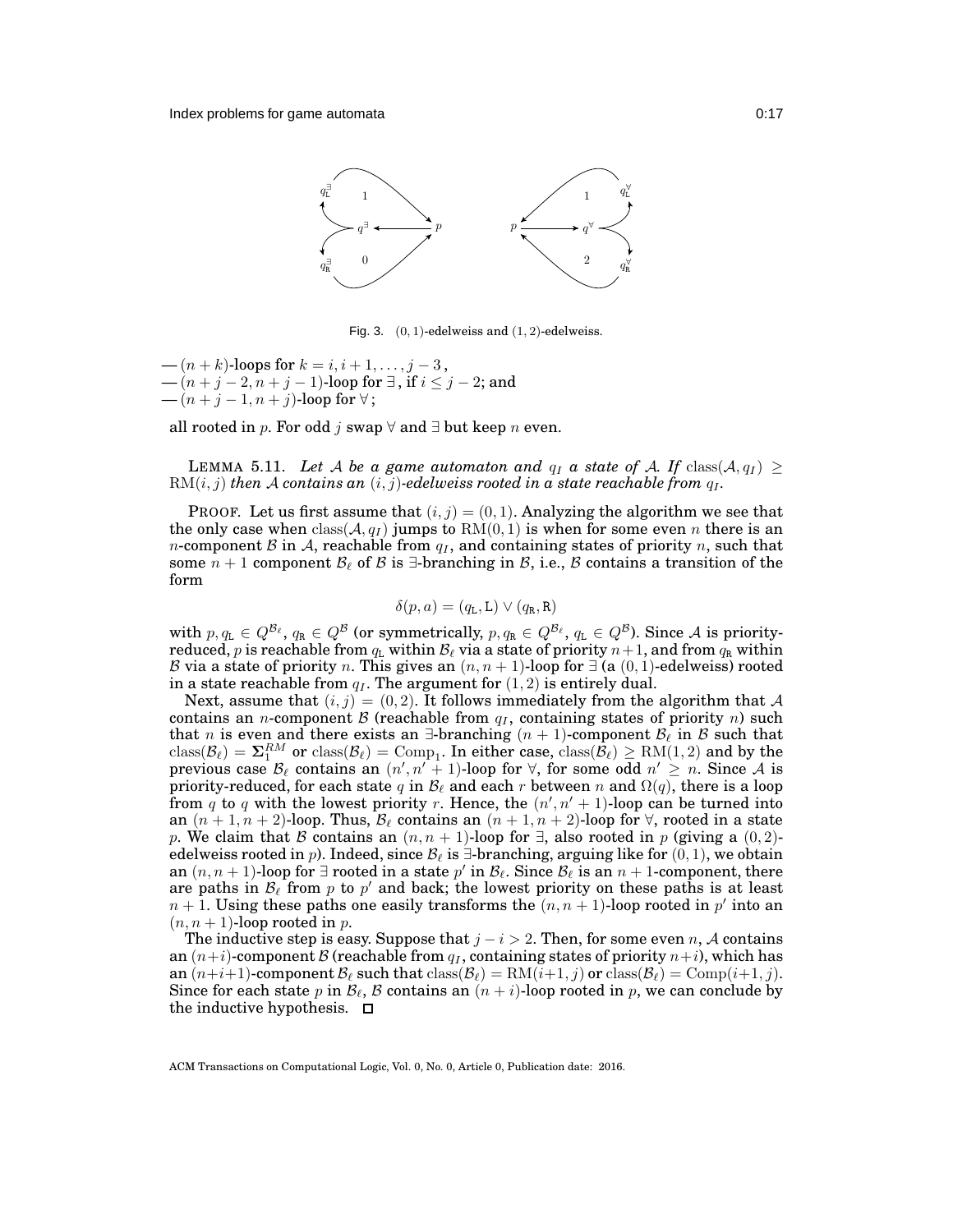0:18 A. Facchini, F. Murlak, M. Skrzypczak



<span id="page-17-0"></span>Fig. 4.  $(0, 4)$ -edelweiss and  $(1, 5)$ -edelweiss.

*Definition* 5.12*.* For  $i \leq 2k - 2$  consider the alphabet

$$
A_{i,2k} = \{i, i+1, \ldots, 2k-3, e, a\}.
$$

With each  $t\in \mathrm{PTr}_{\widehat{A}_{i,2k}}$  we associate a parity game  $\widehat{\mathbf{G}}_t$  with positions  $\mathrm{dom}(t)$  and final positions holes $(t)$  such that

— if  $t(v) = a$ , then in v player  $\forall$  can choose to go to vL or to vR, and  $\Omega(vL) = 2k - 1$ ,  $\Omega(vR) = 2k$ ,

— if  $t(v) = e$ , then in v player  $\exists$  can choose to go to vL or to vR, and  $\Omega(vL) = 2k - 2$ ,  $\Omega(vR) = 2k - 1,$ 

— if  $t(v) \in \{i, i+1, \ldots, 2k-3\}$ , the only move from v is to vL and  $\Omega(vL) = t(v)$ .

For  $i = 2k-1$ , let  $\widehat{A}_{i,2k} = \{a, \top\}$ , and let  $\widehat{G}_t$  be defined like above, except that if  $t(v) = \top$ then  $\Omega(v) = 2k$  and the only move from v is back to v.

Let  $\widehat{W}_{i,2k}$  be the set of all total trees over  $A_{i,2k}$  such that ∃ has a winning strategy in  $\widehat{\mathbf{G}}_t$ .

The languages  $\widehat{W}_{i,2k+1}$  are defined dually, with  $e, a$  and  $\exists, \forall$  swapped, and  $\top$  replaced with ⊥.

<span id="page-17-1"></span>LEMMA 5.13. *If a total game automaton* A *contains an* (i, j)*-edelweiss rooted in a state reachable from an initial state*  $q_I$  *then*  $\widehat{W}_{i,j} \leq_W L(\mathcal{A}, q_I).$ 

PROOF. We only give the proof for  $(i, j) = (1, 2)$ ; for other values of  $(i, j)$  the argument is entirely analogous. By the definition, A contains an  $(1, 2)$ -loop for  $\forall$ , rooted in a state p reachable from  $q_I$ . Since A is a game automaton and has no trivial states, it follows that there exist

— a partial tree  $t_I$  resolving A from  $q_I$ , with a single hole v, labelled with p in  $\rho(\mathcal{A}, t_I, q_I)$ ; — a partial tree  $t_a$  resolving A from p with two holes  $v_1, v_2$ , such that in  $\rho(\mathcal{A}, t_a, p)$  both

holes are labelled p, the lowest priority on the path from the root to  $v_i$  is i, and the closest common ancestor u of  $v_1$  and  $v_2$  is labelled with a state q such that  $\delta_{\mathcal{A}}(q, t(u)) =$  $(q_L, L) \wedge (q_R, R)$  for some  $q_L, q_R$ ; and

— a total tree  $t_{\top} \in L(\mathcal{A}, p)$ .

Let us see how to build  $t_a$ . The paths  $p \xrightarrow{w(a,L) w_L} p$ ,  $p \xrightarrow{w(a,R) w_R} p$  guaranteed by Def-inition [5.10](#page-15-1) give as a partial tree  $s$  with a single branching in some node  $u$  and two leaves  $v_1, v_2$ , which we replace with holes. For  $\rho = \rho(A, s, p)$ ,  $\rho(v_1) = \rho(v_2) = p$  and  $\delta(\rho(u), t(u)) = (q_L, L) \wedge (q_R, R)$ . At each hole of s, except  $v_1$  and  $v_2$ , we substitute a total tree such that the run on the resulting tree with two holes resolves A from p, e.g., if  $vL$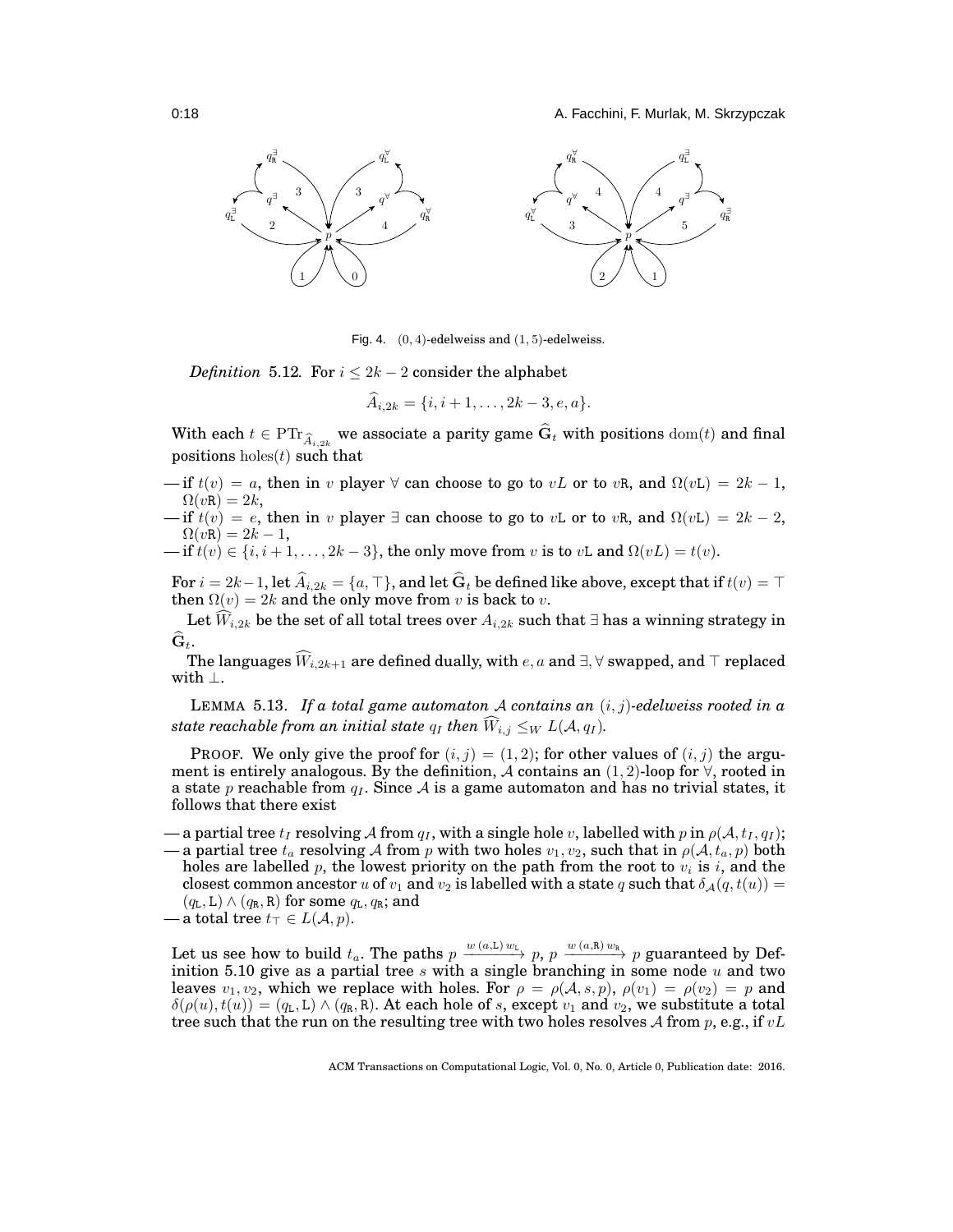is a hole and  $\delta(s(v), \rho(v)) = (q', L) \vee (q'', R)$ , we substitute at vL any tree that is not in  $L(A, q')$ , relying on the assumption that A has no trivial states.

Let us define the reduction  $g\colon \text{Tr}_{\{a,\top\}}\to \text{Tr}_{A^\mathcal{A}}.$  Let  $t\in \text{Tr}_{\{a,\top\}}.$  For  $v\in \text{dom}(t),$  define  $t_v$  co-inductively as follows: if  $t(v) = \top,$  set  $t_v = t_\top;$  if  $t(v) = a,$  then  $t_v$  is obtained by plugging in the holes  $v_1, v_2$  of  $t_a$  the trees  $t_{vL}$  and  $t_{vR}$ . Let  $g(t)$  be obtained by plugging  $t_{\varepsilon}$  in the hole of  $t_I$ . It is easy to check that g continuously reduces  $\hat{W}_{1,2}$  to  $L(\mathcal{A}, q_I)$ .  $\Box$ 

<span id="page-18-0"></span>It remains to see that  $W_{i,j} \leq_W \widehat{W}_{i,j}$ . For the lowest level we give a separate proof.

LEMMA 5.14.  $W_{0,1} \leq_W \widehat{W}_{0,1}$  and  $W_{1,2} \leq_W \widehat{W}_{1,2}$ .

PROOF. By the symmetry it is enough to prove the first claim. Let us take  $t\in \text{Tr}_{A_{0,1}}.$ By König's lemma, Player ∃ has a winning strategy in  $G_t$  if and only if she can produce a sequence of finite strategies  $\sigma_0, \sigma_1, \sigma_2, \ldots$  (viewed as subtrees of t) such that

- (1)  $\sigma_0$  consists of the root only;
- (2) for each n the strategy  $\sigma_{n+1}$  extends  $\sigma_n$  in such a way that below each leaf of  $\sigma_n$  a non-empty subtree is added, and all the leaves of  $\sigma_{n+1}$  have priority 0.

Clearly, the union of such a sequence of finite strategies  $(\sigma_n)_{n\in\mathbb{N}}$  is a total strategy for  $\exists$  in  $\mathbf{G}_t$ . Additionally, the strategies  $\sigma_n$  witness that their union visits a node of priority 0 infinitely many times on each branch. Therefore,  $\exists$  wins  $\mathbf{G}_t$ .

Consider the opposite direction: we assume that  $\exists$  wins in  $G_t$  using a strategy  $\sigma$  and we want to define the strategies  $\sigma_n$ . Let  $\sigma_0$  consist of the root only and let  $\sigma_{n+1} \subseteq \sigma$ extend the strategy  $\sigma_n$  until the next node of priority 0 is seen on every branch. We need to prove that all the strategies  $\sigma_n$  are finite. Assume contrarily that  $\sigma_n$  is finite but  $\sigma_{n+1}$  is not. Let v be a leaf of  $\sigma_n$  such that  $\sigma_{n+1} \upharpoonright v$  is infinite. By König's lemma we know that there exists an infinite branch  $\pi$  of  $\sigma_{n+1}$  such that  $v \prec \pi$ . In that case there is no node of priority 0 on  $\pi$  after v. Therefore,  $\pi$  treated as a play is winning for  $\forall$  and is consistent with  $\sigma$ . It contradicts the assumption that  $\sigma$  was a winning strategy for  $\exists$ .

Using such approximating strategies  $\sigma_n$  we can define the required reduction. Let  $(\tau_i)_{i\in\mathbb{N}}$  be the list of all finite unlabelled binary trees. Some of these trees naturally induce a strategy for  $\exists$  in  $G_t$ . For those we define  $t_{\tau_i} \in \mathrm{Tr}_{\{e,\perp\}}$  co-inductively, as follows:

Let  $f(t) = t_{\sigma_0}$ . By the initial observation,  $t_{\sigma_0} \in W_{0,1}$  if and only if ∃ has a winning strategy in  $G_t$ : a winning strategy for  $\exists$  in  $t_{\sigma_0}$  corresponds to the successive choices of strategies  $\sigma_0 \subseteq \sigma_1 \subseteq \ldots$ .

Additionally, the function  $f$  is continuous: to determine the labels in nodes  $\mathbb{R}^{n_1} \mathbb{L} \mathbb{R}^{n_2} \mathbb{L} \ldots \mathbb{R}^{n_k}$  and  $\mathbb{R}^{n_1} \mathbb{L} \mathbb{R}^{n_2} \mathbb{L} \ldots \mathbb{R}^{n_k} \mathbb{L}$  we only need to know the restriction of t to the union of the domains of  $\tau_{n_1}, \tau_{n_2}, \ldots, \tau_{n_k}.$  Hence,  $f$  continuously reduces  $W_{0,1}$  to  $W_{0,1}.$ 

<span id="page-18-1"></span>Our aim now is to prove the following proposition, which forms the technical core of this section.

**PROPOSITION 5.15.** *For all i and*  $j \geq i + 2$ ,  $W_{i,j} \leq_W \widehat{W}_{i,j}$ .

The rest of this section is devoted to the proof of the proposition above. We begin by defining an auxiliary game  $\tilde{\textbf{G}}_t$  and proving that it is equivalent with  $\textbf{G}_t.$  The structure of the game  $\tilde{\textbf{G}}_t$  corresponds to the possible choices of players in an edelweiss.

 $-t_{\tau_i}(\mathbf{R}^j)=e$  for all j;

<sup>—</sup> if  $\tau_j$  induces in  $\mathbf{G}_t$  a strategy that is a legal extension of the strategy induced by  $\tau_i$  in the sense of item 2) above, then the subtree of  $t_{\tau_i}$  rooted at  $\mathsf{R}^j\mathsf{L}$  is  $t_{\tau_j};$ 

<sup>—</sup> otherwise, all the nodes in this subtree are labelled with  $\bot.$ 

ACM Transactions on Computational Logic, Vol. 0, No. 0, Article 0, Publication date: 2016.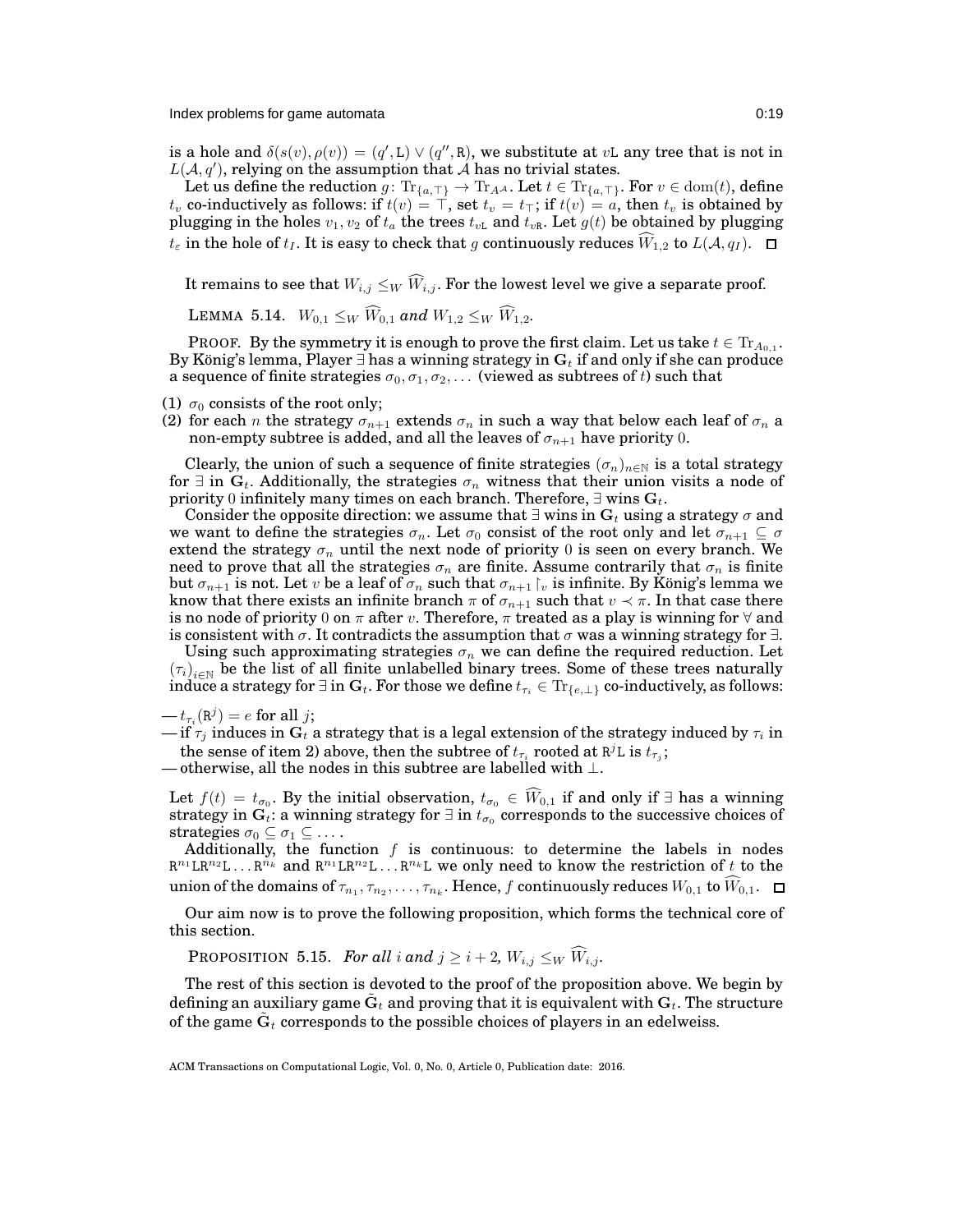By duality we can assume that  $j = 2k$ . For  $t \in \text{Tr}_{A_{i,2k}}$ , let us consider a game  $\tilde{\mathbf{G}}_t$ defined as follows. The positions are pairs  $(v, \sigma)$ , where v is a node of t, and  $\sigma$  is a finite strategy from v for  $\forall$  (viewed as a subtree of t  $\uparrow_{v}$ ). Initially  $v = \varepsilon$  is the root of t and  $\sigma = {\varepsilon}.$  In each round, in a position  $(v, \sigma)$ , the players make the following moves:

 $-$  ∀ extends σ under leaves of priority  $2k - 1$  to σ' in such a way that on every path leading from a leaf of  $\sigma$  to a leaf of  $\sigma'$  all nodes have priority  $2k$ , except the leaf of  $\sigma'$ , which has priority at most  $2k - 1$ ;

 $-\exists$  has the following possibilities:

- select a leaf  $v'$  of  $\sigma'$  with priority at most  $2k-2$ , and let the next round start with  $(v', \{v'\})$ , or
- $\text{---}$  if  $\sigma'$  has some leaves of priority  $2k-1$ , continue with  $(v, \sigma')$ .

A play is won by ∃ if she selects a leaf infinitely many times and the least priority of these leaves seen infinitely often is even, or  $\forall$  is unable to extend  $\sigma$  in some round. Otherwise, the play is won by  $\forall$ .

<span id="page-19-0"></span>LEMMA 5.16. A player P has a winning strategy in  $G_t$  if and only if P has a win $n$ *ing strategy in*  $\tilde{\mathbf{G}}_t$ *.* 

PROOF. For a winning strategy  $\sigma_\exists$  for  $\exists$  in  $\mathbf{G}_t,$  let  $\tilde\sigma_\exists$  be the strategy in  $\tilde{\mathbf{G}}_t$  in which ∃ selects a leaf v' in  $\sigma'$  if and only if  $v' \in \sigma$ ∃. Consider an infinite play conforming to  $\tilde{\sigma}$ =. If in the play ∃ selects a leaf infinitely many times, she implicitly defines a path in t conforming to  $\sigma_{\exists}$ , and so the play must be winning for  $\exists$ . Assume that  $\exists$  selects a leaf only finitely many times. Then, ∀ produces an infinite sequence of finite strategies  $\{v\} = \sigma_0 \subseteq \sigma_1 \subseteq \ldots$  in  $G_t$ . Let  $\sigma_\infty$  be the union of these strategies. Consider the play  $\pi$  in  $G_t$  passing through v and conforming to  $\sigma_{\infty}$  and  $\sigma_{\exists}$ . Observe that for each  $\sigma_i$ , the strategy  $\sigma$ ∃ must choose some path; hence, either  $\exists$  selects a leaf of  $\sigma_i,$  or this path goes via a leaf of priority  $2k-1.$  Thus,  $\pi$  is infinite and by the rules of  $\tilde{\textbf{G}}_t$  priorities at most  $2k - 1$  are visited infinitely often. Since ∃ selects a leaf only finitely many times, priorities strictly smaller than  $2k - 1$  are visited finitely many times in  $\pi$ . Hence,  $\pi$  is won by  $\forall$ , what contradicts the assumption that  $\sigma_{\exists}$  is winning for  $\exists$ .

Now, let  $\sigma_{\forall}$  be a winning strategy for  $\forall$  in  $G_t$ . Then, for each  $v \in \sigma_{\forall}$  there exists a finite sub-strategy  $\sigma'$  of  $\sigma_{\forall}$  from  $v$  such that all internal nodes of  $\sigma'$  have priority  $2k$ and leaves have priority at most  $2k - 1$ . This shows that for each current strategy  $\sigma\subseteq\sigma_\forall, \forall$  is able to produce a legal extension  $\sigma'\subseteq\sigma_\forall.$  Let  $\tilde\sigma_\forall$  be a strategy of  $\forall$  in  $\tilde G_t$ that extends every given  $\sigma$  by  $\sigma'$  as above. Consider any play conforming to  $\tilde{\sigma}_\forall$ . By the initial observation, the play is infinite, so priorities strictly smaller then  $2k$  are visited infinitely often. If ∃ selects a leaf only finitely many times, priorities strictly smaller then  $2k-1$  occur only finitely many times and  $\forall$  wins. If  $\exists$  selects a leaf infinitely many times, then the lowest priority seen infinitely often must be odd, as otherwise ∃ would show a losing path in  $\sigma_{\forall}$ . Hence,  $\forall$  wins in this case as well.  $\Box$ 

Now it remains to encode the game  $\tilde{\mathbf{G}}_t$  as a tree  $f(t)\in \text{Tr}_{\widehat{A}_{i,2k}}$  in a continuous man-ner. The argument is similar to the one in Lemma [5.14.](#page-18-0) Let  $(\tau_n)_{n\in\mathbb{N}}$  be the list of all unlabelled finite trees. For some pairs  $(v, \tau_n)$ ,  $\tau_n$  induces a strategy in  $\mathbf{G}_t$  from the node  $v.$  For such  $(v,\tau_n)$  we define  $t_{v,\tau_n}^\forall$  and  $t_{v,\tau_n}^\exists$  co-inductively, as follows:

- $-t_{v,\tau_n}^{\forall}(\mathbf{R}^m)=a$  for all  $m;$
- the subtree of  $t_{v,\tau_n}^\forall$  rooted at  $\mathtt{R}^m$ L is  $t_{v,\tau_m}^\exists$  if  $\tau_m$  induces a strategy from  $v$  that is a legal extension of  $\tau_n$  according to the rules of  $\tilde{\textbf{G}}_t,$  and otherwise the whole subtree is labelled with  $e$ 's (losing choice for  $\forall$ );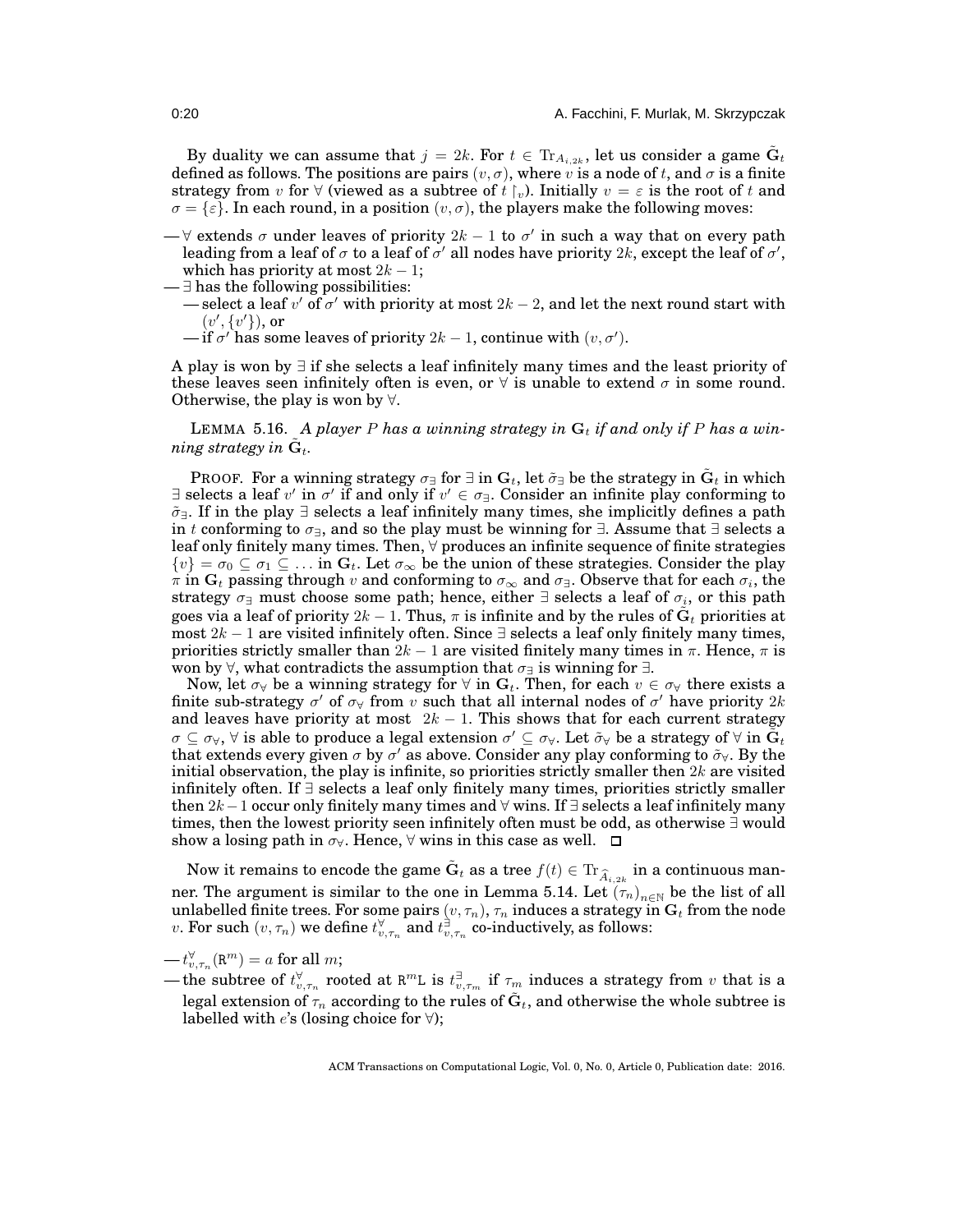Index problems for game automata 0:21

- $-t^{\exists}_{v,\tau_n}(\mathbb{R}^m) = e$  for  $m = 0,1,\ldots,\ell$ , where  $v_0,v_1,\ldots,v_\ell$  are the leaves in the strategy induced by  $\tau_n$  from v;
- the subtree of  $t_{v,\tau_n}^\exists$  rooted at  $\mathtt{R}^{\ell+1}$  is  $t_{v,\tau_n}^\forall$  if the strategy induced by  $\tau_n$  from  $v$  has some leaves of priority  $2k-1$ , otherwise the whole subtree is labelled with a's (losing choice for  $\exists$ ):
- $-$  for  $m\leq \ell,$  consider the following cases to define the subtree  $s_m$  of  $t^{\exists}_{v,\tau_n}$  rooted at  $\mathtt{R}^m$ L:  $-\operatorname{if}\Omega(v_m)\in\{2k-1,2k\}$  then  $s_m$  is labelled everywhere with  $a$ 's (losing choice for ∃),  $-\operatorname{if}\Omega(v_m)=2k-2 \text{ then } s_m=t_{v_m,\{v_m\}}^\forall,$ 
	- $-\operatorname{if}\Omega(v_m)=r< 2k-2 \text{ then } s_m(\varepsilon)=r,$  the left subtree of  $s_m$  is  $t^\forall_{v_m,\{v_m\}},$  and the right subtree of  $s_m$  is labelled with a's (irrelevant for  $G_t$ ).

Let  $f(t)$  be  $t_{\varepsilon,\{\varepsilon\}}^{\forall}$ . Checking that f is continuous does not pose any difficulties. Lemma [5.16](#page-19-0) implies that f reduces  $W_{i,j}$  to  $\widehat{W}_{i,j}$ , which concludes the proof of Proposition [5.15.](#page-18-1)

# **5.4. Corollaries**

<span id="page-20-1"></span>As a by-product of the decision procedure we have described, we obtain the following characterization of the levels of the alternating index hierarchy for game languages.

**PROPOSITION** 5.17. *For a priority-reduced game automaton* A,  $L(A, q_I) \in RM(i, j)$ *if and only if there is no*  $(i + 1, j + 1)$ -edelweiss reachable from  $q_I$  in A.

PROOF. One direction follows immediately from Lemma [5.11:](#page-16-1) if  $L(A, q_I) \notin RM(i, j)$ then  $\text{class}(\mathcal{A}, q_1) \ge \text{RM}(i+1, j+1)$  and A contains an  $(i+1, j+1)$ -edelweiss reachable from  $q_I$ . For the opposite direction assume that A contains an  $(i + 1, j + 1)$ -edelweiss reachable from  $q_I$ . By Lemma [5.13](#page-17-1) it implies that  $\widehat{W}_{i+1,j+1} \leq_W L(\mathcal{A}, q_I)$ . Lemma [5.14](#page-18-0) together with Proposition [5.15](#page-18-1) imply that in that case  $W_{i+1,j+1} \leq_W L(\mathcal{A}, q_I)$ . By Corol-lary [5.9,](#page-15-2) it means that  $L(A, q_I) \notin RM(i, j)$ .  $\Box$ 

<span id="page-20-0"></span>A further corollary is the converse of Fact [2](#page-5-2) for the alternating index.

PROPOSITION 5.18. *For game automata, substitution preserves the alternating index.*

PROOF. First note that without changing the outcome of the substitution  $A_{\mathcal{B}}$ , we can always assume that the substituted state of  $A$  is an exit. We would like to use Proposition [5.17,](#page-20-1) but we first need to ensure that our automata are priority-reduced. The preprocessing that turns a given automaton into a priority reduced one, described in the proof of Lemma [5.5,](#page-11-1) works independently in each strongly-connected component of the automaton. Hence, as long as the substituted state of  $A$  is an exit, the preprocessing commutes with substitution; that is,  $(A_B)' = A'_{B'}$ , where primes are used to denote the preprocessed automata. Consequently, we can assume that our initial automata are priority reduced, and so are the results of the substitution. The claim now follows from Proposition [5.17:](#page-20-1) since the characterization it offers is in terms of strongly connected subgraphs in the automaton, we can reason just like for non-deterministic index of deterministic automata in Proposition [4.2.](#page-9-0) If the languages recognized by automata B and C have the same index, then B and C contain the same edelweisses. By the definition of substitution, no strongly connected subgraph in  $A_B$  can use states from  ${\cal A}$  and from  ${\cal B}.$  Consequently,  ${\cal A}_{{\cal B}}$  and  ${\cal A}_{{\cal C}}$  contain the same edelweisses reachable from  $q_I^{\mathcal{A}}$ , and so  $L(\mathcal{A}_{\mathcal{B}}, q_I^{\mathcal{A}})$  and  $L(\mathcal{A}_{\mathcal{C}}, q_I^{\mathcal{A}})$  have the same index.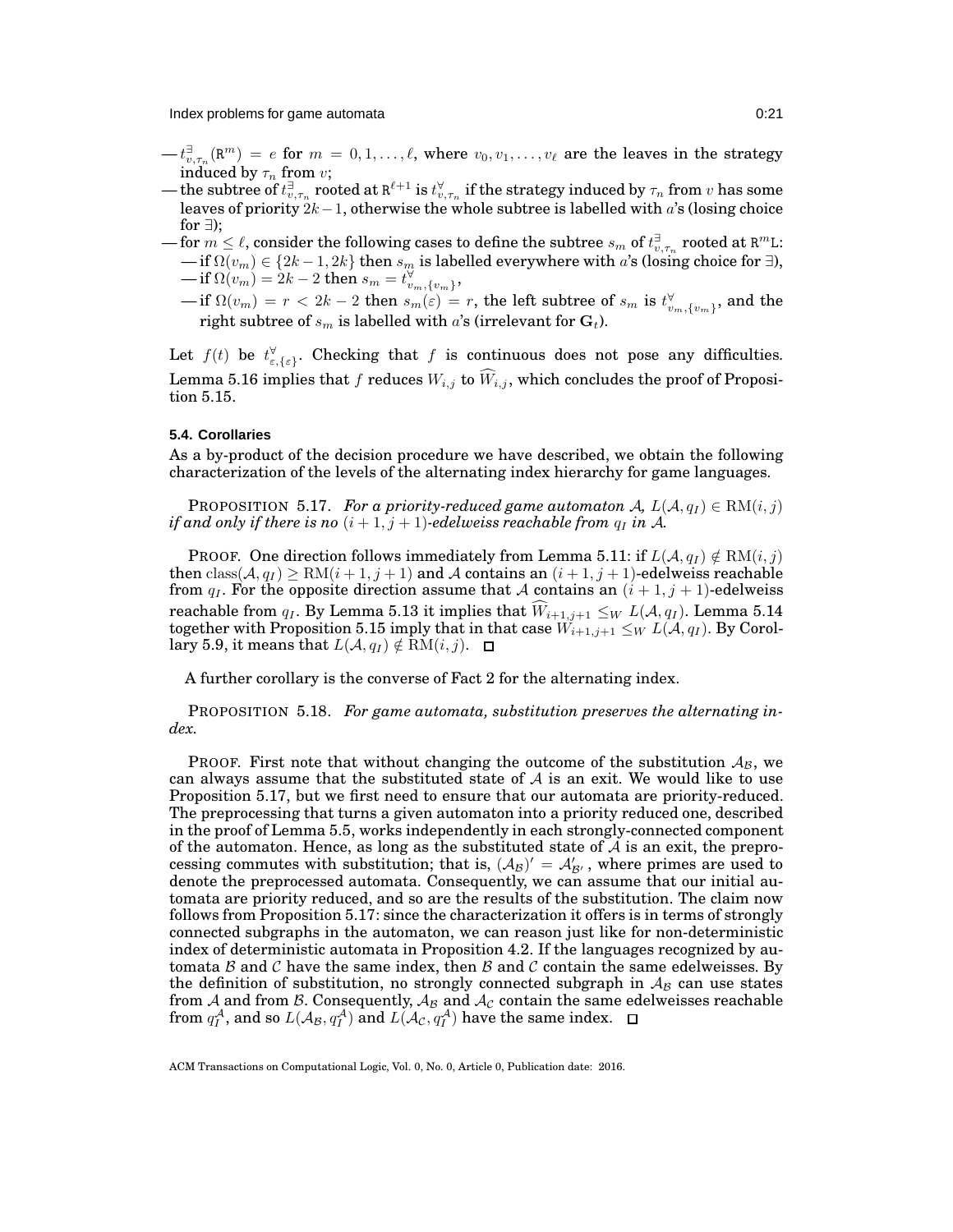# <span id="page-21-0"></span>**6. WEAK ALTERNATING INDEX PROBLEM**

In this section we provide a procedure computing the weak index for languages given via a game automaton recognizing them. Of course, a game language need not be weakly recognizable. This is because, as we have mentioned in Section [5,](#page-10-0) languages recognized by weak alternating automata coincide with the class  $\mathrm{Comp}_0 \subseteq \Sigma_1^{RM} \cap \Pi_1^{\tilde{R}M},$ and, for each  $i > 0$ , there is a language recognized by a game automaton belonging to  $\mathbf{\Sigma}_i^{R\acute{M}}-\mathbf{\Pi}_i^{RM}.$ 

As an immediate corollary of the proof of Theorem [5.4,](#page-11-2) we have the following decidable characterization of being weakly recognizable for languages recognized by game automata.

<span id="page-21-1"></span>FACT 5. Let A be a game automaton, and q one of its states. The language  $L(A,q)$ *is weakly recognizable if and only if* A *contains neither a* (0, 1)*-edelweiss nor a* (1, 2) *edelweiss reachable from state* q*.*

PROOF. For the direction from left to right we reason as follows. Assume  $L(\mathcal{A}, q)$  is weakly recognizable but contains, say, a  $(0, 1)$ -edelweiss reachable from q. Then from Lemmas [5.13](#page-17-1) and [5.14,](#page-18-0) and Corollary [5.9,](#page-15-2) we have that  $L(\mathcal{A},q)\notin \mathrm{Comp}_{0}$ , a contradic-tion. The other direction is an immediate consequence of Lemma [5.11.](#page-16-1)  $\Box$ 

This characterization of weak recognizability within the class of game automata was essentially already provided in [\[Niwinski and Walukiewicz 2003\]](#page-37-15). In this paper it is ´ shown that a deterministic automaton recognizes a weakly recognizable language if and only if it does not contain a forbidden pattern called *split*, which corresponds to  $a(1, 2)$ -edelweiss. Since game automata are closed under dualization, they can also contain a *dual split*, that is a  $(0, 1)$ -edelweiss. Fact [5](#page-21-1) is thence an immediate corollary from the proof of the result of [\[Niwinski and Walukiewicz 2003\]](#page-37-15).

Analogously to what we have done in Section [5,](#page-10-0) in the aim of providing a precise formulation of the problem we want to solve, we start by introducing some useful notation.

 $Definition \; 6.1. \; For \; i < j \in \mathbb{N}, \, let \; \mathbf{RM}^w(i,j) \; denote \; the \; class \; of \; languages \; recognized \; and \; the \; class \; of \; languages \; are \; required \; and \; the \; class \; of \; languages \; are \; associated \; of \; the \; class \; of \; languages \; are \; associated \; of \; the \; class \; of \; languages \; are \; associated \; of \; the \; class \; of \; languages \; are \; associated \; of \; the \; class \; of \; class \; of \; class \; are \; as \; the \; class \; of \; class \; is \; the \; class \; of \; class \; is$ by weak alternating tree automata of index  $(i, j)$ . Let

$$
\begin{aligned} \n\Pi_j^w &= \mathbf{R}\mathbf{M}^w(0,j), \\ \n\Sigma_j^w &= \mathbf{R}\mathbf{M}^w(1,j+1), \\ \n\Delta_j^w &= \mathbf{R}\mathbf{M}^w(0,j) \cap \mathbf{R}\mathbf{M}^w(1,j+1). \n\end{aligned}
$$

These classes, naturally ordered by inclusion, constitute the *weak index hierarchy*. The *weak index of a language* L is the least class C in the weak index hierarchy such that  $L \in \mathfrak{C}$ .

<span id="page-21-2"></span>Now we can properly formulate the main result of this section.

THEOREM 6.2. *For a game automaton* A *and a state* q*, if* A *does not contain neither*  $a(0,1)$ *-edelweiss nor a*  $(1,2)$ *-edewelweiss reachable from the state* q, then  $L(\mathcal{A}, q)$  *is weakly recognizable and its weak index can be computed effectively.*

The proof consists in a recursive procedure computing the weak class of  $L(\mathcal{A}, q)$ , denoted wclass( $A, q$ ). The procedure itself is given in Subsection [6.1;](#page-22-0) Subsections [6.2](#page-23-0) and [6.3](#page-25-0) prove its correctness by providing upper and lower bounds, respectively. The upper bounds are simply constructions of a weak alternating automaton of appropriate weak index recognizing the language  $L(\mathcal{A}, q)$ . The lower bounds show that for lower indices such constructions are impossible; they are obtained by means of simple tools from descriptive set theory. In the final Subsection [6.5,](#page-28-2) we obtain as a Corollary that,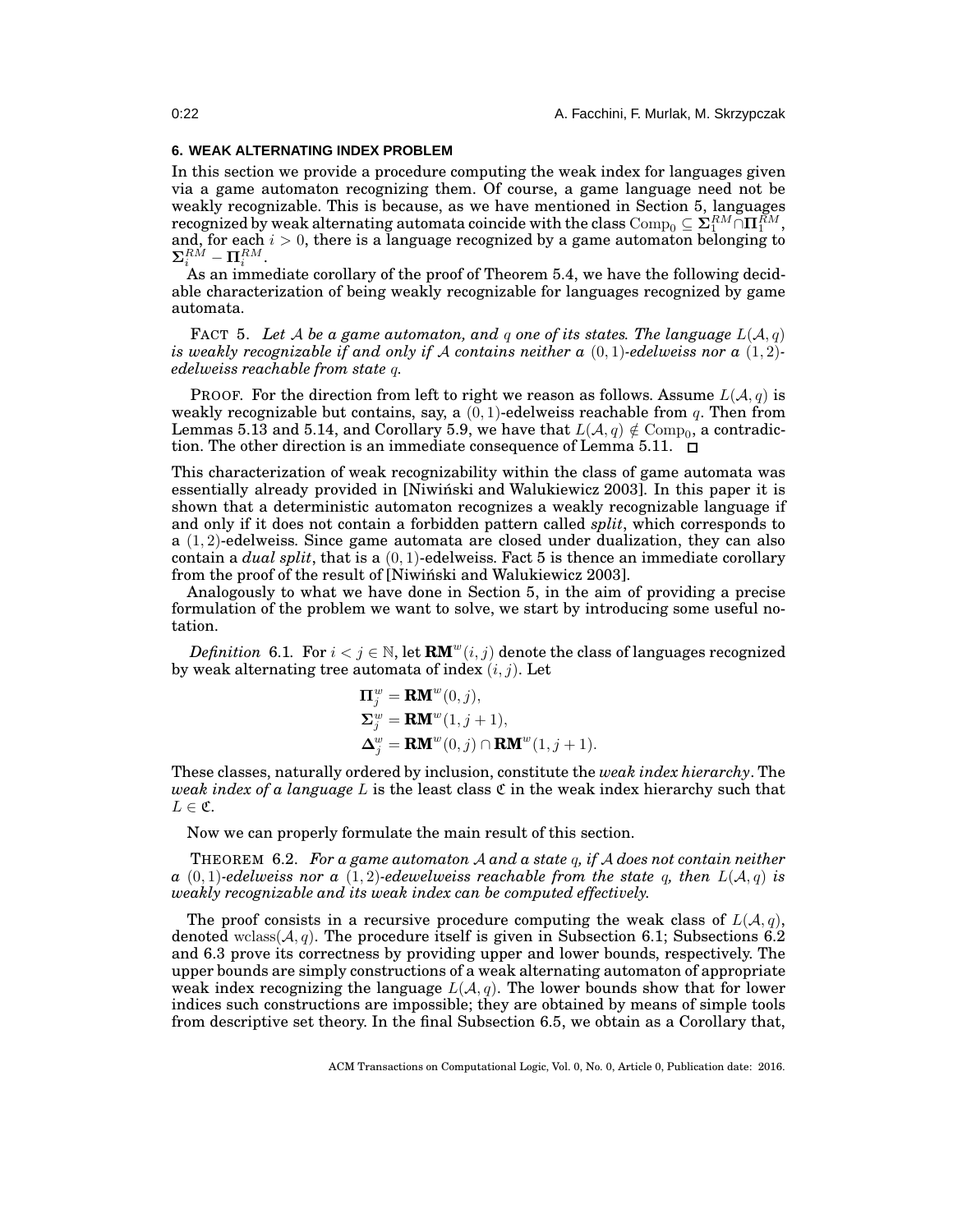as for deterministic languages, the weak index and the Borel rank coincide for tree languages recognised by game automata.

#### <span id="page-22-0"></span>**6.1. The algorithm**

Like for the strong index we assume without loss of generality that a given automaton  $\mathcal A$  is priority-reduced (see Lemma [5.5\)](#page-11-1). The procedure works recursively on the DAG of strongly-connected components, or SCCs, of A (maximal sets of mutually reachable states). We identify each SCC  $\beta$  of an automaton  $\mathcal A$  with the automaton obtained by restricting A to the set of states in B; the states outside of B accessible via a transition originating in  $\beta$  become the exits of the new automaton (cf. Subsection [2.3\)](#page-3-0). Note that the resulting automaton is also priority-reduced. Our procedure computes wclass( $A, q$ ) based on wclass( $\mathcal{A}, p$ ) for exits p of the SCC B containing q. Those classes are aggregated in a way dependent on the internal structure of  $\beta$ , or more precisely, on the way in which the state  $p$  is reachable from  $\mathcal{B}$ . The aggregation is done by means of auxiliary operations on classes. Two most characteristic are

$$
\left(\Pi_{n-1}^w\right)^{\exists} = \left(\Delta_n^w\right)^{\exists} = \left(\Sigma_n^w\right)^{\exists} = \Sigma_n^w, \quad \left(\Pi_n^w\right)^{\forall} = \left(\Delta_n^w\right)^{\forall} = \left(\Sigma_{n-1}^w\right)^{\forall} = \Pi_n^w.
$$

We also use the bar notation for the dual classes,

$$
\overline{\mathbf{\Pi}^w_n} = \boldsymbol{\Sigma}^w_n, \quad \overline{\boldsymbol{\Sigma}^w_n} = \boldsymbol{\Pi}^w_n, \quad \overline{\boldsymbol{\Delta}^w_n} = \boldsymbol{\Delta}^w_n,
$$

and  $\Phi \vee \Psi$  for the least class containing  $\Phi$  and  $\Psi$ .

Let us now describe the conditions that will trigger applying the operations above to previously computed classes. We begin with some shorthand notation. Recall that an n-path is a path in which the minimal priority is n, and analogously for n-loop. Let  $q'$ ,  $q''$  be a pair of states in  $\mathcal{B}.$  Let  $\max_\Omega (q' \to q'')$  be the maximal  $n$  such that there exists an *n*-path from  $q'$  to  $q''$  in  $\mathcal{B}$ . Observe that since  $\mathcal{B}$  is an SCC, such *n* is well-defined (at least 0). Also, since the automaton is priority-reduced, for each  $n'\leq \max_\Omega (q'\to q'')$ there exists an  $n'$ -path from  $q'$  to  $q''$  in  $\mathcal{B}$ .

A  $\forall$ -branching transition in B is a transition of the form  $\delta(q', a) = (q_L, L) \wedge (q_R, R)$  with all three states  $q'$ ,  $q_L$ ,  $q_R$  in  $\mathcal{B}$ ; dually for  $\exists$ . Note that these notions are similar but not entirely analogous to ∀-branching and ∃-branching components from Section [5.1.](#page-11-0)

We say that a state p is  $(\exists, n)$ *-replicated by B* if there are states  $q', q''$  in *B* and a letter a such that  $\delta(q', a) = (q'', b) \vee (p, R)$  (or symmetrically) and  $\max_{\Omega}(q'' \to q') \geq n$ . Dually, p is  $(\forall, n)$ -replicated if the transition above has the form  $\delta(q', a) = (q'', L) \wedge (p, R)$  (or the symmetrical).

We can now describe the procedure. By duality we can assume that the minimal priority in B is 0. If A contains no loop reachable from q, set wclass( $A, q$ ) =  $\Delta_1^w$ . If it contains an accepting loop reachable from  $q$ , but no rejecting loop reachable from  $q$ , set wclass( $A, q$ ) =  $\Pi_1^w$ . Symmetrically, if it contains a rejecting loop reachable from q, but no accepting loop reachable from q, set wclass( $A, q$ ) =  $\Sigma_1^w$ . Otherwise, consider the following two cases.

Assume first that B contains no  $\forall$ -branching transition. In that case, for every transition  $\delta(q, a)$  of B that is controlled by  $\forall$ , at most one of the successors of  $\delta(q, a)$  is a state of  $\beta$ . Hence,  $\beta$  can be seen as a co-deterministic tree automaton (exits are removed from the transitions; if both states in a transition are exits, the transition is set to  $\perp$ ). Thus, the automaton  $\bar{\beta}$  dual to  $\beta$  is a deterministic tree automaton. For deterministic tree automata it is known how to compute the weak index [\[Murlak 2008b\]](#page-37-16). Denote the weak index of  $\bar{\mathcal{B}}$  as wclass( $\bar{\mathcal{B}}, q$ ).

Now, set wclass  $(A, q)$  to

<span id="page-22-1"></span>
$$
\Delta_2^w \vee \overline{\text{wclass}(\overline{\mathcal{B}},q)} \vee \bigvee_{p \in F} \text{wclass}(\mathcal{A},p) \vee \bigvee_{p \in F_{\exists,1}} \text{wclass}(\mathcal{A},p)^{\exists} \vee \bigvee_{p \in F_{\forall,0}} \text{wclass}(\mathcal{A},p)^{\forall} \qquad (1)
$$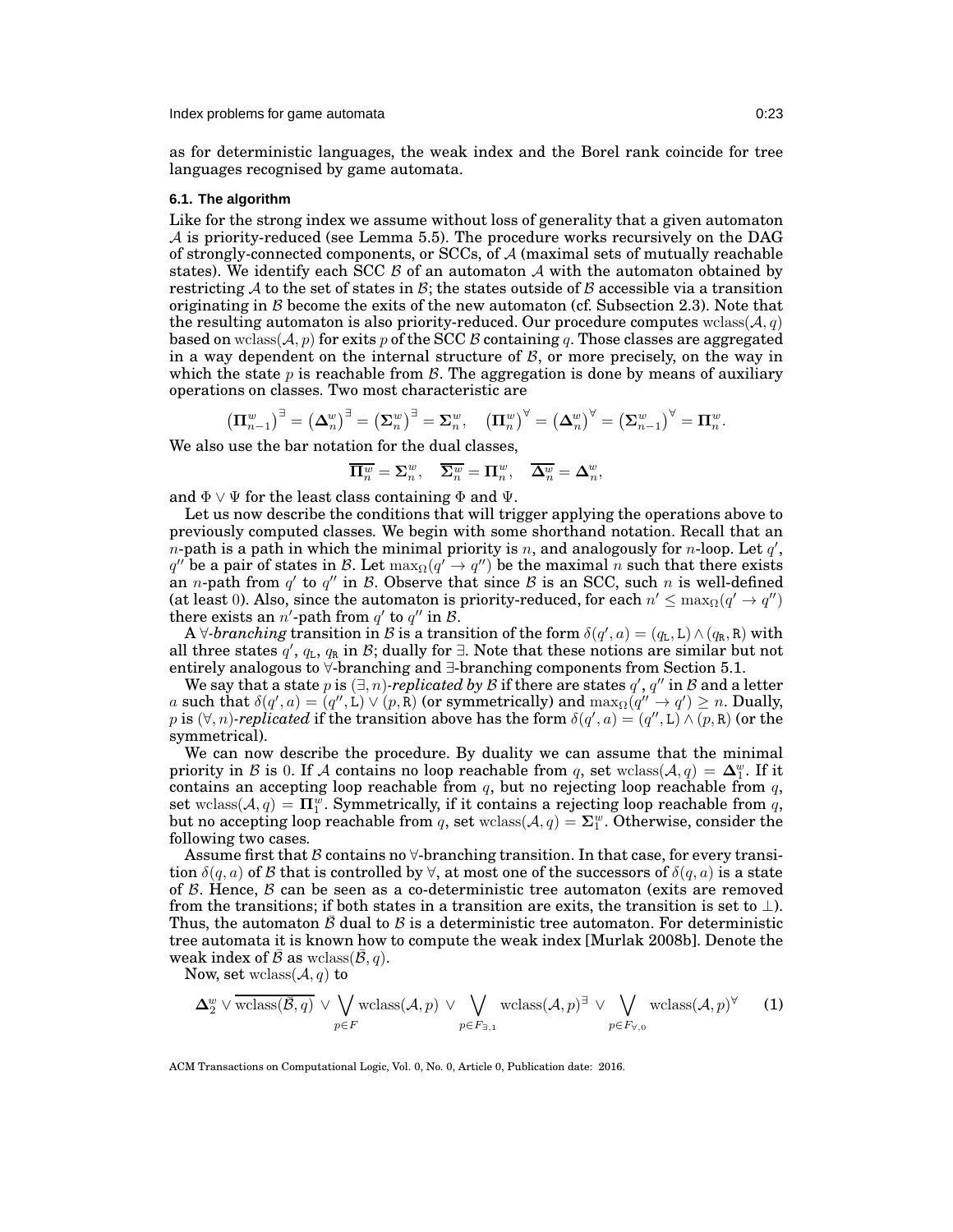where  $F \subseteq Q^{\mathcal{A}}$  is the set of exits of  $\mathcal{B}, F_{\exists,1} \subseteq F$  is the set of states  $(\exists,1)$ -replicated by *B*, and similarly for  $F_{\forall,0}$ .

Assume now that B does contain an  $\forall$ -branching transition. By the hypothesis of the theorem, for every  $\forall$ -branching transition  $\delta(q', a) = (q_L, L) \wedge (q_R, R)$  in  $\mathcal{B}$ , it must hold that  $\max_\Omega (q_{\tt L}\to q')\leq 1$  and  $\max_\Omega (q_{\tt R}\to q')=0$ , or symmetrically. We call a state  $q''$ (either  $q_L$  or  $q_R$ ) in an  $\forall$ -branching transition *bad* if  $\max_{\Omega}(q'' \to q') = 0$ . Let  $\mathcal{B}^-$  be the automaton B with all these *bad* states in the ∀-branching transitions changed into ⊤, and let  $\mathcal{A}^-$  be the automaton  $\mathcal A$  with  $\mathcal B$  replaced by  $\mathcal B^-$ . Observe that  $\mathcal B^-$  contains no ∀-branching transitions. Let us put

<span id="page-23-1"></span>
$$
\text{wclass}(\mathcal{A}, q) = \Delta_2^w \vee \left(\text{wclass}(\mathcal{A}^-, q)\right)^\forall. \tag{2}
$$

#### <span id="page-23-0"></span>**6.2. Upper bounds**

In this section we prove that  $\text{wclass}(\mathcal{A}, q)$  is an upper bound for the weak index of  $L(\mathcal{A}, q)$ . More precisely, we show the following.

LEMMA 6.3. If  $\text{wclass}(\mathcal{A}, q) \leq \text{RM}^w(i, j)$  then the language  $L(\mathcal{A}, q)$  can be recognised *by a weak alternating automaton of index* (i, j)*.*

Let us first deal with the lowest levels. The algorithm never returns  $\Pi_{0}^{w} = {\bf RM}^{w}(0,0)$ nor  $\Sigma_0^w = \mathbf{RM}^w(1,1)$ , so the lowest  $(i, j)$  we need to consider are  $(0, 1)$  and  $(1, 2)$ . Suppose that  $(i, j) = (0, 1)$ . Examining the algorithm we immediately see that this is possible only if automaton A does not contain a rejecting loop reachable from state q. Since our automaton is priority reduced, it means that it uses only priority 0. Hence, it is already a  $(0, 1)$  weak automaton (not  $(0, 0)$ ), because of allowed  $\perp$  transitions). For  $(i, j) = (1, 2)$  the argument is entirely analogous.

For higher indices we consider three cases, leading to three different constructions of weak alternating automata recognizing  $L(A, q)$ .

6.2.1. B has no  $\forall$ -branching transitions and  $(i, j) = (1, j)$  with  $j \geq 3$ . In an initial part of the weak automaton recognizing  $L(\mathcal{A}, q)$  the players declare whether during the play on a given tree they would leave the B component or not. Since B has no  $\forall$ -branching transitions, as long as the play has not left B, each choice of  $\forall$  amounts to leaving B or staying in B. Hence, each strategy of  $\exists$  admits exactly one path staying in B, finite or infinite. We first let ∃ declare l<sup>∃</sup> ∈ {*leave*, *stay*}, where *leave* means that the path is finite, and *stay* means that it is infinite.

- If l<sup>∃</sup> = *leave*, we move to a copy of B with all the priorities set to 1. By Equation [\(1\)](#page-22-1), for every exit f of B we have wclass( $A, f$ )  $\leq$  **RM**<sup>w</sup>(1, j). Therefore, we can compose this copy of B with all the automata for  $L(\mathcal{A}, f)$  to obtain an automaton of index  $(1, j)$ .
- Assume that  $l_{\exists} = stay$ . Given the special shape of ∃'s strategies, this means that  $\exists$ claims that the play will only leave B if at some point  $\forall$  chooses an exit f in a transition whose other end is in  $\mathcal B$ . Since the minimal priority in  $\mathcal B$  is 0, all these exists are  $(\forall, 0)$ -replicated. We check ∃'s claim by substituting all other exits in transitions with rejecting states, i.e. weak alternating automata of index  $(3,3)$  (recall that j is at least 3). Thus, the only exits that are not substituted are the  $(\forall, 0)$ -replicated ones. Now, we ask ∀ whether he plans to take one of these exists: he declares l<sup>∀</sup> ∈ {*leave*, *stay*}, accordingly.
	- $-If$   $l_{\gamma}$  = *stay*, the play moves to the weak alternating automaton of index wclass<sub>det</sub>( $\mathcal{B}$ ), corresponding to the co-deterministic automaton  $\mathcal{B}$  with the remaining exits removed from transitions (they were only present in transitions of the form  $(q_L, L) \wedge (q_R, R)$ , with the other state in  $\mathcal{B}$ ).
	- Assume that  $l_{\forall} = leave$ . In that case we move to a copy of B with all the priorities set to 2. The only exits left are the  $(\forall, 0)$ -replicated ones. By Equation [\(1\)](#page-22-1), for all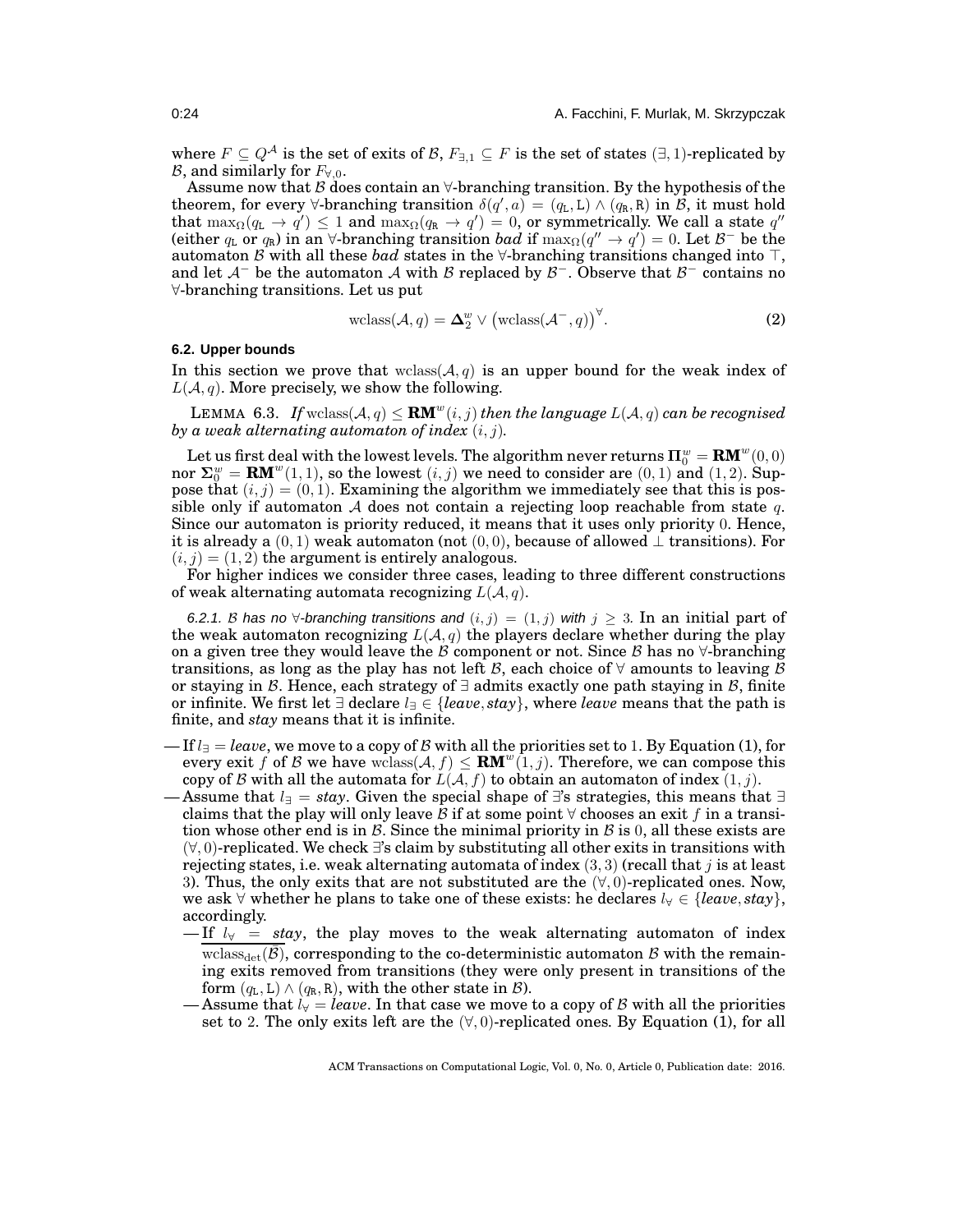Index problems for game automata 0:25

such exists  $f$ ,

$$
\text{wclass}(\mathcal{A}, f) \le \mathbf{RM}^w(0, j-2),
$$

 $\textbf{for otherwise }\text{wclass}(\mathcal{A},f)\geq \textbf{RM}^w(1,j-1)\text{, so } \left(\text{wclass}(\mathcal{A},p)\right)^{\forall}\geq \textbf{RM}^w(0,j-1) \text{ and } \exists \textbf{M}^w(1,j-1)\in \textbf{RM}^w(0,j-1).$  $\mathbf{RM}^w(0,j-1)$  is not smaller than  $\mathbf{RM}^w(1,j)$ . In particular, we can find a weak alternating automaton of index  $(2, j)$  recognizing  $L(\mathcal{A}, f)$ . So the whole sub-automaton is a weak alternating automaton of index  $(2, i)$ .

6.2.2. B has no ∀-branching transitions and  $(i, j) = (0, j)$  with  $j \ge 2$ . The simulation starts in a copy of  $\beta$  with all the priorities set to 0. If the play leaves  $\beta$  at this stage then we move to the appropriate automaton of index  $(0, j)$ . At any moment  $\forall$  can pledge that:

- the play will no longer visit transitions  $\delta(q', a)$  of the form  $(f_L, L) \wedge (f_R, R), (f_L, L) \vee (f_R, R)$ ,  $(q_L, L) \vee (f_R, R), (f_L, L) \vee (q_R, R),$  or  $(q_L, L) \vee (q_R, R),$  where  $\max_{\Omega}(q_L \rightarrow q') = \max_{\Omega}(q_R \rightarrow$  $q'$ ) = 0 and  $f_L$ ,  $f_R$  are exits of  $B$ ;
- in the transitions he controls, he will always choose the state in  $\beta$ , and win regardless of ∃'s choices.

If the play stays forever in B but  $\forall$  is never able to make such a pledge, he loses by the parity condition—it means that infinitely many times a loop from  $q_{\tt L} \to q'$  or  $q_{\tt R} \to q'$  is taken with  $\max_\Omega (q_d \to q') = 0$  therefore, the minimal priority occurring infinitely often is 0.

After ∀ has made the above pledge, ∃ has the following choices:

- She can challenge the first part of  $\forall$ 's pledge, declaring that at least one such transition is reachable. In that case we move to a copy of  $\beta$  with all the priorities set to 1 and all the transitions controlled by ∃. In this copy, reaching any of the disallowed transitions entails acceptance—the play immediately moves to a  $(2, 2)$  final component.
- She can accept the first part of  $\forall$ 's pledge.

After  $\exists$  has accepted the first part of  $\forall$ 's pledge, we can assume that the rest of the game in  $\beta$  is a single infinite branch. Indeed, by the hypothesis of the theorem, for every  $\exists$ -branching transition  $\delta(q', a) = (q_L, L) \vee (q_R, R)$  in  $\beta$  it must hold that  $\max_\Omega (q_{\mathtt{L}} \to q') = \max_\Omega (q_{\mathtt{R}} \to q') = 0;$  otherwise,  ${\mathcal{B}}$  would contain  $(0,1)$ -edelweiss.Thus, no  $\exists$ -branching transition can be reached, and since B contains no  $\forall$ -branching transitions at all, the game can continue in  $\beta$  in only one way.

Now ∃ must challenge the second part of ∀'s pledge. We ask her whether she plans to leave B or not, and she declares  $l = \{leave, stay\}.$ 

- If  $l = stay$  then we proceed to the weak automaton of index wclass( $\mathcal{B}, q$ ), corresponding to  $\beta$  treated as a co-deterministic automaton. We are only interested in the behaviour of this automaton over trees in which there is exactly one branch in  $B$ , and it is infinite. Over such trees we want to make sure that neither player ever chooses to exit. This is already ensured: when  $\beta$  is turned into a co-deterministic tree automaton, the exits are simply removed from transitions (if both states are exits, the transition is changed to a transition to a  $(2, 2)$  automaton, but such transitions will never be used over trees we are interested in).
- $-\text{If } l=\text{leave}$  then we move to a copy of  $\mathcal B$  with all the priorities set to 1. The only available exits of B in this copy are those in transitions of the form  $\delta(q',q) = (q_L, L) \vee (f, R)$ (or symmetrical) with  $\max_{\Omega}(q_L \to q') > 0$  (in other transitions the exits are removed, if both states are exits, they are replaced by a final  $(2, 2)$ -component); therefore wclass( $A, f$ )  $\leq$  **RM**<sup>w</sup>(1, j) and we can simulate it with a (1, j)-automaton.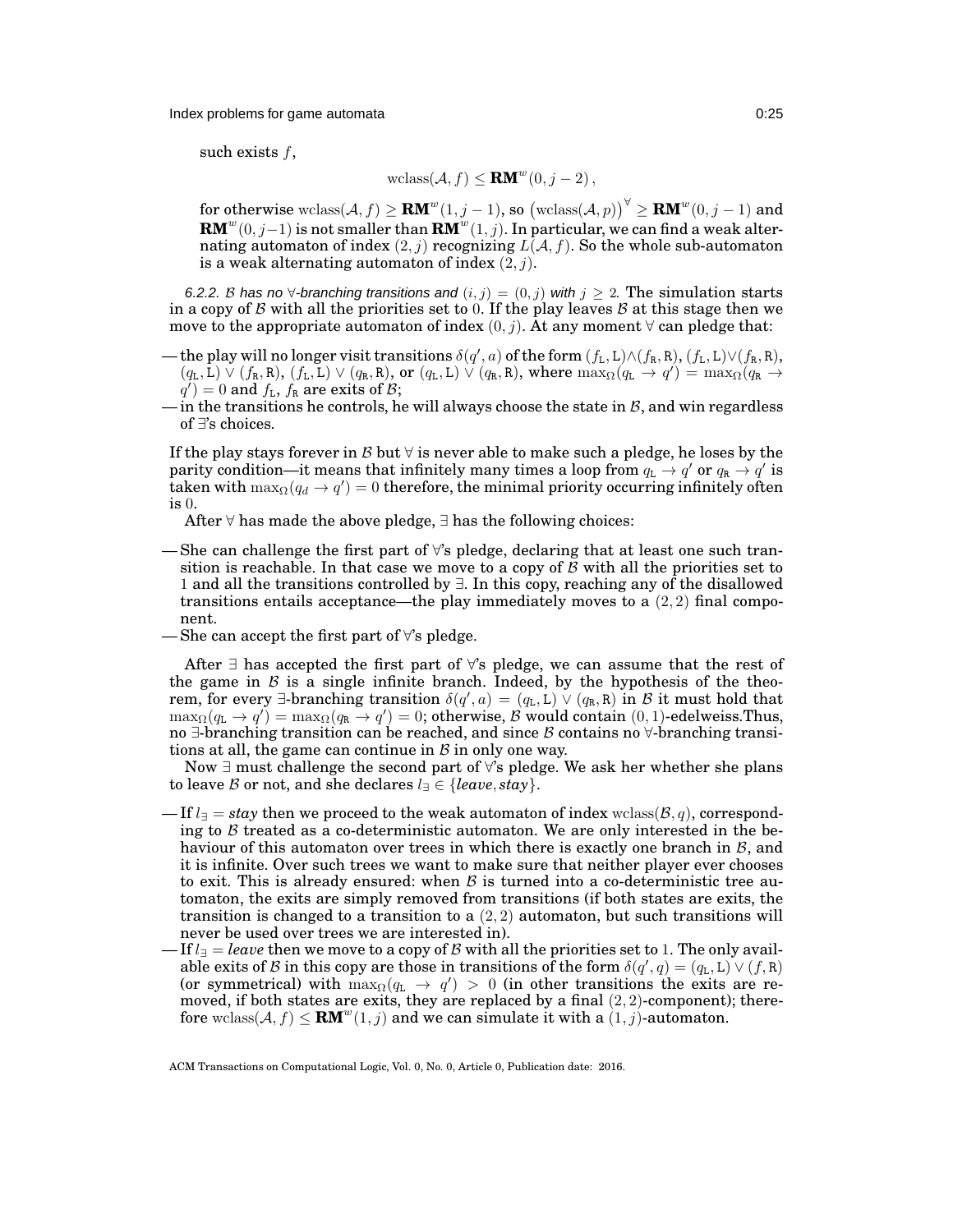6.2.3. B contains  $\forall$ -branching transitions. If B contains an  $\forall$ -branching transition, the algorithm returns wclass( $A$ , q) of the form  $\mathbf{RM}^w(0,j)$ . Let us construct a weak automaton of index  $(0, j)$  that recognizes  $L(\mathcal{A}, q)$ . The automaton starts in a copy of B with all the priorities set to 0. At any moment  $\forall$  can declare that no-one will ever take any *bad* transition in *B*. If he cannot make such a declaration, it means that ∃ can force infinitely many bad transitions to be taken, and she wins. After  $\forall$  has made such declaration, we need to recognize the language  $L(\mathcal{A}^-, q)$  (note that the bad transitions in  $\mathcal{A}^-$  are made directly losing for  $\forall$ ). For this we can use a weak automaton of index wclass( $\mathcal{A}^-$ )  $\leq$  **RM**<sup>w</sup>(0, j), already constructed.

# <span id="page-25-0"></span>**6.3. Lower bounds**

<span id="page-25-1"></span>Now we prove lower bounds for the weak index computed by our procedure, as expressed by Lemma [6.4.](#page-25-1)

LEMMA 6.4. If  $\text{wclass}(A, q) \geq \text{RM}^w(i, j)$  then  $L(A, q)$  cannot be recognised by a (to*tal)* weak alternating automaton of index  $(i + 1, j + 1)$ .

For this we use a topological argument, relying on the following simple observation [\[Duparc and Murlak 2007\]](#page-37-25), essentially proved already by Mostowski [\[Mostowski 1991b\]](#page-37-26). Let  $\Pi_n^0$ ,  $\Sigma_n^0$ , and  $\Delta_n^0$  be the finite Borel classes; that is,  $\Sigma_1^0$  is the class of the open sets,  $\Pi_n^0$  consists of the complements of sets from  $\Sigma_n^0$ ,  $\Delta_n^0 = \Sigma_n^0 \cap \Pi_n^0$ , and  $\Sigma_{n+1}^0$  consists of countable unions of sets from  $\Pi_n^0$ .

<span id="page-25-2"></span>**FACT** 6. If L is recognizable by a weak alternating automaton of index  $(0, j)$  then  $L \in \mathbf{\Pi}^0_j$ *. Dually, for index*  $(1,j+1)$ *, we have*  $L \in \mathbf{\Sigma}^0_j$ *.* 

Thus, in order to show that a language is *not* recognizable by weak alternating automaton of index  $(0, j)$  it is enough to show that it is not in  $\Pi_j^0$ . This can be shown by providing a continuous reduction to  $L$  from some language not in  $\Pi^0_j$ , e.g. a  $\mathbf{\Sigma}^0_j$ -complete language. We shall use languages introduced by Skurczyński [Skurczyński 1993].

One can define Skurczyński's languages by means of two dual operations on tree languages.

*Definition* 6.5*.* For  $L \subseteq Tr_A$  define

$$
L^{\forall} = \left\{ t \in \text{Tr}_A \mid \forall_{n \in \mathbb{N}} \ t \mid_{\mathbf{L}^n \mathbf{R}} \in L \right\}, \quad L^{\exists} = \left\{ t \in \text{Tr}_A \mid \exists_{n \in \mathbb{N}} \ t \mid_{\mathbf{L}^n \mathbf{R}} \in L \right\}.
$$

It is straightforward to check that these operations are monotone with respect to the Wadge ordering; that is,

 $L\le_{\rm W} M$  implies  $L^\forall \le_{\rm W} M^\forall$  and  $L^\exists \le_{\rm W} M^\exists$ .

Moreover, for all  $n > 0$ ,

 $\mathbf{-if}\,L \text{ is } \mathbf{\Sigma}^0_n\text{-complete, } L^{\forall} \text{ is } \mathbf{\Pi}^0_{n+1}\text{-complete, and}$ 

 $\longrightarrow$  if L is  $\Pi^0_n$ -complete,  $L^{\exists}$  is  $\mathbf{\Sigma}^0_{n+1}$ -complete.

This allows us to define simple tree languages complete for finite levels of the Borel hierarchy.

*Definition* 6.6 (*[Skurczyński 1993]*). Consider the alphabet  $A = \{\perp, \top\}$ . Let

$$
S_{(0,1)} = \{ t \in \text{Tr}_A \mid t(\epsilon) = \top \}^{\forall} , \quad S_{(1,2)} = \{ t \in \text{Tr}_A \mid t(\epsilon) = \bot \}^{\exists} .
$$

The remaining languages are defined inductively,

 $S_{(0,j+1)} = (S_{(1,j+1)})^{\forall}, \quad S_{(1,j+1)} = (S_{(0,j-1)})^{\exists}.$ 

For notational convenience, let  $S_{(0,0)} = \text{Tr}_A$  and  $S_{(1,1)} = \emptyset$ .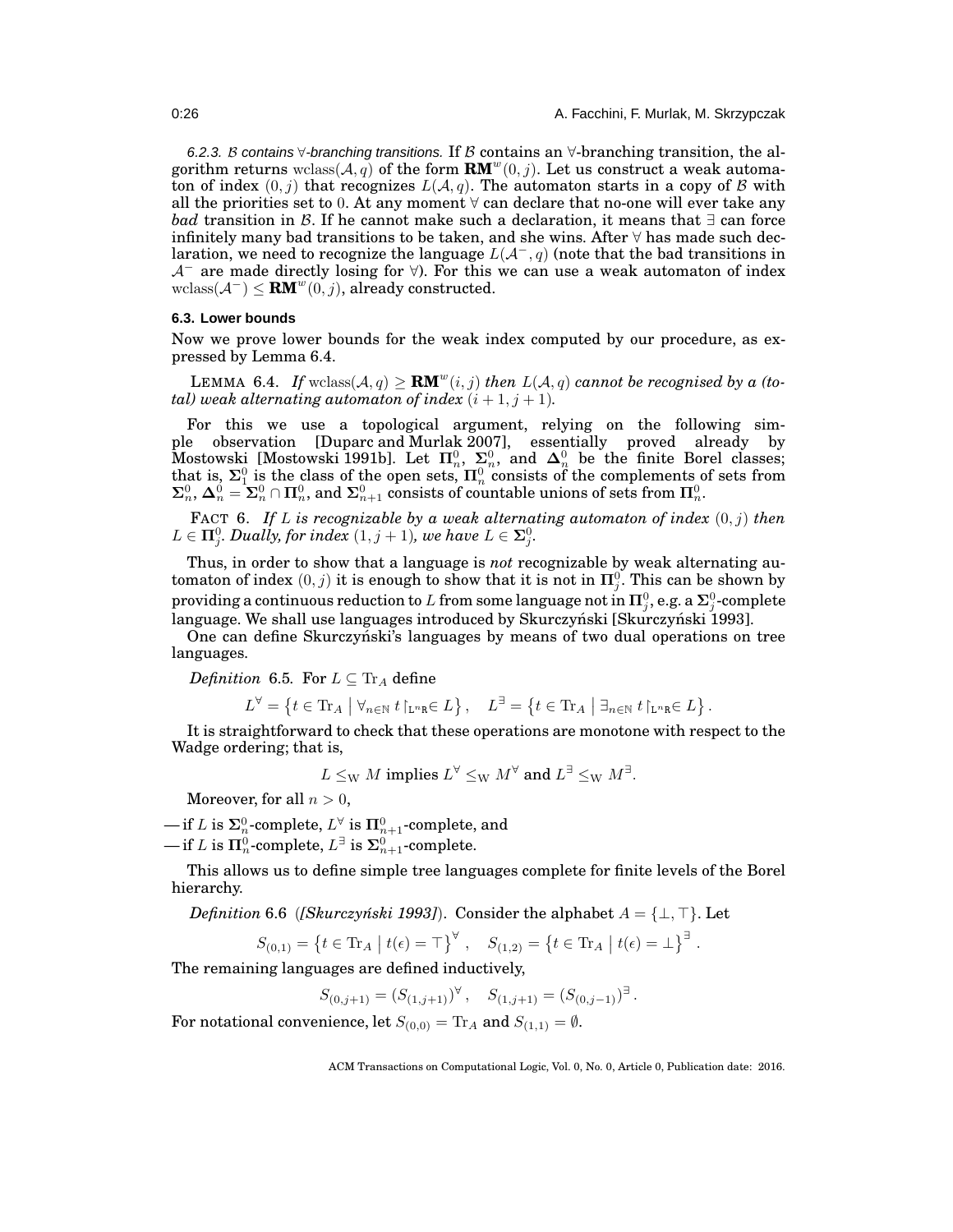Index problems for game automata 0:27

Note that the languages are dual to each other:  $S_{(1,j+1)}={\rm Tr}_A - S_{(0,j)}.$  A straightforward reduction shows that  $S_{(i',j')} \le_{\mathrm{W}} S_{(i,j)}$  whenever  $(i,j)$  is at least  $(i',j').$  But the crucial property is the following.

<span id="page-26-0"></span>FACT 7 ([SKURCZYŃSKI 1993]).  $S_{(0,n)} \in \Pi_n^0 - \Sigma_n^0$  and  $S_{(1,n+1)} \in \Sigma_n^0 - \Pi_n^0$ .

Summing up, from Facts [6](#page-25-2) and [7](#page-26-0) it follows immediately that if  $S_{(i,j)} \leq_W L$  then L is not recognizable by a weak alternating automaton of index  $(i + 1, j + 1)$ .

Observe that  $S_{(i,j)}$  can be recognised by a weak game automaton of index  $(i, j)$ . One consequence of this—and Facts  $6$  and  $7$ —is the strictness of the hierarchy.

COROLLARY 6.7. *The weak index hierarchy is strict, even when restricted to languages recognizable by game automata.*

<span id="page-26-8"></span>Another consequence is that it is relatively easy to give the reductions we need to prove Lemma [6.4,](#page-25-1) summarized in the claim below.

CLAIM 1. If wclass  $(A, q) \geq \text{RM}^w(i, j)$  then  $S_{(i,j)} \leq_{\text{W}} L(A, q)$ .

We prove this claim by induction on the structure of the DAG of SCCs of  $A$  reachable from  $q$ , following the cases of the algorithm just like for the upper bound. One of the cases is covered by the procedure for deterministic automata, which we use as a black box. But in order to prove Lemma [6.4](#page-25-1) we need to know that it preserves our invariant. And indeed, just like here, it is a step in the correctness proof: if the procedure returns at least  $\mathbf{R}\mathbf{M}^w(i,j)$ , then  $S_{(i,j)}$  continuously reduces to the recognised language [\[Murlak 2008b\]](#page-37-16).

<span id="page-26-7"></span>The remaining cases essentially correspond to the items in the following lemma.

LEMMA 6.8. *Assume that* q *is a state of* A*,* B *is the SCC of* A *containing* q*, and* p *is a state of* A *reachable from* q *(from the same or different SCC).*

- <span id="page-26-2"></span><span id="page-26-1"></span>(1)  $L(\mathcal{A}, p) \leq_{\rm W} L(\mathcal{A}, q)$ .
- <span id="page-26-3"></span>(2)  $L(\mathcal{A}^-, q) \leq_{\mathrm{W}} L(\mathcal{A}, q)$ .
- <span id="page-26-4"></span>(3) If an accepting loop is reachable from q, then  $S_{(0,1)} \leq_{\mathrm{W}} L(\mathcal{A}, q)$ .
- <span id="page-26-5"></span>(4) If a rejecting loop is reachable from q, then  $S_{(1,2)} \leq_{\text{W}} L(\mathcal{A}, q)$ .
- <span id="page-26-6"></span>(5) If p is  $(\forall, 0)$ -replicated by B then  $(L(\mathcal{A}, p))^{\forall} \leq_{\text{W}} L(\mathcal{A}, q)$ .
- (6) If p is  $(\exists, 1)$ -replicated by B then  $(L(A, p))^{\exists} \leq_{\text{W}} L(A, q)$ .

PROOF. The proof is based on Fact [3.](#page-7-0) Let us begin with [\(1\)](#page-26-1). Since all the states of A are non-trivial, we can construct a tree t with a hole h such that t resolves A from q and the state  $\rho(\mathcal{A}, t, q)(h)$  is p. In that case  $t[h := s] \in L(\mathcal{A}, q)$  if and only if  $s \in L(\mathcal{A}, p)$ . Therefore, the function  $s \mapsto t[h := s]$  is a continuous reduction witnessing that  $L(\mathcal{A}, p) \leq_{\rm W} L(\mathcal{A}, q)$ .

For [\(2\)](#page-26-2), recall that  $\mathcal{A}^-$  is obtained from  $\mathcal A$  by turning some choices for  $\forall$  to  $\top$ ; that is, some transitions  $\delta(r, a)$  of the form  $(r_L, L) \wedge (r_R, R)$  are set to  $(r_L, L)$ ,  $(r_R, R)$ , or  $\top$ . This means that if a node  $v$  of tree  $t$  has label  $a$  and gets state  $p$  in the associated run  $\rho(\mathcal{A}^-, t, q)$ , then  $t \upharpoonright_{vL} t \upharpoonright_{vR}$ , or both of them, respectively, are immediately accepted by  $A^-$ . In the corresponding run of the original automaton A, however, these subtrees will be inspected by the players and we should make sure they are accepted. The way to do it is simple: since  $r<sub>L</sub>$  and  $r<sub>R</sub>$  are non-trivial in A, we can replace these subtrees with  $t_{r_L} \in L(\overline{A}, r_L)$ , or  $t_{r_R} \in L(A, r_R)$ , accordingly. This gives a continuous reduction of  $L(\mathcal{A}^-, q)$  to  $L(\mathcal{A}, q)$ .

To prove [\(3\)](#page-26-3), let us fix a state p on an accepting loop C, reachable from q. By [\(1\)](#page-26-1) and transitivity of  $\leq_W$ , it is enough to show that  $S_{(0,1)} \leq_W L(\mathcal{A}, p)$ . Let t be a tree with hole h such that t resolves A from p, the state  $\rho(\mathcal{A}, t, p)$  is p, and the states on the shortest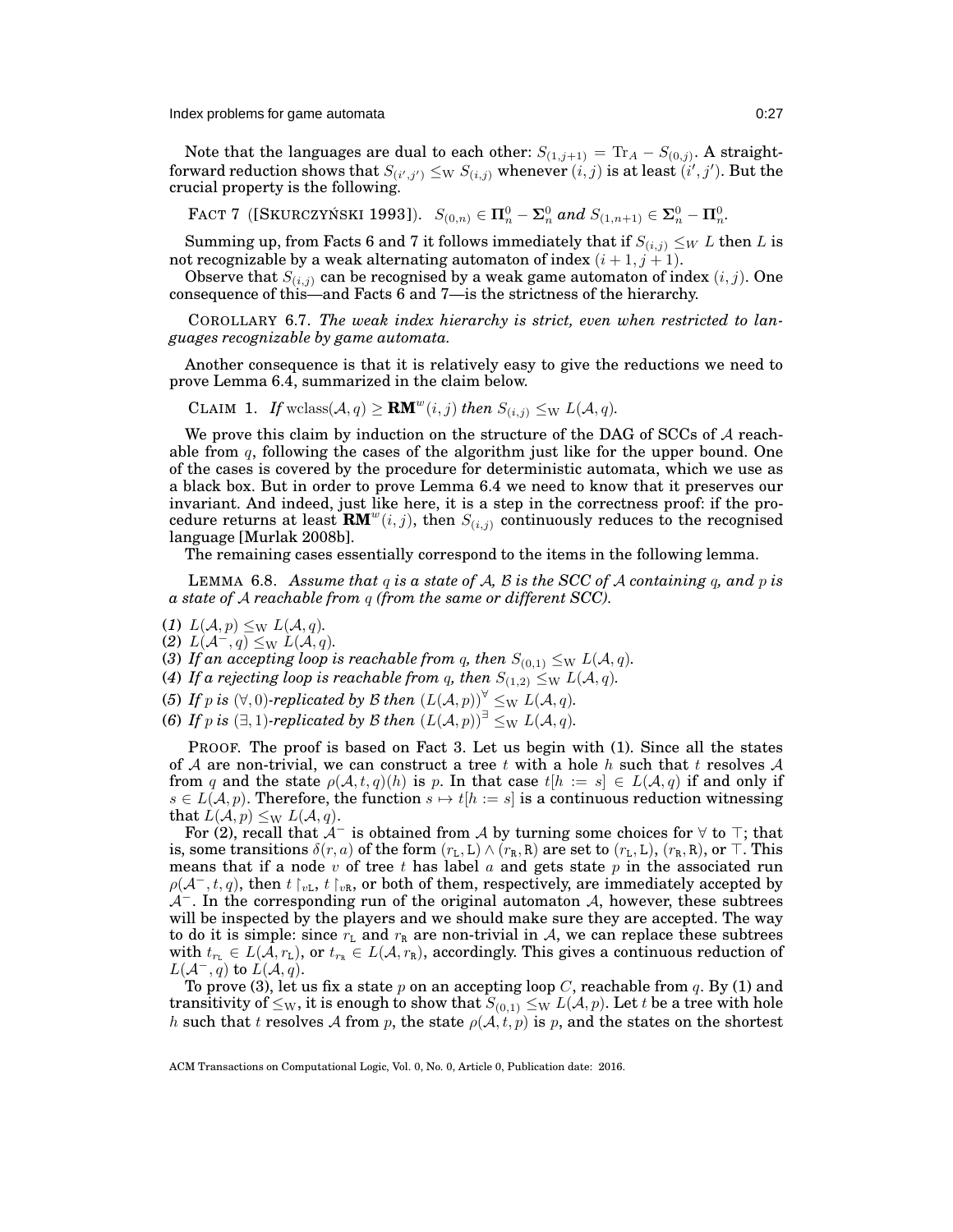path from the root to h correspond to the accepting loop  $C$ . Since all states in A are non-trivial, we can also find a full tree  $t'\notin L(\overline{\mathcal{A}},p).$  Let  $t_0=t'$  and  $t_n=t[h:=t_{n-1}]$  for  $n > 0$ , and let  $t_{\infty}$  be the tree defined co-inductively as

$$
t_{\infty}=t[h:=t_{\infty}].
$$

Then,  $t_n \notin L(\mathcal{A}, p)$  for all  $n \geq 0$ , but  $t_{\infty} \in L(\mathcal{A}, p)$ . To get a continuous function reducing  $S_{(0,1)}$  to  $L(\mathcal{A}, p)$ , map tree  $s \in \text{Tr}_{\{\perp, \top\}}$  to  $t_m$ , where  $m = \min \{i \mid s(\text{L}^i\mathbf{R}) = \perp\}$ , or to  $t_\infty$  if  $\{i \mid s(L^{i}R) = \bot \}$  is empty.

Item [\(4\)](#page-26-4) is analogous.

For [\(5\)](#page-26-5), let us assume that  $\delta(q, a) = (q_L, L) \wedge (p, R)$  is the transition witnessing that p is  $(\forall, 0)$ -replicated by A. Let us also fix the path  $q_L \rightarrow q$  with minimal priority 0. Now, let t be a tree with a hole h that resolves A from q and the value of the run of A in h is q. Similarly, let  $t'$  be the tree with a hole  $h'$  that resolves  ${\cal A}$  from  $q_L$  and the value of the respective run is q. Let us construct a continuous function that reduces  $\left(L(\mathcal{A},p)\right)^\forall$  to  $L(\bar{\mathcal{A}},q).$  Assume that a given tree  $s$  has subtrees  $s_i$  under the nodes  $L^iR.$  Let us define co-inductively  $t_i$  as

$$
t_i = a(t'[h'] := t_{i+1}], s_i),
$$

i.e. the tree with the root labelled by  $a$  and two subtrees:  $t'[h' := t_{i+1}]$  and  $s_i$ . Finally, let  $f(s)$  be  $t[h := t_0]$ . Note that the run  $\rho(\mathcal{A}, f(s), q)$  labels the hole h of t by q'. Therefore,  $f(t)\in L(\mathcal{A},q)$  if and only if  $t_0\in L(\mathcal{A},q')$  and  $t_i\in L(\mathcal{A},q)$  if and only if  $t_{i+1}\in L(\mathcal{A},q)$  and  $s_i \in L(\mathcal{A}, p)$ . Since the minimal priority on the path from  $t_i$  to  $t_{i+1}$  is 0, if no  $s_i$  belongs to  $L(A, p)$  then  $f(t) \notin L(A, q)$ . Therefore, f is in fact the desired reduction.

The proof of [\(6\)](#page-26-6) is entirely analogous.  $\Box$ 

Using Lemma [6.8,](#page-26-7) and the guarantees for deterministic automata discussed earlier, we prove Lemma [6.4](#page-25-1) as follows.

PROOF OF LEMMA [6.4.](#page-25-1) By induction on the recursion depth of the algorithm execution we prove that if wclass( $A, p$ )  $\geq$  **RM**<sup>w</sup>(*i, j*) then  $S_{(i,j)} \leq_{\rm W} L(A, p)$ .

Let us start with the lowest level. Assume that  $(i, j) = (0, 1)$  (for  $(1, 2)$ ) the proof is analogous). Examining the algorithm we see that this is only possible if there is an accepting loop in A, reachable from q. Then, by Lemma [6.8](#page-26-7) Item [\(3\)](#page-26-3),  $S_{(0,1)} \leq_{\text{W}} L(\mathcal{A}, q)$ .

For higher levels we proceed by case analysis. First we cover the possible reasons why equation [\(1\)](#page-22-1) can give at least  $\mathbf{RM}^w(i,j)$ . If  $\overline{\text{wclass}(\overline{B},q)} \geq \mathbf{RM}^w(i,j)$ , the invariant follows immediately from the guarantees for deterministic automata, and the duality between indices and between Skurczyński languages. If  $\text{wclass}(\mathcal{A}, p) \geq \mathbf{RM}^w(i, j)$ for some  $p \in F$ , we use the fact that  $L(\mathcal{A}, p) \le_{\mathrm{W}} L(\mathcal{A}, q)$ , and get  $S_{(i,j)} \le_{\mathrm{W}} L(\mathcal{A}, q)$ by transitivity. Then, assume that wclass( $A, p$ <sup>3</sup>  $\geq$  **RM**<sup>w</sup>(*i, j*) for some  $p \in F_{\exists,1}$  (for  $p \in F_{\forall,0}$  the proof is analogous). That means that wclass( $A, p$ )  $\geq$  **RM**<sup>w</sup>(0, *j'*) such that  $(\mathbf{R}\mathbf{M}^w(0,j'))^{\exists} = \mathbf{R}\mathbf{M}^w(1,j'+2) \geq \mathbf{R}\mathbf{M}^w(i,j)$ . By the inductive hypothesis  $S_{(0,j')}\leq_{\mathrm{W}}$  $L(\mathcal{A},p),$  so by the monotonicity of  $\exists$  and Lemma [6.8](#page-26-7) Item [\(6\)](#page-26-6),  $S_{(1,j'+2)}=\left(S_{(0,j')}\right)^{\exists}\leq_{\mathrm{W}}$  $(L(\mathcal{A}, p))^{\exists} \leq_{\mathrm{W}} L(\mathcal{A}, q)$ . But since  $\mathbf{RM}^w(1, j' + 2) \geq \mathbf{RM}^w(i, j)$ , by the Wadge ordering of Skurczyński's languages  $S_{(i,j)}\leq_{\rm W} S_{(1,j'+2)}$ , and consequently  $S_{(i,j)}\leq_{\rm W} L(\mathcal{A},q)$  follows by transitivity.

Finally, assume that wclass  $(A, q)$  is computed according to [\(2\)](#page-23-1); that is, the component B contains an  $\forall$ -branching transition  $\delta(q', a) = (q_L, L) \wedge (q_R, R)$ . As we have already observed, the hypothesis of the theorem implies that in that case  $\max_{\Omega}(q_{\text{L}} \to q') = 0$ and  $\max_\Omega (q_\mathtt{R} \to \bar{q}') \leq 1$  (or symmetrically). That means that  $q_\mathtt{R}$  is  $\forall,0$ -replicated by  $\mathcal{B},$ so by Lemma [6.8](#page-26-7) Item [\(5\)](#page-26-5),  $(L(\mathcal{A}, q_{\text{R}}))^{\forall} \leq_{\text{W}} L(\mathcal{A}, q)$ . But since  $\mathcal B$  is strongly connected,  $q$  is reachable from  $q_\texttt{L}$  and  $q_\texttt{L}$ , so by Lemma [6.8](#page-26-7) Item [1](#page-26-1) we have  $L(\mathcal{A}, q) \leq_\texttt{W} L(\mathcal{A}, q_\texttt{R})$ .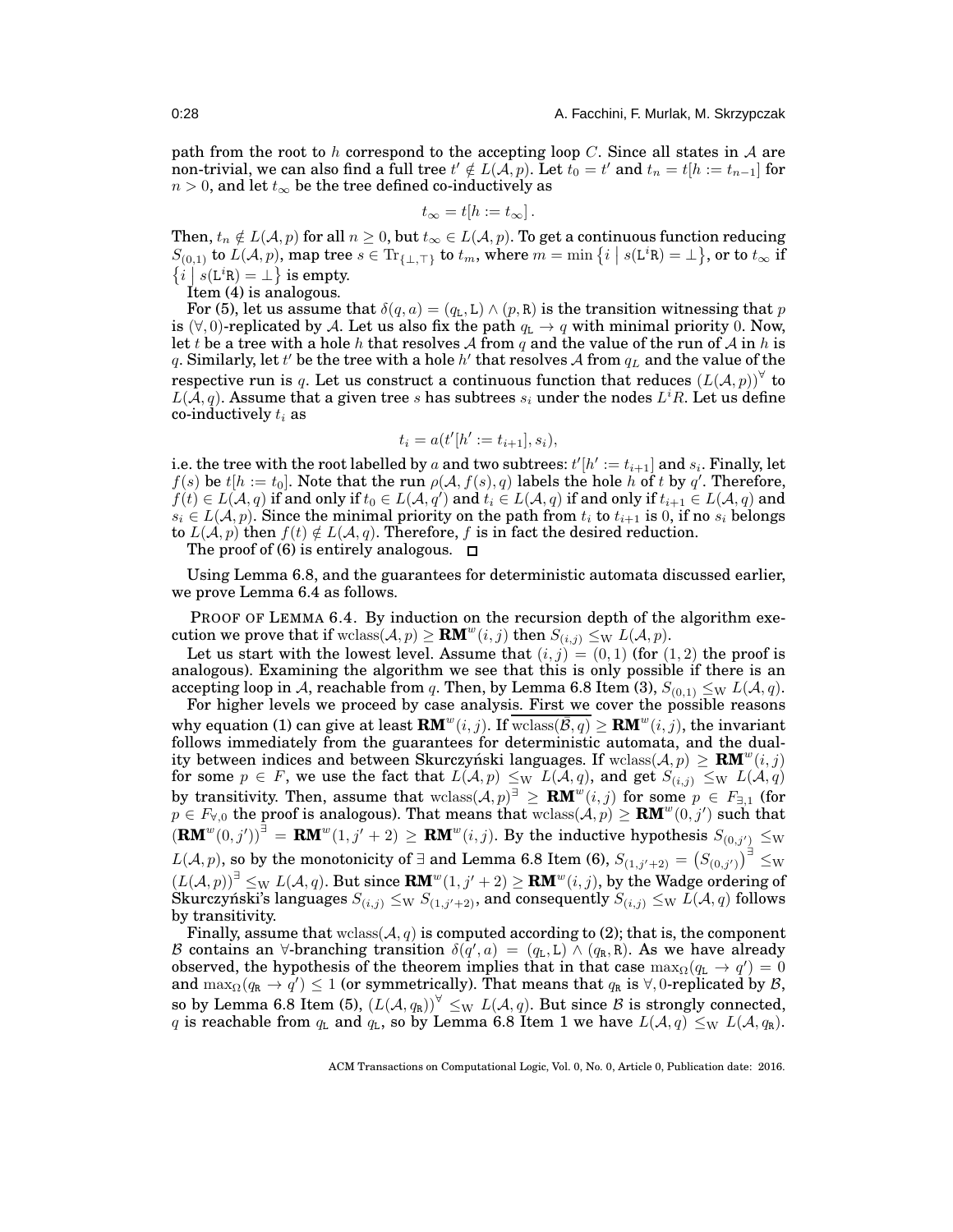Index problems for game automata **0:29** and 0:29

Since  $\forall$  is monotone, we conclude that

<span id="page-28-3"></span>
$$
(L(\mathcal{A}, q))^{\forall} \leq_{\mathrm{W}} L(\mathcal{A}, q). \tag{3}
$$

(Although it looks paradoxical, it is not the case since  $(L^{\forall})^{\forall} \leq_{\text{W}} L^{\forall}$  for all *L*.) Since wclass(*A*, *q*) ≥ **RM**<sup>*w*</sup>(*i*, *j*), such that  $(\mathbf{R}\mathbf{M}^w(1,j'))^{\forall} = \mathbf{R}\mathbf{M}^w(0,j') \geq \mathbf{R}\mathbf{M}^w(i,j)$ . By the induction hypothesis,  $S_{(0,j')} \leq_{\mathbf{W}}$  $L(\mathcal{A}^-, q)$ . Consequently, by Lemma [6.8](#page-26-7) Item [\(2\)](#page-26-2) and by transitivity,  $S_{(0, j')} \leq_{\mathrm{W}} L(\mathcal{A}, q)$ . Thus, by the monotonicity of  $\forall$ , from [\(3\)](#page-28-3) we get  $S_{(0,j')}=\big(S_{(1,j')}\big)^{\forall}\le_{\mathrm{W}} L(\mathcal{A},q),$  and we conclude by the Wadge ordering of Skurczynski's languages.  $\Box$ 

# **6.4. Substitution preserves the weak alternating index**

<span id="page-28-1"></span>A quick look at how the weak index is computed suffices to show the converse of Fact [2](#page-5-2) for weak alternating index.

PROPOSITION 6.9. *For game automata, substitution preserves the weak alternating index.*

PROOF. As we have argued in the proof of Proposition [5.18,](#page-20-0) we can assume that our automata are priority reduced and so are the results of the substitutions. Notice that wclass( $A, q$ ) depends only on the internal structure of the SCC containing q and the value of wclass( $A, q$ ) computed for the states outside this component. Therefore, substituting either of two game automata recognizing languages of the same weak index results in the same outcome of the procedure. The claim follows by the correctness of the procedure.  $\Box$ 

## <span id="page-28-2"></span>**6.5. Weak index VS Borel rank**

Another notable feature of tree languages recognised by deterministic automata is that within this class, the properties of being Borel and being weakly recognizable are coextensive. Since the former is decidable [\[Niwinski and Walukiewicz 2003\]](#page-37-15), the ´ latter is also decidable. This correspondence can be made even more precise: for languages recognised by deterministic automata, the weak index and the Borel rank coincide [\[Murlak 2008b\]](#page-37-16). Notice that this implies that the Borel rank for deterministic languages is also decidable, a result originally proved in [\[Murlak 2005\]](#page-37-28). As a corollary of the work presented in the previous part of this Section, we obtain that the same is true for game automata.

COROLLARY 6.10. *Under restriction to languages recognised by game automata, the weak index hierarchy coincides with the Borel hierarchy, and both are decidable.*

**PROOF.** From [\[Murlak 2008b\]](#page-37-16), we know that if  $\text{wclass}(\mathcal{A}, q) \leq \mathbf{RM}^w(i,j)$  then  $L(\mathcal{A},q)\leq_{\mathrm{W}} S_{(i,j)}.$  The coincidence between weak index and Borel rank thence follows by applying Claim [1](#page-26-8) and Fact [7.](#page-26-0) Decidability is a consequence of Theorem [6.2.](#page-21-2)  $\Box$ 

# <span id="page-28-0"></span>**7. RECOGNIZABILITY BY GAME AUTOMATA**

In this section we give an effective characterization of the class of languages recognized by game automata within the class of all regular languages. The characterization is inspired by the one for deterministic automata [\[Niwinski and Walukiewicz 2003\]](#page-37-15), how- ´ ever, due to the alternation of players, the arguments here are more involved.

We begin with a handful of definitions. Let us fix a finite alphabet A. A *trace* is a finite word w over  $A \cup \{L, R\}$ , with letters from A on even positions, and directions from {L, R} on odd positions. If the last symbol of w is a letter, the trace is *labelled*, otherwise it is *unlabelled*. A trace w can be seen as a partial tree  $t_w \in \text{PT}_{A}$  consisting of a single path: for a labelled trace  $w = a_0d_1a_1 \dots d_ka_k$ ,  $dom(t_w) = \{d_1d_2 \dots d_i \mid i \leq k\}$  and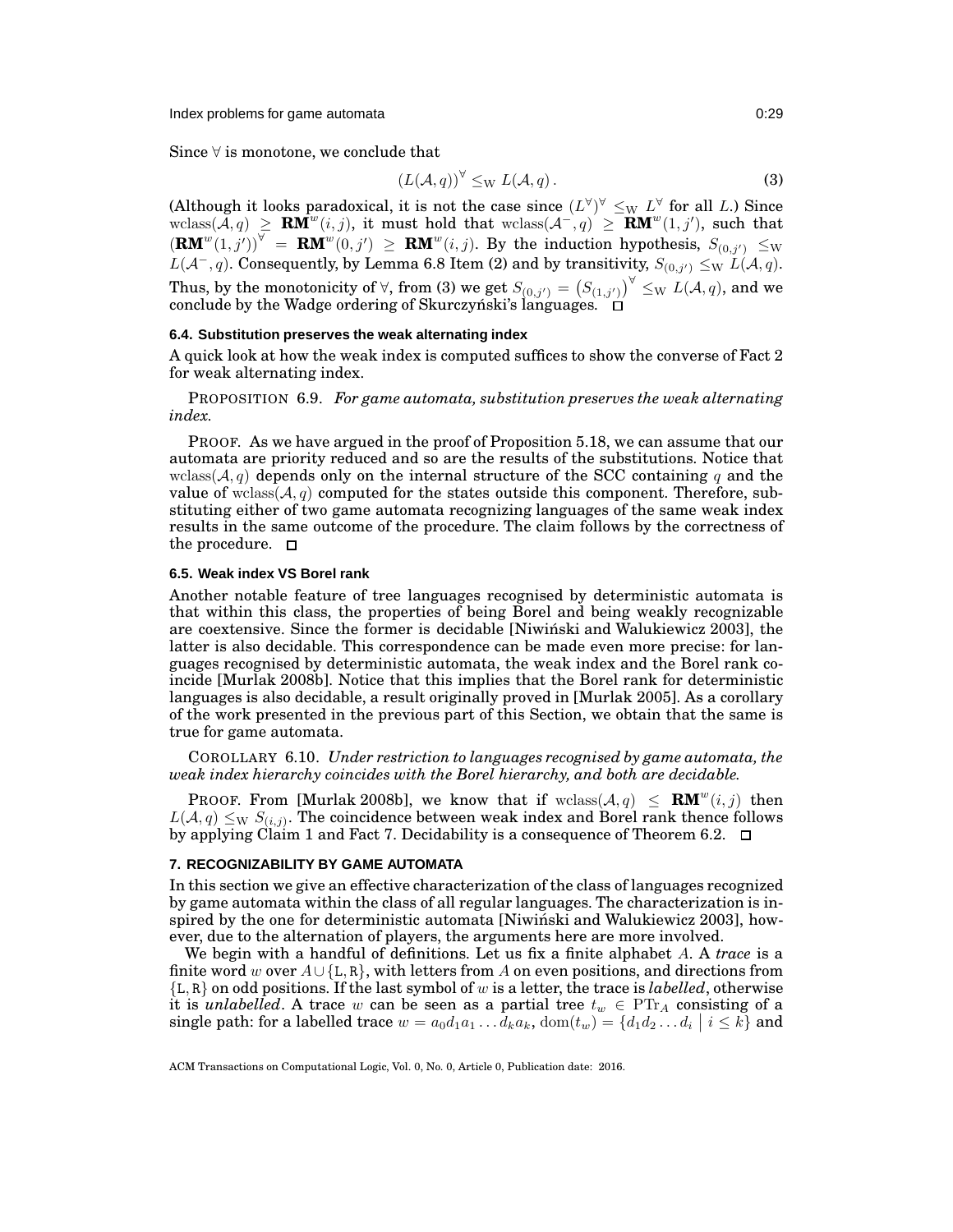$t_w(d_1d_2 \ldots d_i) = a_i$  for all  $i \leq k$ . Abusing the notation, we write w instead of  $d_1d_2 \ldots d_k$ . The tree  $t_w$  has two *final holes*, wL and wR, and *side holes*  $d_1 d_2 \ldots d_{i-1} \bar{d}_i$  for  $i \leq k$ . For an unlabelled trace  $w = a_0d_1a_1 \ldots d_k$ ,  $t_w$  is defined similarly, but this time it has only one final hole:  $d_1d_2 \ldots d_k$ . We shall also write w for this hole.

A partial tree  $t \in \mathrm{PTr}_A$  is a *realization* of a trace w if it is obtained from  $t_w$  by putting some *total* trees in all the side holes of  $t_w$ . If w is an unlabelled trace, t still has a hole w. We write  $t(t')$  for the tree obtained by putting  $t'$  in the hole  $w$ , and  $t^{-1}M$ for  $\{t' \mid t(t') \in M\}$ . Similarly, if w is a labelled trace, we write  $t(t_L, t_R)$  for the total tree obtained by putting  $t_{\text{L}},$   $t_{\text{R}}$  in the holes  $w\text{L}$  and  $w\text{R}$ , respectively, and we define  $t^{-1}M$  as  $\{(t_L, t_R) \mid t(t_L, t_R) \in M\}$ . Additionally,  $a^{-1}M$  stands for  $t_a^{-1}M$  for the root-only tree  $t_a$ with  $t_a(\varepsilon) = a$ .

<span id="page-29-1"></span>A language  $Z$  is  $\emph{non-trivial}$  if neither  $Z$  nor its complement  $Z^{\complement}$  is empty. The following notions are semantic counter-parts of states and transitions of game automata.

*Definition* 7.1*.* A *unary profile* is ∗ (standing for trivial) or a non-trivial regular tree language Z. A *binary profile* is  $*, \emptyset$ ,  $Tr_A \times Tr_A$ , or a subset of  $Tr_A \times Tr_A$  in one of the forms  $Z_L \times \text{Tr}_A$ ,  $\text{Tr}_A \times Z_R$ ,  $(Z_L \times \text{Tr}_A) \cup (\text{Tr}_A \times Z_R)$ , or  $Z_L \times Z_R$ , for some non-trivial regular tree languages  $Z_L, Z_R$ ; the first three (i.e.  $*, \emptyset$ , and  $\text{Tr}_A \times \text{Tr}_A$ ) are called trivial and the remaining ones non-trivial.

We shall see that the binary profiles (except ∗) correspond to transitions of the form  $\perp$ ,  $\top$ ,  $(q_L, L)$ ,  $(q_R, R)$ ,  $(q_L, L) \vee (q_R, R)$ , and  $(q_L, L) \wedge (q_R, R)$ , respectively. As a first step, let us relate traces to profiles.

<span id="page-29-0"></span>*Definition* 7.2. A trace w has non-trivial profile  $Z$  in a regular language  $M$ , if for each realization  $t$  of  $w$  either  $t^{-1}M$  is trivial or  $t^{-1}M=Z,$  and for some realization  $t_0,$  $t_0^{-1}M = Z$ ; here Z is unary for unlabelled w and binary for labelled w.

An unlabelled trace w has profile  $*$  in M if for each realization t of  $w, t^{-1}M$  is trivial. A labelled trace wa has profile  $Z \in \{ \emptyset, \text{Tr}_A \times \text{Tr}_A \}$  in  $M$  if  $w$  has a non-trivial profile  $Z'$ and  $a^{-1}Z' = Z$ ; if w has profile \*, so does the trace wa.

Note that each trace, labelled or unlabelled, has at most one profile in  $M$ . We write  $p_M$  for the partial function assigning profiles to traces. We say that M is *locally game* if each trace has a profile in  $M$ . The following lemma shows that it is equivalent to assume that all unlabelled traces have profiles in M.

<span id="page-29-2"></span>LEMMA 7.3. *Given the profiles of traces* w*,* waL *and* waR *in* M*, one can effectively compute the profile of* wa *in* M*.*

**PROOF.** Let us assume that w has a non-trivial profile  $K \subseteq \text{Tr}_A$ , and wall and waR have profiles  $K_L$  and  $K_R$ . Then, by Definition [7.2,](#page-29-0) wa cannot have profile  $*$ . Let  $a^{-1}K = \{(s,t) \in \text{Tr}_A \times \text{Tr}_A \mid a(s,t) \in K\}$ . Is easy to see that wa has a profile  $Z \subseteq \text{Tr}_A \times \text{Tr}_A$  if and only if  $Z = a^{-1}K$ . Thus, it remains to check that  $a^{-1}K$  is of one of the forms allowed by Definition [7.1.](#page-29-1)

For a set  $U \subseteq X \times Y$ , we define the *lower section of* U by  $x \in X$  as  $U_x = \{y \in Y \mid Y\}$  $(x, y) \in U$ , and the *upper section of* U by  $y \in Y$  as  $U^y = \{x \in X \mid (x, y) \in U\}$ . Since waL and waR have profiles  $K_L$  and  $K_R$ , respectively, it follows easily that

<sup>—</sup> each lower section of  $a^{-1}K$  is either  $\emptyset$ , or  $\text{Tr}_A$ , or  $K_{\text{R}}$ ; and

<sup>—</sup> each upper section of  $a^{-1}K$  is either  $\emptyset$ , or  $\mathrm{Tr}_A$ , or  $K_{\mathrm{L}}$ .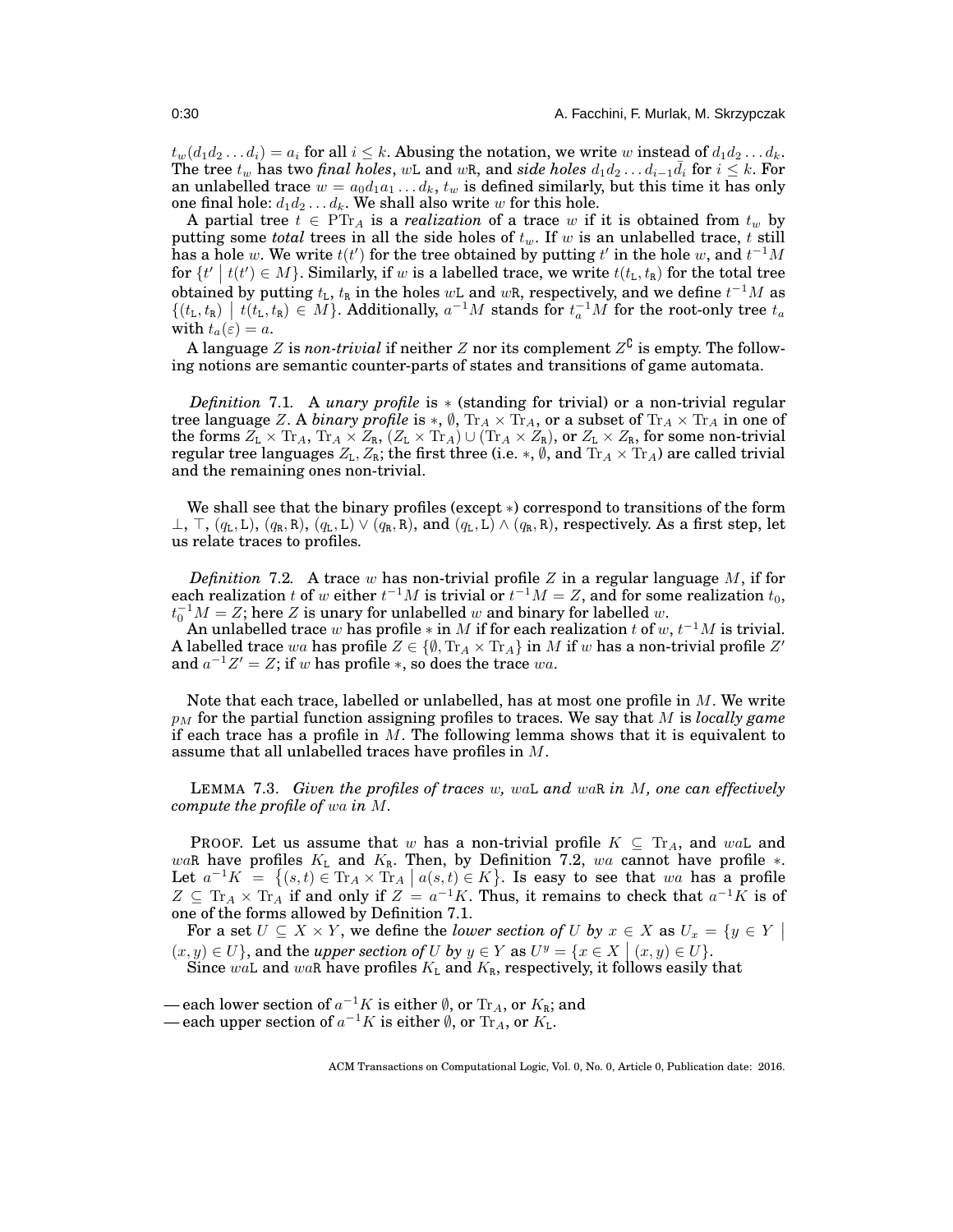

<span id="page-30-0"></span>Fig. 5. An illustration of the set  $a^{-1}K$  split into a union of products.

The following three sets form a partition of  $Tr_A$ :

$$
X_{\text{Tr}_A} = \left\{ s_L \mid (a^{-1}K)_{s_L} = \text{Tr}_A \right\},
$$
  
\n
$$
X_{K_{\text{R}}} = \left\{ s_L \mid (a^{-1}K)_{s_L} = K_{\text{R}} \right\} \text{ (if } K_{\text{R}} \text{ is trivial, take } X_{K_{\text{R}}} = \emptyset),
$$
  
\n
$$
X_{\emptyset} = \left\{ s_L \mid (a^{-1}K)_{s_L} = \emptyset \right\},
$$

and  $a^{-1}K = X_{\text{Tr}_A} \times \text{Tr}_A \cup X_{K_{\mathbb{R}}} \times K_{\mathbb{R}} \cup X_{\emptyset} \times \emptyset$ .

First, assume that  $K_R$  is trivial. Then  $a^{-1}K = X_{\text{Tr}_A} \times \text{Tr}_A$  is a binary profile—either  $\emptyset$ , or  $\text{Tr}_A \times \text{Tr}_A$ , or  $Z_L \times \text{Tr}_A$ , depending on  $X_{\text{Tr}_A}$ .

Now, assume that  $X_R$  is non-trivial and fix  $s_R \in K_R$  and  $s_R' \in \text{Tr}_A - K_R$ . It follows that

$$
(a^{-1}K)^{s_{\rm R}} = X_{\text{Tr}_A} \cup X_{K_{\rm R}},
$$

$$
(a^{-1}K)^{s'_{\rm R}} = X_{\text{Tr}_A}.
$$

Hence, by the initial observation on upper sections,  $X_{\text{Tr}_A}$  is  $\text{Tr}_A$ ,  $K_L$ , or  $\emptyset$ , and similarly for  $X_{\text{Tr}_A} \cup X_{K_\mathtt{R}}$  . We distinguish three cases (see Fig. [5\)](#page-30-0).

- (1) If  $X_{\text{Tr}_A} = \emptyset$  then  $a^{-1}K = K_R \times X_{K_R}$  is a binary profile.
- (2) If  $X_{\emptyset} = \emptyset$  then  $a^{-1}K = \text{Tr}_A \times X_{\text{Tr}_A}$   $\cup$   $K_R \times \text{Tr}_A$  is a binary profile (either trivial or of the form  $Z_R \times \text{Tr}_A \cup \text{Tr}_A \times Z_L$ ).
- (3) Finally, assume that both  $X_{\text{Tr}\,A}$  and  $X_{\emptyset}$  are non-empty. In that case both upper sections  $(a^{-1}K)^{s_R}$  and  $(a^{-1}K)^{s'_R}$  are non-trivial and therefore are both equal to  $K_L$ . It means that  $a^{-1}K = \text{Tr}_A \times (X_{\text{Tr}_A} \cup X_{K_R})$  is a binary profile (either trivial or of the form  $\text{Tr}_A \times Z_L$ ).

This concludes the proof.  $\Box$ 

Let us now examine the connections between profiles, and states and transitions of game automata. Let B be a total game automaton and let  $q_I$  be a state of B. For a trace w, let  $\rho_w = \rho(\mathcal{B}, t_w, q_I)$  be the run over the tree  $t_w$  associated with w.

If  $w$  is an unlabelled trace, define  $p_{{\cal B},q_I}(w)=L({\cal B},q),$  if  $\rho_w(w)=q\in Q^{\cal B};$  if  $\rho_w(w)\notin Q^{\cal B},$  $\text{set } p_{\mathcal{B},q_I}(w) = *$ .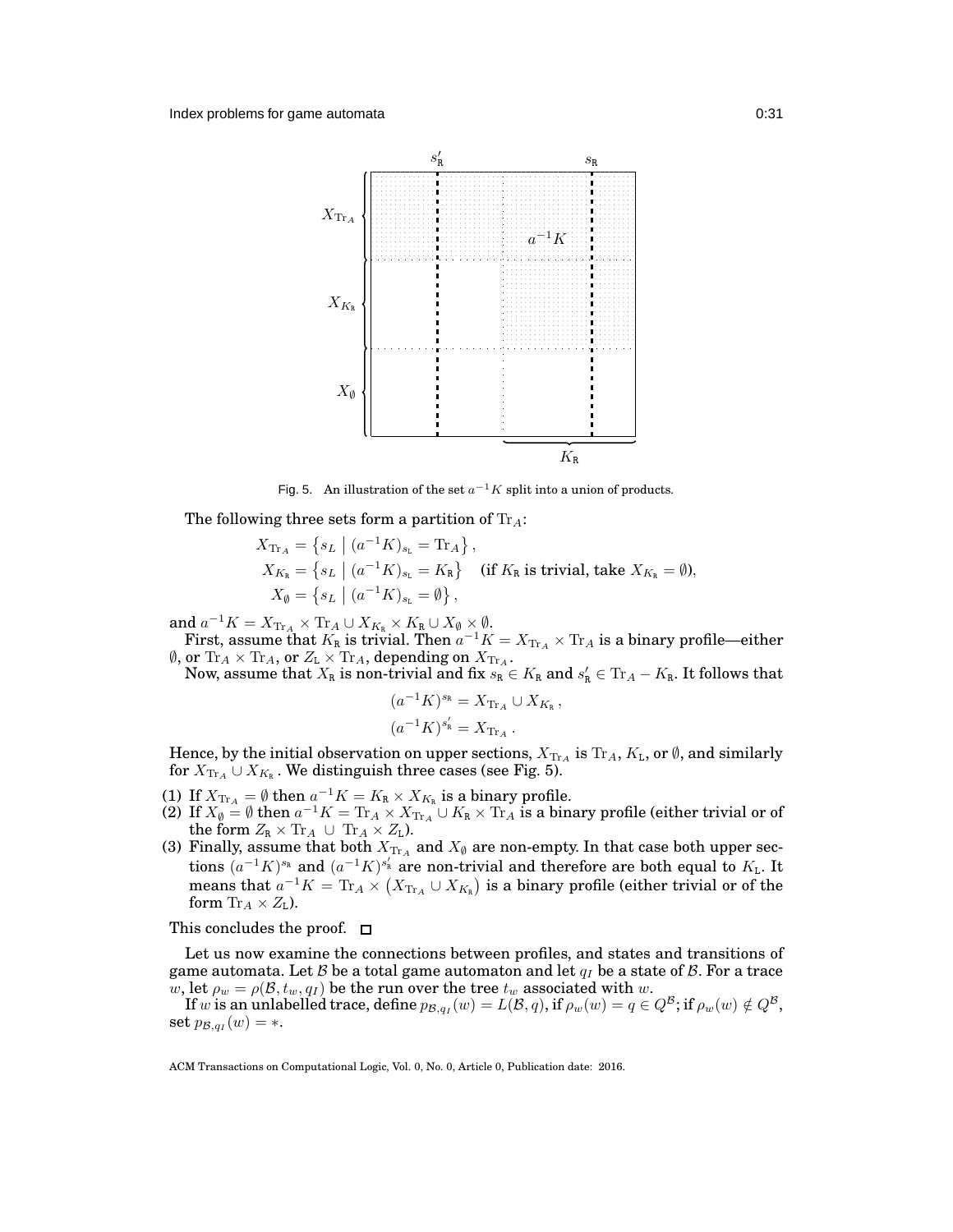If  $w$  is a labelled trace, set  $p_{\mathcal{B},q_I}(w) = *$  if  $\rho_w(w) \notin Q^{\mathcal{B}}$ ; otherwise, let  $\rho_w(w) = q$  and  $b_w = \delta_B(q,a),$  where  $a$  is the last symbol of  $w,$  and set  $p_{\mathcal{B},q_I}(w) = L(\mathcal{B},b_w)$  where  $L(\mathcal{B},b)$ is the *profile of the transition* b *in* B, defined as

$$
\emptyset \text{ for } b = \bot; \\ \mathrm{Tr}_A \times \mathrm{Tr}_A \text{ for } b = \top; \\ L(\mathcal{B}, q_\mathrm{L}) \times \mathrm{Tr}_A \text{ for } b = (q_\mathrm{L}, \mathrm{L}); \\ \mathrm{Tr}_A \times L(\mathcal{B}, q_\mathrm{R}) \text{ for } b = (q_\mathrm{R}, \mathrm{R}); \\ L(\mathcal{B}, q_\mathrm{L}) \times \mathrm{Tr}_A \cup \mathrm{Tr}_A \times L(\mathcal{B}, q_\mathrm{R}) \text{ for } b = (q_\mathrm{L}, \mathrm{L}) \vee (q_\mathrm{R}, \mathrm{R}); \\ L(\mathcal{B}, q_\mathrm{L}) \times L(\mathcal{B}, q_\mathrm{R}) \text{ for } b = (q_\mathrm{L}, \mathrm{L}) \wedge (q_\mathrm{R}, \mathrm{R}).
$$

<span id="page-31-0"></span>The following is an easy consequence of Fact [3.](#page-7-0)

LEMMA 7.4. *For each total game automaton* B and state  $q_I \in Q^{\mathcal{B}}$ , for each trace w,

$$
p_{\mathcal{B},q_I}(w) = p_{L(\mathcal{B},q_I)}(w).
$$

PROOF. Let  $M = L(\mathcal{B}, q_I)$ .

First consider the case of an unlabelled trace w. Let  $\rho = \rho(\mathcal{B}, t_w, q_I)$  be the run. If  $\rho(w) = *$  then by the definition  $p_{\mathcal{B},qI}(w) = *$ . For every realization t of w the position w is not accessible in the game  $G_{\rho}(\mathcal{B}, t, q_1)$  so  $t^{-1}(M)$  is either  $\emptyset$  or  $\text{Tr}_A$  and by the definition w has profile  $*$  in  $M$ .

Now let  $\rho(w) = q \in Q^{\mathcal{B}}$ . In that case  $p_{\mathcal{B},q_I}(w) = L(\mathcal{B},q)$ . Let  $t$  be any realization of  $w$ . Observe that either:

- (1) Player P has a winning  $\sigma$  strategy in  $\mathbf{G}_{\rho}(\mathcal{B}, t, q_I)$  such that  $w \notin \sigma$ . Then  $t^{-1}(M)$  is either  $\emptyset$  or  $\text{Tr}_A$  depending on P.
- (2) Every winning strategy  $\sigma$  of P in  $\mathbf{G}_{\rho}(\mathcal{B}, t, q_I)$  contains w. In that case  $t^{-1}(M)$  =  $L(\mathcal{B}, q)$  since the following conditions are equivalent:
	- a composition  $t[w := s]$  belongs to M,
	- there exists a winning strategy for  $\exists$  in the game  $\mathbf{G}_{\rho}(\mathcal{B}, t|w := s|, q_I)$ ,
	- $\exists$  can win  $\mathbf{G}_{\rho}(\mathcal{B}, t[w := s], q_I)$  from w,
	- $\exists$  has a winning strategy in the game  $\mathbf{G}_{\rho}(\mathcal{B}, s, q)$ ,
	- $-s \in L(\mathcal{B}, q).$

Recall that there exists a tree  $t_0$  that realizes w and resolves B from  $q_1$ —we plug subtrees in the side holes of  $t_w$  accordingly to the states assigned by  $\rho$ . By Fact [3](#page-7-0) we obtain that  $t_0^{-1}M = L(\mathcal{B}, q)$  so  $t_0$  is a witness that w has profile  $L(\mathcal{B}, q_I)$ .

For the case when  $w$  is a labelled trace we use Lemma [7.3—](#page-29-2)since every unlabelled trace has a profile, we know that every labelled trace also has a profile. It is then easy to verify that the respective equality holds.  $\Box$ 

<span id="page-31-1"></span>COROLLARY 7.5. *Languages recognized by game automata are locally game.*

Being locally game is necessary but not sufficient to be recognizable by a game automaton.

PROPOSITION 7.6. *There exists a regular tree language* L *such that* L *is locally game but* L *cannot be recognized by a game automaton.*

**PROOF.** Consider the alphabet  $A = \{a, b\}$ . Let  $t \in \text{Tr}_A$  be a tree. Let us denote  $Cut(a, t)$  as the subtree of t containing those nodes that are accessible by only letters a from the root of t. A total tree  $t \in Tr_A$  is called *thin* if  $Cut(a, t)$  has only countably many infinite branches. Let Thin be the language of all thin trees. This language is regular by the equivalence of the following conditions for each tree  $t \in Tr_A$ :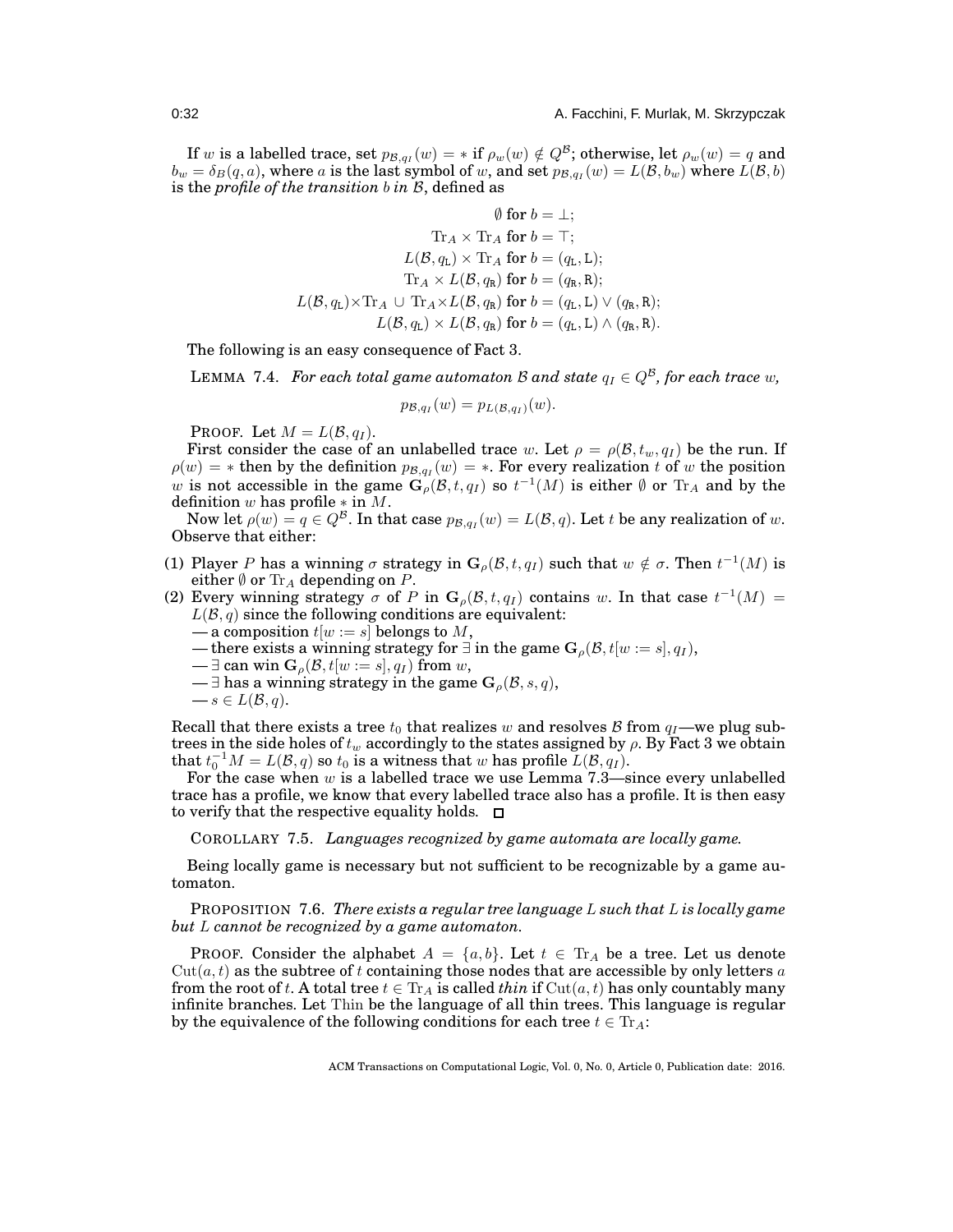Index problems for game automata 0:33

- (1)  $t$  is not thin,
- (2) there exists an embedding of the full binary tree  ${L, R}^*$  into  $Cut(a, t)$ .

Note that every trace w has a profile  $Z_w$  in Thin:

— if w contains a letter b then  $Z_w = *,$ 

— otherwise either w is labelled and therefore  $Z_w =$  Thin  $\times$  Thin, or w is unlabelled and  $Z_w =$ Thin.

This means that Thin is locally game.

Assume that Thin is recognized by a game automaton  $\beta$ . In that case all transitions of B have profile Thin  $\times$  Thin (see Lemma [7.4](#page-31-0) in Section [7\)](#page-28-0), so B is a deterministic automaton. However, a standard argument shows that Thin is not recognizable by any deterministic automaton. □

In what follows, for a given locally game language  $M$  we construct a game automaton  $\mathcal{G}_M$  that locally computes the profiles and globally reflects the infinitary aspects of M. We show that  $M$  is recognized by a game automaton if and only if it is recognized by  $\mathcal{G}_M$ .

We say that a DFA  $A = \langle A, Q, q_I, \delta, F \rangle$  computes a *partial* function  $f : A^* \to X$  if A recognizes  $\text{dom}(f)$  and it comes equipped with a function  $\tau^{\mathcal{A}} \colon F \to \text{rg}(f)$ , such that  $\tau^\mathcal{A}(\bar{\delta(q_I,w)})=\bar{f}(w)$  for each  $w\in\mathrm{dom}(\bar{f}),$  where  $\delta(q,v)$  is the state of  $\bar{\mathcal{A}}$  after reading word  $v$  from state  $q$ .

The following lemma shows that for each regular tree language  $M$  one can effectively construct a DFA A that computes (a finite representation of) the profile in  $M$  of given trace w. In particular, it is decidable whether M is locally game, and the set  $Profiles<sub>M</sub>$ of all possible profiles of traces in  $M$  is finite and can be computed from  $M$ .

LEMMA 7.7. *Let* M *be a regular tree language over an alphabet* A*. There exists a finite automaton that reads a word* w *over*  $A \cup \{L, R\}$  *and outputs:* 

*—* NotTrace *if* w *is not a trace;*

*—* NoProfile *if* w *is a trace but* w *has no profile in* M*; and*

 $-a$  finite representation of  $p_M(w)$  if w is a trace and has a profile in M.

A proof could easily be obtained by the composition method [\[Shelah 1975\]](#page-37-29). However, to make the paper self-contained, we give a direct reasoning. The crucial observation is that if a tree  $t'$  is put in a hole of a tree  $t$ , then the only thing that matters for the acceptance of  $t$  is *the type of*  $t'$ . For the sake of this proof let us fix a regular tree language M recognized by a non-deterministic tree automaton  $\beta$  from an initial state  $q_I \in Q$ .

The type of a total tree  $t \in \text{Tr}_A$  is defined as follows:

$$
tp(t) = \{q \in Q : t \in L(\mathcal{B}, q)\} \subseteq Q.
$$

The set of types of all total trees is finite and effective, we denote it by  $T_p \subseteq \mathcal{P}(Q)$ . For a set  $T \subseteq \text{Tp}$ , by  $L(T)$  we denote the language of all total trees t such that  $tp(t) \in T$ .

FACT 8. Let  $t_L$ ,  $t_R$ ,  $t'_L$ ,  $t'_R \in \text{Tr}_A$ , let q be a state of B, and t be a tree with two holes. If

$$
(\mathrm{tp}(t_\mathrm{L}),\mathrm{tp}(t_\mathrm{R}))=(\mathrm{tp}(t_\mathrm{L}'),\mathrm{tp}(t_\mathrm{R}'))
$$

*then*

$$
t(t_{\mathcal{L}}, t_{\mathcal{R}}) \in L(\mathcal{B}, q) \iff t(t'_{\mathcal{L}}, t'_{\mathcal{R}}) \in L(\mathcal{B}, q).
$$

*In particular, the type*  $\text{tp}(t(t_L, t_R))$  *does not depend on the choice of representatives*  $t_L, t_R$ *.*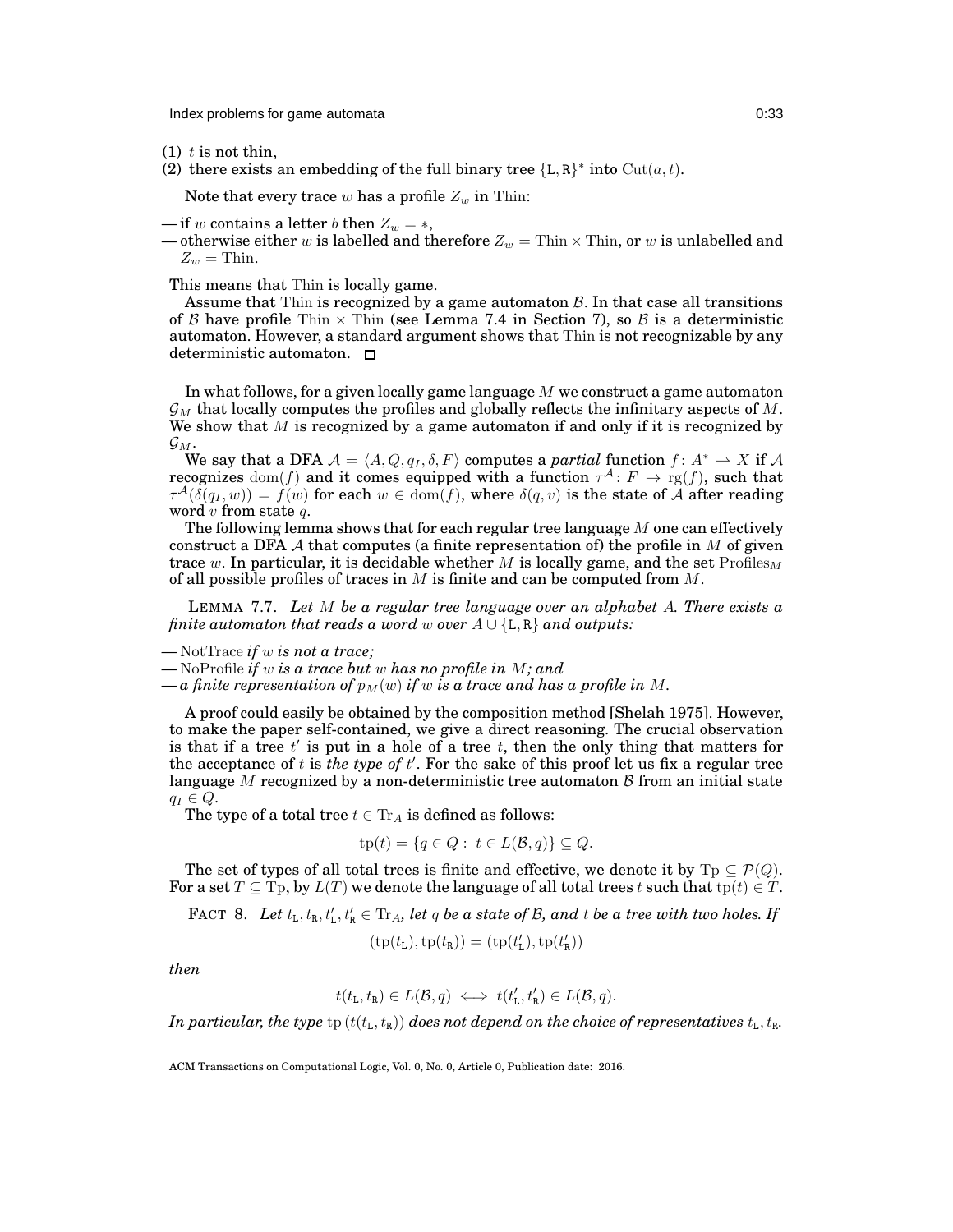By the fact above, we can write  $t(\tau_L, \tau_R)$  for the type of  $t(t_L, t_R)$  for any  $t_L, t_R$  with  $(\text{tp}(t_L), \text{tp}(t_R)) = (\tau_L, \tau_R).$ 

Our aim is to construct a finite automaton A that reads a finite word  $w \in (A \cup \{L, R\})^*$ , checks that w is a trace, and computes a representation of  $p_M(w)$ , provided that w has profile.

First let us fix

$$
Q_1 = \mathcal{P}(\text{Tp}),
$$
  
\n
$$
Q_2 = \{ S \subseteq \text{Tp}^2 \mid L(S) \text{ is a profile} \} \cup \{ \emptyset, \text{Tp}^2 \},
$$
  
\n
$$
Q_E = \{ \text{NotTrace}, \text{NoProfile} \},
$$
  
\n
$$
Q^{\mathcal{A}} = Q_1 \cup Q_2 \cup Q_E,
$$
  
\n
$$
q_I^{\mathcal{A}} = \{ T \subseteq \text{Tp} : q_I \in T \} \in Q_1.
$$

Our aim is to define the transition function  $\delta^{\mathcal{A}}$  in such a way that Lemma [7.8,](#page-33-0) given below, is satisfied. First, for every  $T \in Q_1$ ,  $S \in Q_2$ ,  $U \in Q^{\mathcal{A}}$ ,  $a \in A$ ,  $d \in \{L, R\}$ , and  $l \in A \cup \{L, R\}$  we put

 $-\delta^{\mathcal{A}}(T,d) = \text{NotTrace},$  $-\delta^{\mathcal{A}}(S,a) = \text{NotTrace},$  $-\delta^{\mathcal{A}}(U,l)=U.$ 

Second, assume that the current state is  $T \in Q_1$  and a letter a is given. We define the successive state  $\delta^\mathcal{A}(T,a)\in Q_2\cup\{\text{NoProfile}\}.$  Let us define the following set of pairs of types

<span id="page-33-1"></span>
$$
S = \{ (\tau_{\mathsf{L}}, \tau_{\mathsf{R}}) : a(\tau_{\mathsf{L}}, \tau_{\mathsf{R}}) \in T \}.
$$
\n
$$
\tag{4}
$$

Note that, given S, we can decide if  $L(S)$  is a profile and, if it is, we define  $\delta^{\mathcal{A}}(T,a)=S.$ Otherwise we put  $\delta^{\mathcal{A}}(T,a) = \text{NoProfile}.$ 

Third, assume that the current state is  $S \in Q_2$  and a direction d is given. We define the successive state  $\delta^{\mathcal{A}}(S, d) \in Q_1$ . By the symmetry assume that  $d = L$ . Consider the following cases:

 $\hbox{---} \text{ if } S = T_{\text{L}} {\times} \text{Tp} \cup \text{Tp} {\times} T_{\text{R}} \text{ for some } T_{\text{L}}, T_{\text{R}} \subseteq \text{Tp then } \delta^{\mathcal{A}}(S, d) = T_{\text{L}},$ — otherwise,  $\delta^{\mathcal{A}}(S, d) = \pi_1(S)$ —the projection of S onto the first coordinate.

<span id="page-33-0"></span>In the case  $d = R$  we consider  $T_R$  instead of  $T_L$  and the projection onto the second coordinate of S.

LEMMA 7.8. *Let* w *be a word and* U *be the state of* A *after reading* w*. The following conditions hold*

<span id="page-33-3"></span><span id="page-33-2"></span>(*i*) if  $U \in (Q_1 \cup Q_2) - \{\emptyset, \text{Tp}^2\}$  then  $w$  is a trace and  $L(U)$  is the profile of  $w$  in  $M$ , *(ii) if*  $U \in \{0, T_p, T_p^2\}$  *then*  $w$  *is a trace and has profile*  $*$  *in*  $M$ *,* 

*(iii)* if  $U = \text{NotTrace}$  *then*  $w$  *is not a trace,* 

*(iv) if*  $U = \text{NoProfile}$  *then*  $w$  *is a trace but has no profile in*  $M$ *.* 

PROOF. The first three items follow easily from the definition of profile.

What remains is to show that if  $U = NoP$  rofile then the trace w has no profile in M. Assume the contrary and consider a minimal counterexample. Notice that, by definition, such minimal counterexample is a trace of the form  $wa$  for some letter  $a$ . Assume that wa has profile Z in M. Let T be the state of A after reading w and let S be the set computed according to equation [\(4\)](#page-33-1). If  $T \in \{\emptyset, T_p\}$  then w has profile  $*$  in M by Item [\(ii\)](#page-33-2). Then wa has also profile  $*$  in M and the state of A after reading wa belongs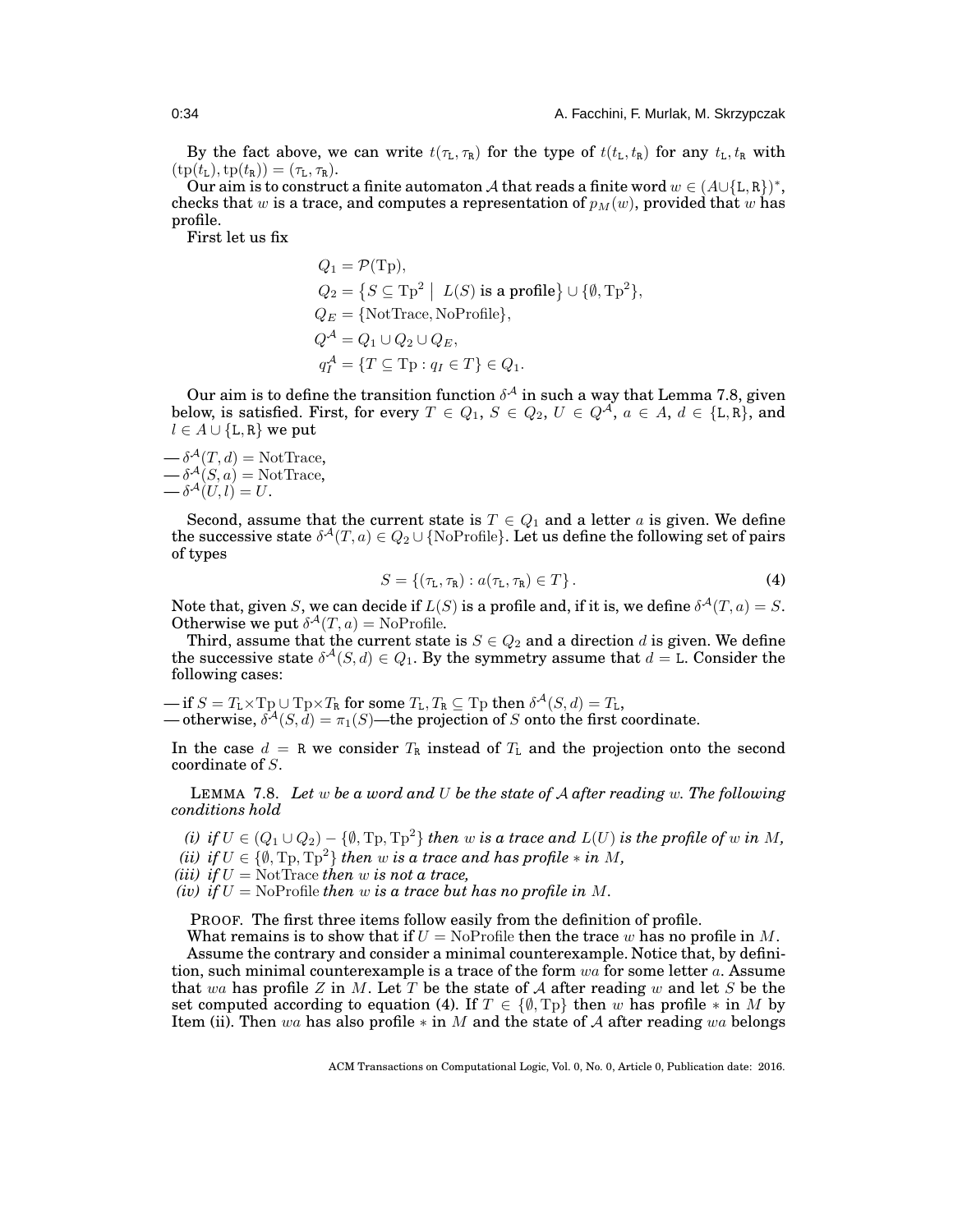Index problems for game automata **0:35** and 0:35

to  $\{\emptyset, \text{Tp}^2\}$ . Assume that  $T \notin \{\emptyset, \text{Tp}\}$ . By Item [\(i\)](#page-33-3) we obtain that w has profile  $L(T)$  in  $M$ .

Let  $t_0$  be a realization of w such that  $t_0^{-1}(M) = L(T)$ . Then, by the definition of  $t^{-1}$ , we obtain that

<span id="page-34-0"></span>
$$
(t_0[w := a])^{-1}(M) = a^{-1}(L(T)) = Z.
$$
 (5)

It is enough to show that  $L(S) = Z$  and thus  $S \in Q_2$  and  $S \neq$  NoProfile.

To see this, note that the following conditions are all equivalent for a pair of trees  $t_{\text{L}}, t_{\text{R}} \in \text{Tr}_A$ :

(a)  $(t_L, t_R) \in Z$ , (b)  $a(t_L, t_R) \in L(T)$ , (c)  $a(\text{tp}(t_L), \text{tp}(t_R)) \in T$ ; (d)  $(tp(t_L),tp(t_R)) \in S$ , (e)  $t_L, t_R \in L(S)$ .

Indeed, the equivalence between conditions (a) and (b) is given by equation [\(5\)](#page-34-0), the equivalence between conditions (b) and (c) follows by the definition of  $a(\tau_L, \tau_R)$ , the equivalence between conditions (c) and (d) is a consequence of equation [\(4\)](#page-33-1), and finally the equivalence between conditions (d) and (e) is by the definition of  $L(S)$ .  $\Box$ 

The infinitary aspects of M are captured by the notion of *correct* infinite traces. An infinite trace is an infinite word  $\pi$  over  $A \cup \{L, R\}$  with letters from A on even positions and directions from  ${L, R}$  on odd positions. Just like a finite trace,  $\pi$  can be seen as a tree  $t_{\pi}$  consisting of a single infinite branch which has only side holes. A tree t realizes  $\pi$  if it is obtained by plugging total trees in the side holes of  $t_{\pi}$ .

Assume that M is locally game and let  $p_M(w)$  be the profile of w in M. We say that *t* resolves M *up to*  $\pi$  if t realizes  $\pi$  and for each labelled trace w that is a prefix of  $\pi$ , if wL is a prefix of  $\pi$  then

$$
-t\upharpoonright_{w\mathbf{R}}\notin Z_{\mathbf{R}}\text{ if }p_M(w)=(Z_{\mathbf{L}}\times\text{Tr}_A)\cup(\text{Tr}_A\times Z_{\mathbf{R}}),\n-t\upharpoonright_{w\mathbf{R}}\in Z_{\mathbf{R}}\text{ if }p_M(w)=Z_{\mathbf{L}}\times Z_{\mathbf{R}},
$$

and symmetrically if wR is a prefix of  $\pi$ . An infinite trace  $\pi$  is M-correct if some tree  $t \in M$  resolves M up to  $\pi$ .

There is an automata-theoretic counterpart of the notion of M-correct infinite traces. Consider a game automaton C, an initial state  $q_I$ , and an infinite trace  $\pi$ . Notice that  $\pi$  corresponds to a play of the game  $\rho = \rho(C, t_{\pi}, q_I)$  associated with C. We say that C accepts  $\pi$  from  $q_I$  if either  $\rho(v) = *$  for some  $v \in \text{dom}(t_\pi)$  and  $\rho(w) \neq \perp$  for all  $w \in \text{dom}(t_{\pi});$  or  $\exists$  wins the play corresponding to  $\pi$  in  $\rho$ .

<span id="page-34-1"></span>**LEMMA** 7.9. *A game automaton* C *accepts*  $\pi$  *from*  $q_I$  *if and only if*  $\pi$  *is*  $L(C, q_I)$ *correct.*

PROOF. Let use denote  $L(C, q_I)$  as M'. Let  $\pi \in (A \times \{L, R\})^{\omega}$  be an infinite trace. First assume that  $\pi$  is M'-correct. Let  $t' \in M'$  be a tree witnessing it. Recall, that  $t'$ is obtained by putting some total trees in the holes of  $t_\pi.$  Since  $t'\in M'$  so there exists a winning strategy  $\sigma$  for  $\exists$  in  $\mathbf{G}_{\rho}(\mathcal{C},t',q_I^D)$ . Since, whenever  $\exists$  could make a choice to leave the branch  $\pi$ , the respective subtree in t' is losing for her. Let  $\rho = \rho(C, t', q_D^D)$ . If there exists  $v \in \text{dom}(t_{\pi})$  such that  $\rho(v) = *$ , then there cannot be any  $w \prec \text{dom}(t_{\pi})$  with  $\rho(w) = \perp$  (otherwise the strategy  $\sigma$  would not be winning). In the opposite case the whole branch corresponding to  $\pi$  must be contained in the strategy  $\sigma$ . In both cases  $\mathcal C$  $accepts \pi$  from  $q_I^{\mathcal{C}}$ .

Now assume that  $\mathcal C$  accepts  $\pi$  from  $q_I^{\mathcal C}.$  Let  $t'$  be some realization of  $\pi.$  Consider  $\sigma$  to be the strategy of  $\exists$  in  $\mathbf{G}_{\rho}(\mathcal{C},t',q^{\mathcal{C}}_I)$  defined as follows: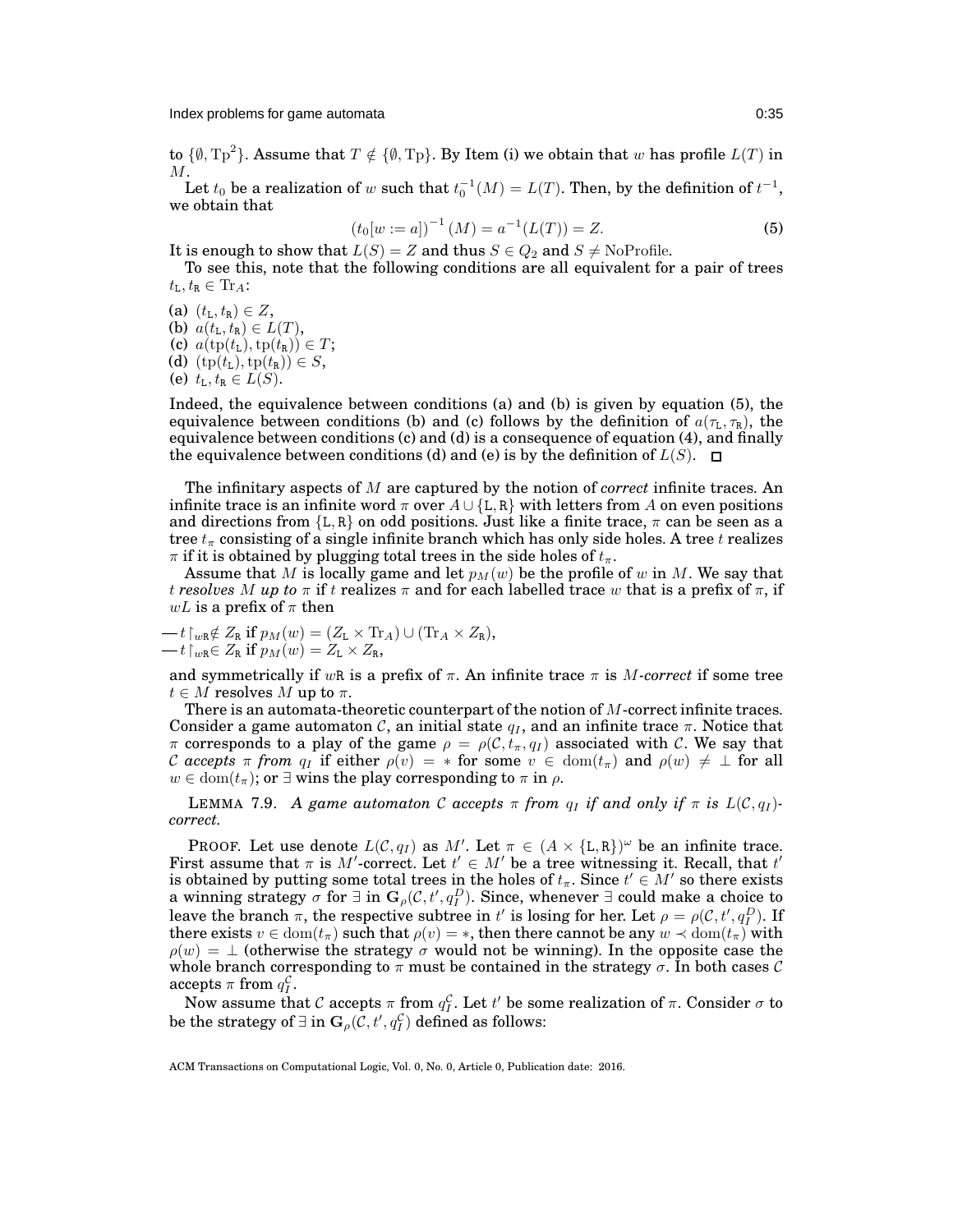- in all the nodes along  $\pi$  follow this branch,
- whenever  $\forall$  selects to go off the branch  $\pi$ , use some winning strategy in the respective subtree (it exists by the construction).

By the definition,  $\sigma$  is a winning strategy for  $\exists$  in the game  $\mathbf{G}_{\rho}(\mathcal{C}, t', q_I^{\mathcal{C}})$ . Therefore,  $t' \in M'$  so  $t'$  is a witness that  $\pi$  is an  $M'$ -correct branch.

LEMMA 7.10. *For each regular tree language* M *one can effectively construct a deterministic parity automaton* D *recognizing the set of* M*-correct infinite traces.*

PROOF. Let  $\beta$  be a non-deterministic automaton recognizing the given regular tree language M from a state  $q_i$ . We show how to express in monadic second-order logic over  $\omega$  the fact, that a given  $\omega$ -word  $\pi$  is an M-correct branch. By the results of Büchi and McNaughton such a formula  $\varphi$  can be effectively translated into a deterministic parity  $\omega$ -word automaton  $\mathcal{D}$ .

As in the proof of Lemma [7.4,](#page-31-0) we make use of compositional tools. By  $\mathrm{Tp} \subseteq \mathcal{P}(Q^{\mathcal{B}})$ we denote the set of all types of total trees with respect to the automaton B.

Intuitively, the formula  $\varphi$  guesses the types of the total subtrees that need to be put in the side holes of  $t_{\pi}$  to obtain a tree t that resolves M up to  $\pi$ . Basing on these guessed types  $\varphi$  can verify that  $t \in M$ .

Recall that an infinite trace  $\pi$  is defined as a word in the language  $(A \cdot \{L, R\})^{\omega}$ . A witness for the existence of t will be an infinite word over the alphabet  $A\cup (\{L, R\} \times T_p)$ denoted  $\hat{\pi}$  and called *enrichment of*  $\pi$  *by types*. We require that every even position of  $\hat{\pi}$  belongs to A and every odd position belongs to  ${L, R} \times T_p$ .

$$
\widehat{\pi} = a_0 \cdot (d_0, \tau_0) \cdot a_1 \cdot (d_1, \tau_1) \cdot \ldots
$$

If  $w = a_0 \cdot d_0 \cdot a_1 \cdot d_1 \cdot \ldots \cdot d_{n-1} \cdot a_n$  is a labelled trace that is a prefix of  $\pi$  we say that  $d_n$ is the *final direction of* w and  $\tau_n$  is the *final type of* w.

Let the formula  $\psi_R$  express that for every trace  $w \prec \pi$  with final direction d, final type  $\tau$ , and such that S is the state of A (see Lemma [7.4\)](#page-31-0) after reading w, the following conditions are satisfied:

$$
-\text{ if } S = S_{\text{L}} \times \text{Tp} \cup \text{Tp} \times S_{\text{R}} \text{ then } \tau \notin S_{\bar{d}},
$$
  
 
$$
-\text{ otherwise } \tau \in \pi_i(S) \text{ where } i = 1, 2 \text{ for } d = \text{L}, \text{R respectively.}
$$

Note that every  $\hat{\pi}$  that is an enrichment of  $\pi$  by types induces a total tree  $t_{\hat{\pi}}$  over the alphabet A where in the n-th side hole of  $\pi$  we put some total tree of type  $\tau_n$ . Note also that  $\hat{\pi} \models \psi_R$  if and only if  $t_{\hat{\pi}}$  resolves M up to  $\pi$ . In particular the exact subtrees we put into side holes of  $t_{\pi}$  are irrelevant, we only need to take care of their types.

What remains is to express in MSO logic on  $\hat{\pi}$  that  $t_{\hat{\pi}} \in M$ . For this we say that there exists an infinite word  $\rho$  coding a run the non-deterministic automaton  ${\cal B}$  on  $t_\pi$ . Formally a  $word$   $coding$   $a$   $run$   $\rho$  is defined as a word over the alphabet  $Q^B \cup \{*\} \cup D^B$ where  $D^B$  is the set of all deterministic transitions appearing in the transitions of B. The elements of  $Q^B \cup \{*\}$  are supposed to appear on even positions of  $\rho$  and elements of  $D^B$  are supposed to appear on odd positions of  $\rho$ :

$$
\rho = q_0 \cdot b_0 \cdot q_1 \cdot b_1 \cdot \ldots
$$

Let the formula  $\psi_M$  express the following facts about the combination of words  $\widehat{\pi} \otimes \rho$ in the language

$$
\left[A\times\left(Q^B\cup\{*\}\right)\cdot\left(\left(\{\mathtt{L},\mathtt{R}\}\times\mathrm{T}\mathrm{p}\right)\times D^B\right)\right]^\omega
$$

— the state  $q_0$  equals  $q_1$ ,

— for every n the transition  $b_n$  is one of the deterministic transitions appearing in  $\delta^B(q_n,a_n),$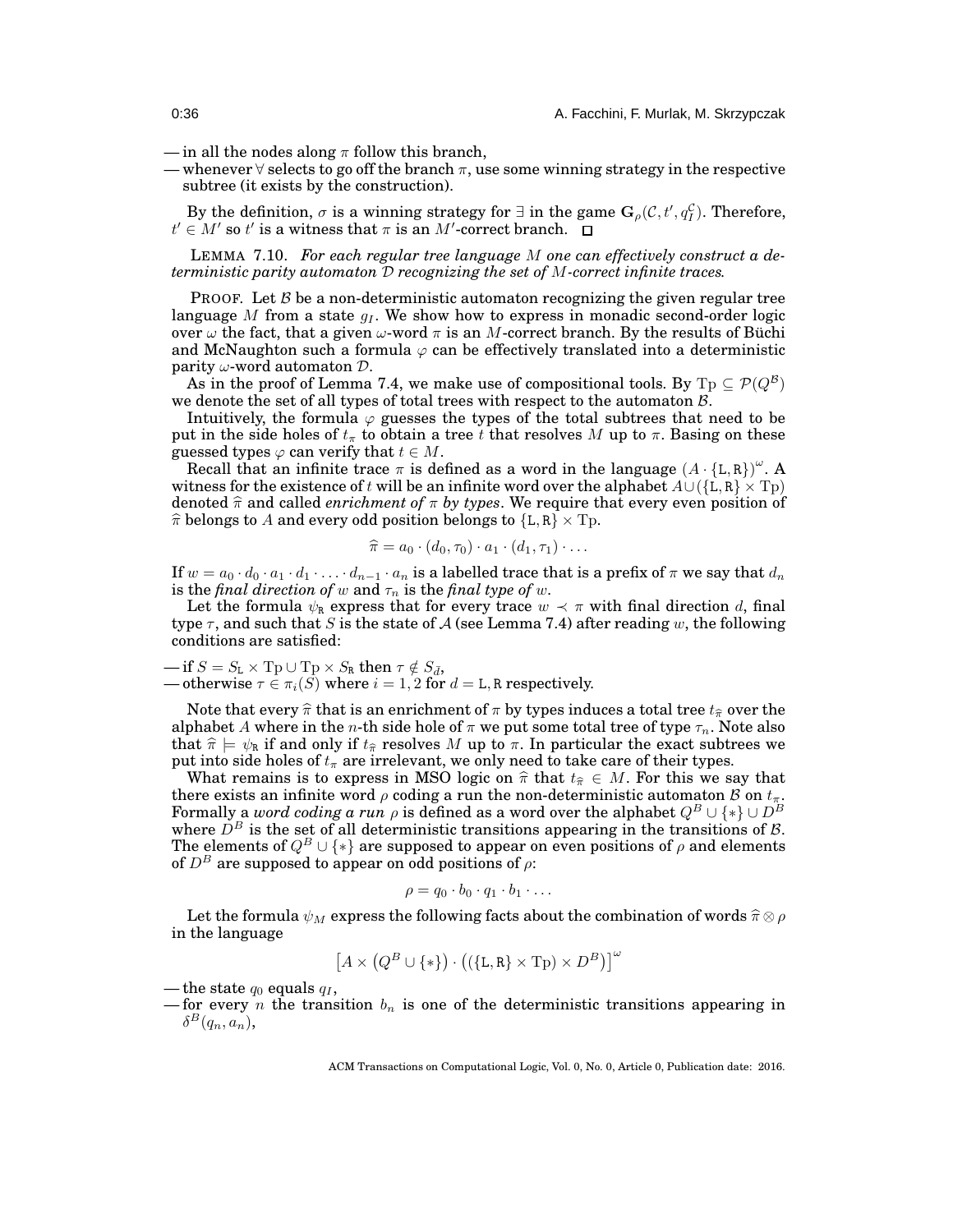Index problems for game automata 0:37

- for every n the state assigned to  $\bar{d}_n$  by  $b_n$  (if any) belongs to  $\tau_n$ ,
- for every n the state assigned to  $d_n$  by  $b_n$  (if any) equals  $q_{n+1}$ , if there is no such state then  $q_{n+1} = *$ ,
- either from some point on  $b_n = *$  or the parity condition is satisfied by the sequence of states  $q_0, q_1, \ldots$

Note, that  $\widehat{\pi}\otimes \rho \models \psi_M$  if and only if  $\rho$  encodes an accepting run of B on  $t_\pi$  that assigns to the n'th hole of  $t_{\pi}$  a state belonging to  $\tau_n$ . Therefore,  $\hat{\pi} \otimes \rho \models \psi_M$  if and only if the run encoded by  $\rho$  can be extended to an accepting run of  $\beta$  on  $t_{\hat{\pi}}$ .

Let  $\varphi$  express for a given infinite trace  $\pi$  that there exists an enrichment of  $\pi$  by types  $\tau_n$  and an encoding of run  $\rho$  such that  $\hat{\pi} \models \psi_R$  and  $\hat{\pi} \otimes \rho \models \psi_M$ . Note that  $\pi \models \varphi$ if and only if there exists a tree  $t = t_{\hat{\pi}} \in M$  that realizes  $\pi$  and that resolves M up to π.

We define  $\mathcal{G}_M$  as a product of A and D, with priorities inherited from D and the types of transitions ( $\vee$ ,  $\wedge$ , etc.) determined by the type of profile computed by A. More precisely, for  $a \in A$ ,  $(p,q) \in Q^A \times Q^D$ ,  $\tau = \tau^A(\delta^A(p,a))$ , define  $\delta((p,q),a)$  as

$$
\top \quad \text{if} \quad \tau \in \{*, \text{Tr}_A \times \text{Tr}_A\};
$$
\n
$$
\perp \quad \text{if} \quad \tau = \emptyset;
$$
\n
$$
\beta(p, q, a, \mathbf{L}) \quad \text{if} \quad \tau = Z_{\mathbf{L}} \times \text{Tr}_A;
$$
\n
$$
\beta(p, q, a, \mathbf{R}) \quad \text{if} \quad \tau = \text{Tr}_A \times Z_{\mathbf{R}};
$$
\n
$$
\beta(p, q, a, \mathbf{L}) \vee \beta(p, q, a, \mathbf{R}) \quad \text{if} \quad \tau = Z_{\mathbf{L}} \times \text{Tr}_A \cup \text{Tr}_A \times Z_{\mathbf{R}};
$$
\n
$$
\beta(p, q, a, \mathbf{L}) \wedge \beta(p, q, a, \mathbf{R}) \quad \text{if} \quad \tau = Z_{\mathbf{L}} \times Z_{\mathbf{R}};
$$

where  $\beta(p,q,a,d)$  is defined as  $((\delta^{\mathcal{A}}(p,ad), \delta^{\mathcal{D}}(q,ad)), d)$ . Let  $q_M = (q_I^{\mathcal{A}}, q_I^{\mathcal{D}})$ .

THEOREM 7.11. *A regular language* M *is recognized by a game automaton iff* M *is locally game and*  $L(G_M, q_M) = M$ .

**PROOF.** Assume that  $M = L(\mathcal{B}, q_I^B)$  for some game automaton  $\mathcal{B}$  and  $q_I^B \in Q^B$ . By Corollary [7.5,](#page-31-1) M is locally game. Fix  $t \in$  Tr<sub>A</sub> and let  $\rho_M = \rho(\mathcal{G}_M, t, q_M)$  and  $\rho_B = \rho(B, t, q_I^B)$ . By Lemma [7.4,](#page-31-0)  $p_M(w)$  determines the profiles of the corresponding transitions in  $\rho_B$  and  $\rho_M$ . Hence, the games associated to these runs are isomorphic if the priorities are ignored. Let  $\pi$  be an infinite trace in t. By the construction,  $\mathcal{G}_M$ accepts  $\pi$  from  $q_M$  iff  $\pi$  is M-correct. By Lemma [7.9,](#page-34-1)  $\pi$  is M-correct iff B accepts  $\pi$  from  $q_I^{\mathcal{B}}$ . It follows that  $\rho_{\mathcal{B}}$  is accepting iff  $\rho_M$  is accepting.

As an immediate corollary we obtain the following.

THEOREM 7.12. *Given an alternating automaton* A and a state  $q_i$ , it is decidable whether  $L(A, q_I)$  is recognized by a game automaton. If so, some game automaton rec*ognizing*  $L(A, q_I)$  *can be effectively constructed from* A *and*  $q_I$ .

#### **REFERENCES**

<span id="page-36-2"></span>André Arnold. 1999. The mu-calculus alternation-depth hierarchy is strict on binary trees. *ITA* 33, 4/5 (1999), 329–340.

<span id="page-36-0"></span>André Arnold and Damian Niwiński. 2001. Rudiments of mu-calculus. Elsevier.

<span id="page-36-4"></span>André Arnold and Damian Niwiński. 2007. Continuous Separation of Game Languages. *Fundamenta Informaticae* 81, 1-3 (2007), 19–28.

<span id="page-36-3"></span>André Arnold and Luigi Santocanale. 2005. Ambiguous classes in µ-calculi hierarchies. *TCS* 333, 1–2 (2005), 265–296.

<span id="page-36-1"></span>Mikołaj Bojańczyk and Thomas Place. 2012. Regular Languages of Infinite Trees That Are Boolean Combinations of Open Sets. In *ICALP*. 104–115.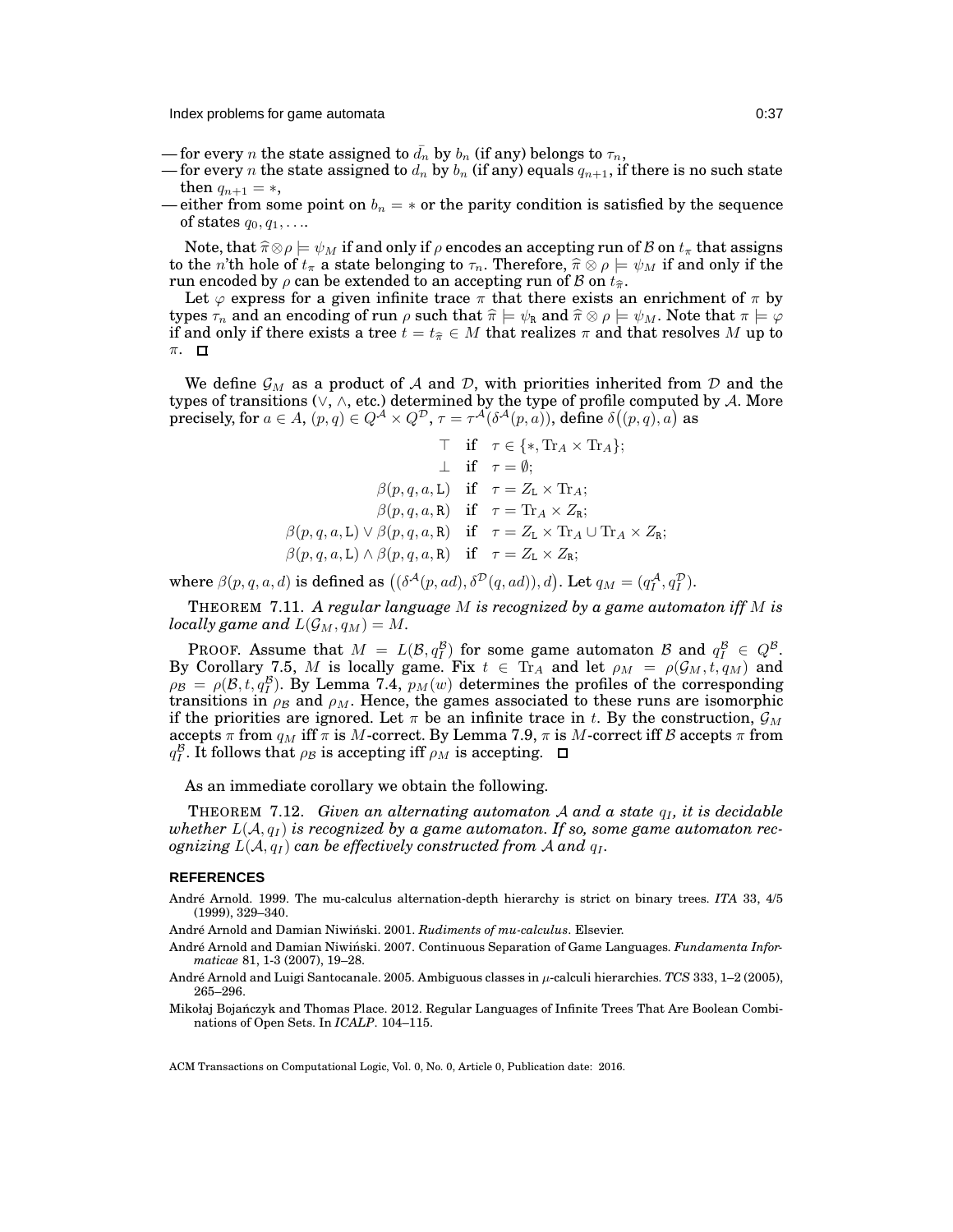<span id="page-37-24"></span>Julian Bradfield. 1998. Simplifying the modal mu-calculus alternation hierarchy. In *STACS*. 39–49.

- <span id="page-37-0"></span>Julius Richard Büchi. 1962. On a Decision Method in Restricted Second-Order Arithmetic. In *Proc. 1960 Int. Congr. for Logic, Methodology and Philosophy of Science*. 1–11.
- <span id="page-37-9"></span>Thomas Colcombet, Denis Kuperberg, Christof Löding, and Michael Vanden Boom. 2013. Deciding the weak definability of Büchi definable tree languages. In *CSL*. 215–230.
- <span id="page-37-10"></span>Thomas Colcombet and Christof Löding. 2008. The Non-deterministic Mostowski Hierarchy and Distance-Parity Automata. In *ICALP (2)*. 398–409.
- <span id="page-37-19"></span>Jacques Duparc, Alessandro Facchini, and Filip Murlak. 2011. Definable Operations On Weakly Recognizable Sets of Trees. In *FSTTCS*. 363–374.
- <span id="page-37-25"></span>Jacques Duparc and Filip Murlak. 2007. On the Topological Complexity of Weakly Recognizable Tree Languages. In *Fundamentals of Computation Theory, 16th International Symposium, FCT 2007, Budapest, Hungary, August 27-30, 2007, Proceedings*. 261–273.
- <span id="page-37-4"></span>Allen Emerson and Charanjit Jutla. 1991. Tree Automata, mu-Calculus and Determinacy. In *FOCS'91*. 368– 377.
- <span id="page-37-17"></span>Alessandro Facchini, Filip Murlak, and Michał Skrzypczak. 2013. Rabin-Mostowski Index Problem: A Step beyond Deterministic Automata. In *LICS*. 499–508.
- <span id="page-37-18"></span>Alessandro Facchini, Filip Murlak, and Michał Skrzypczak. 2015. On the weak index problem for game automata. In *WoLLIC*. 93–108.
- <span id="page-37-22"></span>Alexander Kechris. 1995. *Classical descriptive set theory*. Springer-Verlag, New York.
- <span id="page-37-8"></span>Denis Kuperberg. 2012. *Etude de classes de fonctions de coût régulières*. Ph.D. Dissertation. Université Paris Diderot.
- <span id="page-37-6"></span>Ralf Küsters and Thomas Wilke. 2002. Deciding the First Level of the  $\mu$ -Calculus Alternation Hierarchy. In *FSTTCS*. 241–252.
- <span id="page-37-3"></span>Andrzej W. Mostowski. 1984. Regular expressions for infinite trees and a standard form of automata. In *Symposium on Computation Theory*. 157–168.
- <span id="page-37-2"></span>Andrzej W. Mostowski. 1991a. *Games with forbidden positions*. Technical Report. University of Gdansk. ´
- <span id="page-37-26"></span>Andrzej W. Mostowski. 1991b. Hierarchies of Weak Automata and Weak Monadic Formulas. *Theor. Comput. Sci.* 83, 2 (1991), 323–335.
- <span id="page-37-21"></span>David E. Muller, Ahmed Saoudi, and Paul E. Schupp. 1986. Alternating Automata. The Weak Monadic Theory of the Tree, and its Complexity. In *ICALP (Lecture Notes in Computer Science)*, Laurent Kott (Ed.), Vol. 226. 275–283.
- <span id="page-37-28"></span>Filip Murlak. 2005. On Deciding Topological Classes of Deterministic Tree Languages. In *CSL 2005*. 428– 441.
- <span id="page-37-11"></span>Filip Murlak. 2008a. *Effective topological hierarchies of recognizable tree languages*. Ph.D. Dissertation. University of Warsaw.
- <span id="page-37-16"></span>Filip Murlak. 2008b. Weak index versus Borel rank. In *STACS 2008 (LIPIcs)*, Vol. 1. 573–584.
- <span id="page-37-12"></span>Damian Niwiński and Igor Walukiewicz. 1998. Relating Hierarchies of Word and Tree Automata. In *STACS*. 320–331.
- <span id="page-37-15"></span>Damian Niwiński and Igor Walukiewicz. 2003. A gap property of deterministic tree languages. *Theor. Comput. Sci.* 1, 303 (2003), 215–231.
- <span id="page-37-14"></span>Damian Niwiński and Igor Walukiewicz. 2005. Deciding Nondeterministic Hierarchy of Deterministic Tree Automata. *Electr. Notes Theor. Comput. Sci.* 123 (2005), 195–208.
- <span id="page-37-5"></span>Martin Otto. 1999. Eliminating Recursion in the  $\mu$ -Calculus. In *STACS*. 531–540.
- <span id="page-37-1"></span>Michael O. Rabin. 1969. Decidability of second-order theories and automata on infinite trees. *Trans. of the American Math. Soc.* 141 (1969), 1–35.
- <span id="page-37-20"></span>Michael O. Rabin. 1970. Weakly definable relations and special automata. In *Proceedings of the Symposium on Mathematical Logic and Foundations of Set Theory*. North-Holland, 1–23.
- <span id="page-37-29"></span>Saharon Shelah. 1975. The Monadic Theory of Order. *The Annals of Mathematics* 102, 3 (1975), 379–419.
- <span id="page-37-27"></span>Jerzy Skurczyński. 1993. The Borel hierarchy is infinite in the class of regular sets of trees. *Theoretical Computer Science* 112, 2 (1993), 413–418.
- <span id="page-37-13"></span>Tomasz Fryderyk Urbański. 2000. On Deciding if Deterministic Rabin Language Is in Büchi Class. In *ICALP*. 663–674.
- <span id="page-37-7"></span>Michael Vanden Boom. 2012. *Weak Cost Automata over Infinite Trees*. Ph.D. Dissertation. University of Oxford.
- <span id="page-37-23"></span>William Wadge. 1983. *Reducibility and determinateness in the Baire space*. Ph.D. Dissertation. University of California, Berkeley.